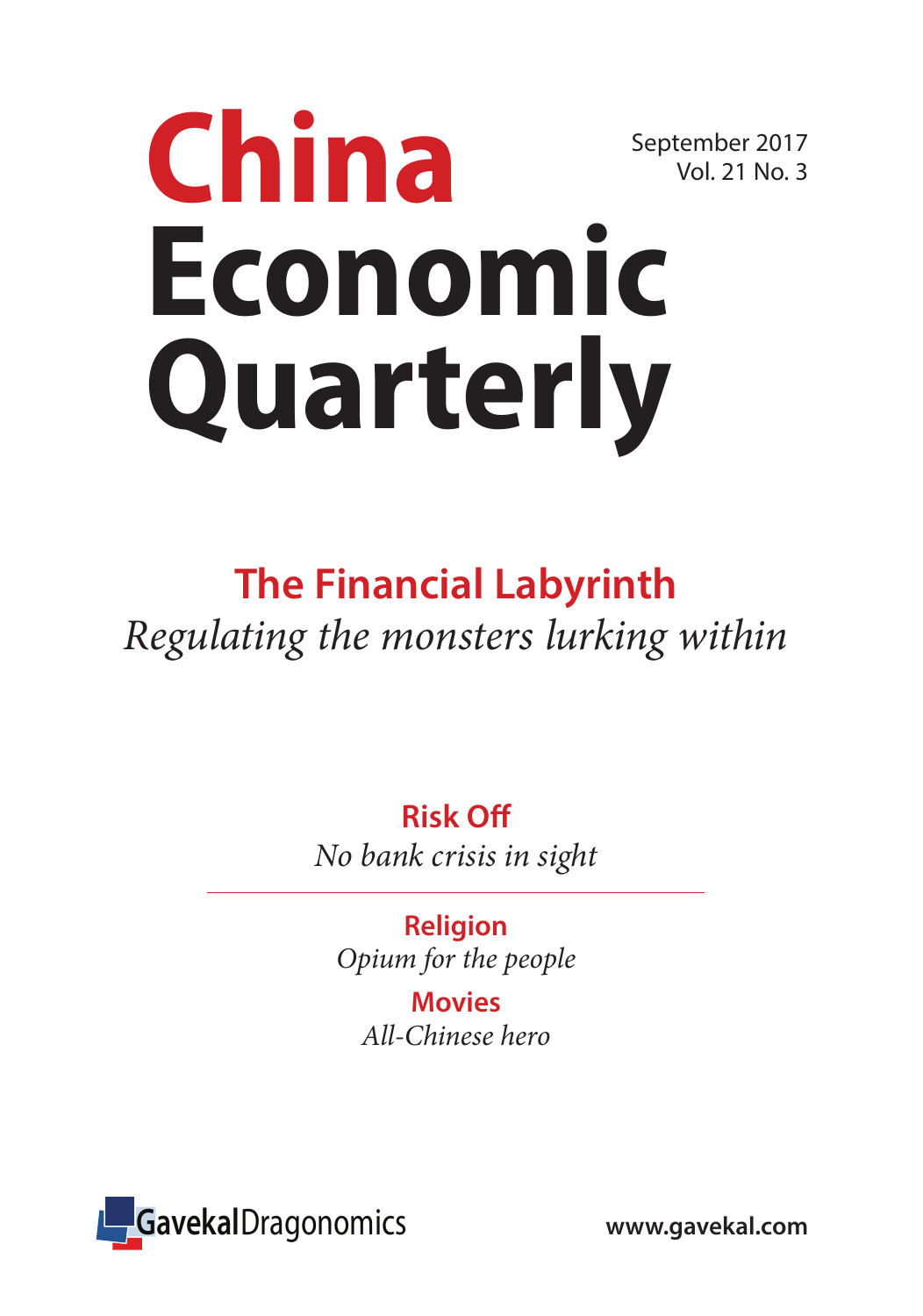# **China Economic Quarterly**

| Vol. 21 No. 3 |                                                                                                                                                                                                 | September 2017 |
|---------------|-------------------------------------------------------------------------------------------------------------------------------------------------------------------------------------------------|----------------|
|               | <b>The Party Line</b>                                                                                                                                                                           |                |
|               | <b>High Financial Anxiety</b><br>By Arthur Kroeber                                                                                                                                              | 3              |
|               | The Financial Labyrinth                                                                                                                                                                         |                |
|               | <b>Your Guide To The Maze</b><br>China's financial landscape has become much more complex<br>over the past decade. Here's everything you need to know.                                          | 9              |
|               | A Short History Of Financial Deregulation<br>How a growing and diversifying set of financial actors<br>exploited a decade of deregulation to get into the lending game.<br>By Chen Long         | 17             |
|               | <b>Three Sets Of Books</b><br>Chinese banks—still the core of the financial system—now<br>run three distinct credit books, each large enough to be<br>systemically significant.<br>By Chen Long | 25             |
|               | <b>China's Banks Are Better Than You Think</b><br>Despite their dire reputation, Chinese banks have actually<br>become profitable, stable and well-managed organizations.<br>By James Stent     | 37             |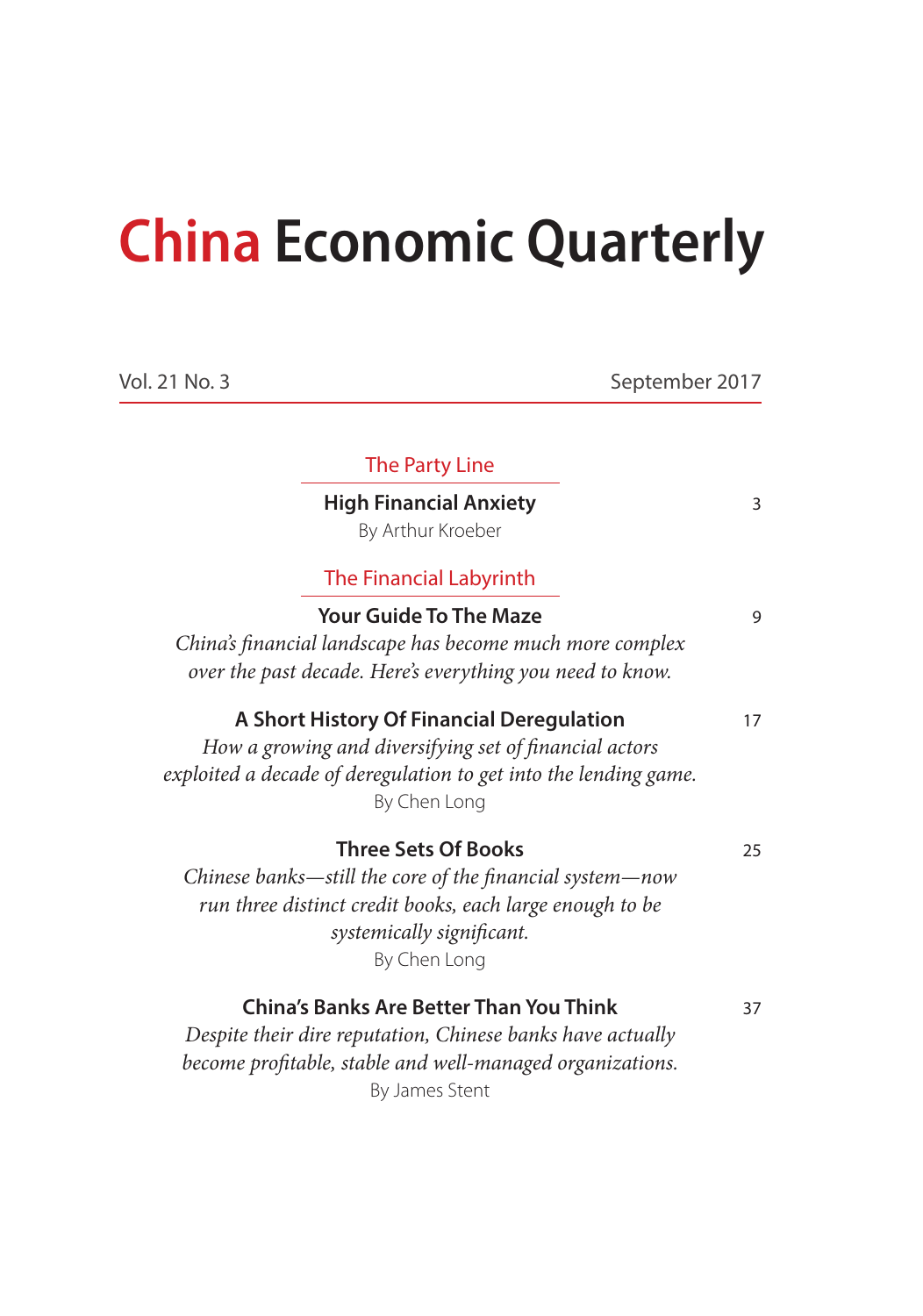#### Economy

**Rebooting China Inc.** 45 *Prepare for a new wave of SOE-led overseas investment.*

By Yanmei Xie

#### Society

**Dealing The Right Kind Of Opium** 51 *Xi Jinping's embrace of some but not all religions could threaten social stability.*  By Ian Johnson

#### Companies

**Beijing's Bid To Make US Rail Great Again** 57

*CRRC is betting on America's thirst for manufacturing investment to win over its urban rail market.* By Agatha Kratz

#### **Sectors**

**Hollywood Hoo-ha** 63

*After a few extravagant but unproductive US deals, Chinese investors are heading home.* By Jonathan Landreth

#### Movies

#### **Finally, China Learns To Kick Ass** 69

*With* Wolf Warrior 2*, China heals some of its cultural sores.* By Matthew Forney

*China Economic Quarterly (CEQ)* is published by Gavekal Dragonomics, a unit of Gavekal Research Ltd.

Subscriptions are available only as part of the Gavekal Dragonomics research service. Contact sales@ gavekal.com for details.

The trademarks "China Economic Quarterly," "CEQ" and "Dragonomics" are the property of Gavekal Research Ltd.

**Editor** Arthur Kroeber **Managing Editor** Tom Miller

**Assistant editor** Agatha Kratz

**Design & production** Big Brains

**Gavekal Dragonomics**

Suite 3101, Central Plaza, 18 Harbour Road, Wanchai, Hong Kong Tel +852 2869 8363 Fax +852 2869 8131

Room 2110, 21/F, Tower A, Pacific Century Place, 2A Gongti Beilu, Chaoyang District Beijing 100027, China Tel +86 10 8454 9987 Fax +86 108454 9984

www.gavekal.com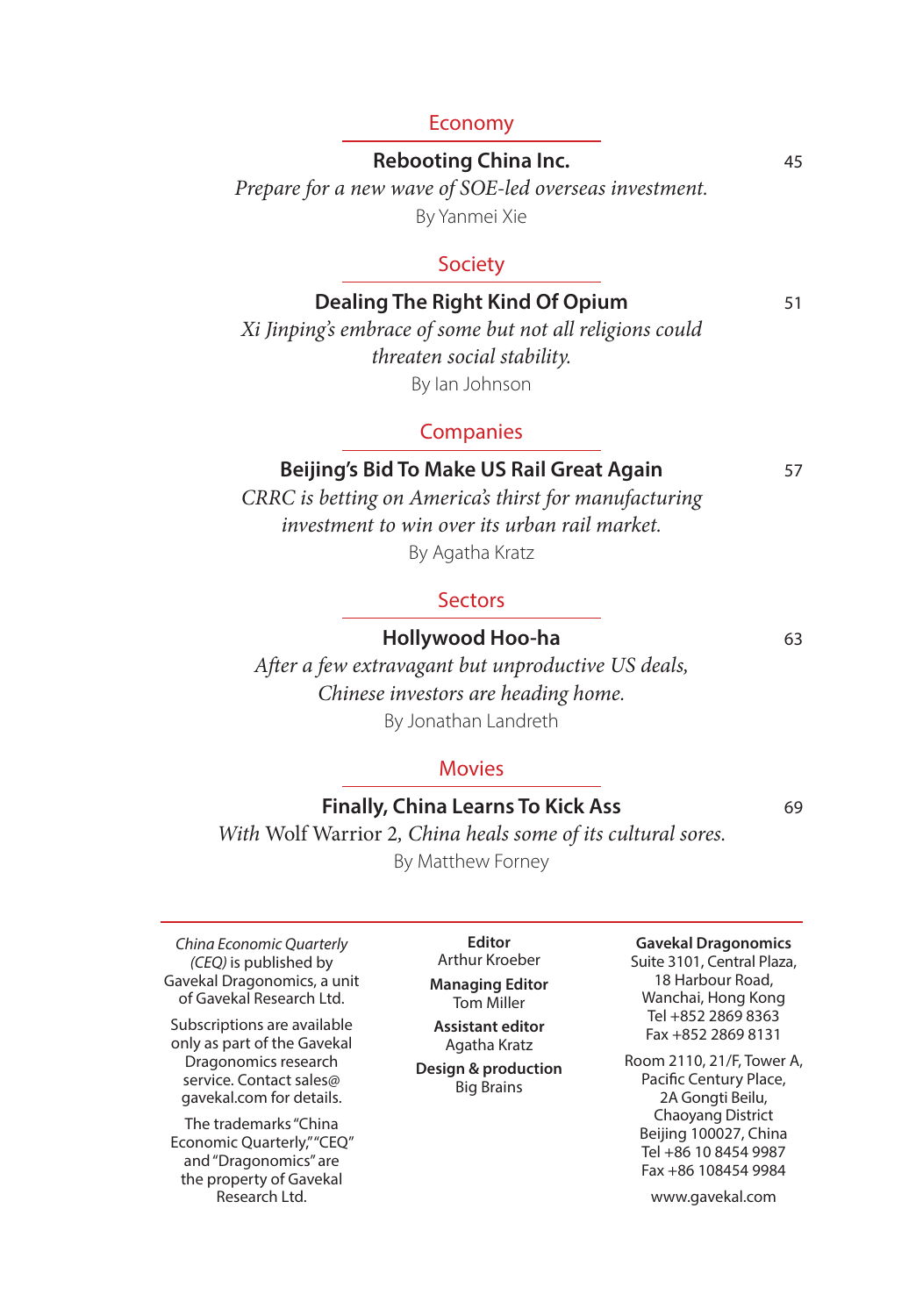### **The Party Line**

# **High Financial Anxiety**

### By Arthur Kroeber

*China's financial system has its troubles, but a large-scale crisis is unlikely. Localized problems among poorly run, small-scale city and rural banks are the bigger risk.*

Financial risk has returned to center stage in China, thanks to a determined effort by regulators this year to clamp down on risky lending practices both by banks and by the plethora of non-bank financial institutions that have exploited a decade of deregulation to get into the lending game.

The crackdown was overdue. China's financial sector has undergone an extraordinary liberalization since 2005. This was largely beneficial: households and private companies gained access to credit markets, and depositors started to earn a positive real rate of return after years of being forced to accept regulated rates lower than inflation. But liberalization spawned loose practices, and the increasingly convoluted flows between banks and non-bank institutions like trusts and asset managers made it harder for regulators to know what was going on. Equally, though, talk of a financial meltdown in China is overblown. Financial risk exists, but is probably more localized than systemic.

#### **Inferno, or slow burn?**

Before we analyze the arguments for and against disaster, let us specify what disaster means. Bank crises come in two basic forms: inferno or slow burn. The inferno is a crisis that breaks out swiftly, precipitated by a balance of payments problem, asset-price collapse, or a sudden domestic liquidity crunch, and brings a sharp economic downturn in its wake. Prominent recent examples are the 1997-98 Asian financial crisis (balance

**Arthur Kroeber is editor of the** *China Economic Quarterly***.**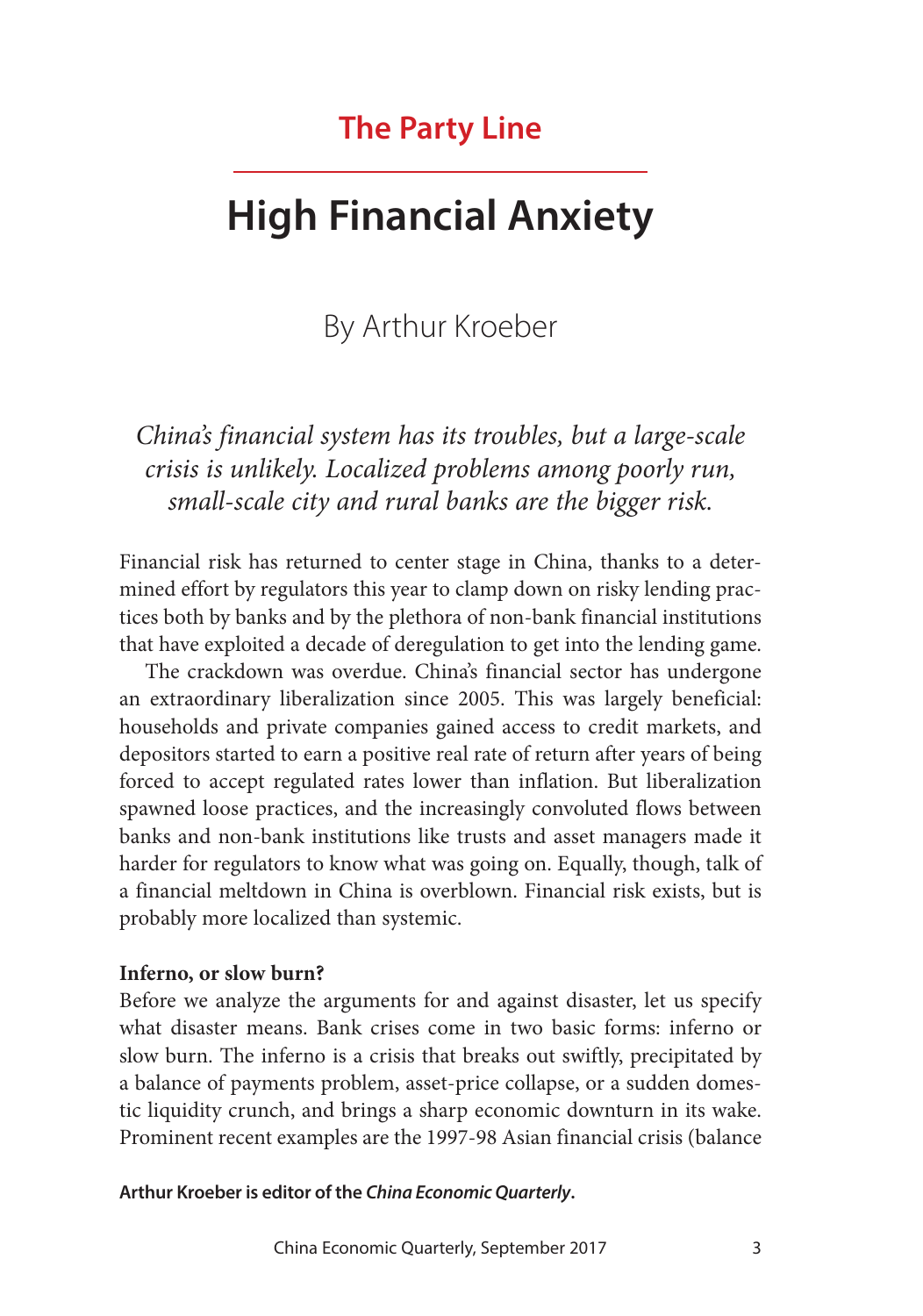of payments trigger), and the 2008 American crisis (domestic liquidity trigger).

A slow burn is one in which impaired assets in all or part of the financial system get so big that the banks need government assistance. Depending on its scale and scope, this workout may depress the economy, or it may proceed in the background. An example of the latter was the US savings-and-loan crisis, which played out over nine years (1986-95) and had little impact on national economic growth.

A less benign example was China's crisis of 1998-2001, when the government took extraordinary measures to bail out a banking system

Our view has long been that China is unlikely to hit an inferno-type financial crisis

in which close to half of all loans had gone sour. Bank sclerosis during the restructuring period probably contributed to four years of sub-par growth and deflation. Japan's "lost decade" of the 1990s was an extreme case of slow burn—more like a coal-

mine fire—which came about because the popping of a massive asset bubble set up an inferno, but the government had enough control of the system that it could stretch out resolution of the problem over a long period.

Our view has long been that China is unlikely to hit an inferno-type crisis, since liquidity is abundant and the state owns all the lenders as well as most of the problematic borrowers (local governments and state-owned enterprises). A descent into Japan-style stagnation seems more probable, because of chronic efficiency problems in state-owned enterprises and because the Communist Party might be unwilling to accept the erosion of its power that efficiency-oriented reforms would bring (see the April 2016 *CEQ*, "Avoiding The Japan Trap"). But even this outcome could be a long time in arriving.

#### **The case for catastrophe**

The argument for worry is straightforward. Credit has risen rapidly: after holding steady for many years at under 150% of GDP, since 2008 it has risen at a rate of 10-15 percentage points a year, to 262% of GDP. Such rapid debt build-ups, according to research by the IMF, the Bank for International Settlements and others paid to worry about financial risk, frequently end in crisis.

This rapid credit build-up spawns two problems. First, if credit rises substantially faster than GDP for a long time, it implies that credit is ever less productive, because each dollar of credit generates less and less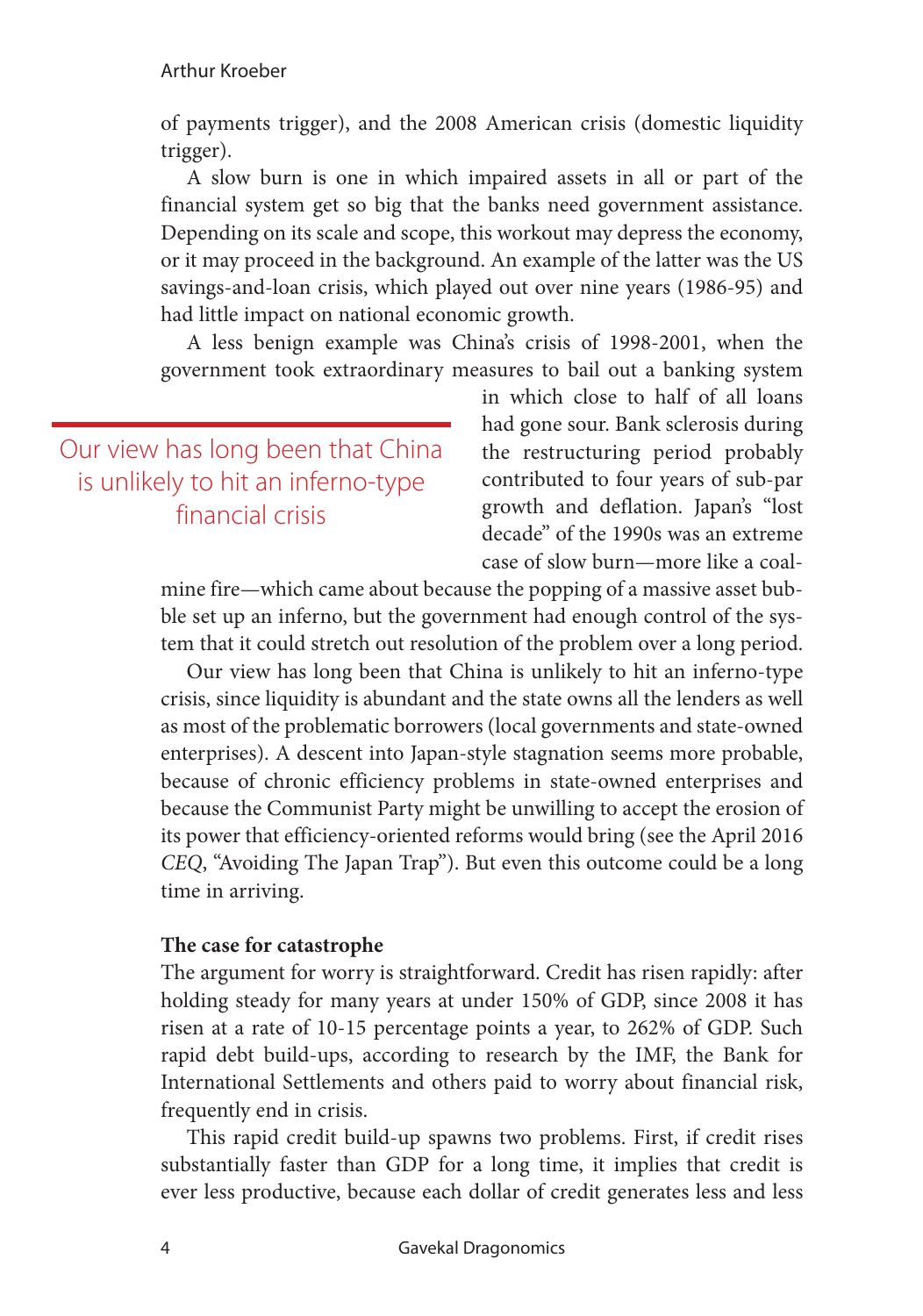economic growth. The corollary is that much of this unproductive credit will eventually turn into non-performing loans, since borrowers are not using the credit to generate revenues sufficient to service their debt. These losses may be hidden while economic growth is strong. But when growth inevitably slows, the losses will materialize.

The second problem is that when, as in China, fast credit growth is accompanied by a proliferation of new financial institutions and instruments, chains of lending get longer and risk is harder to regulate. So there is increased risk that a default somewhere in the system will set off a chain reaction of losses that moves faster than regulators can respond. This is what happened in the US in 2003-08 with the rise of poorly-understood securitized loans. And arguably something analogous has been going on in China over the past several years, with the rise of non-bank financial institutions as conduits for loans disguised as "investments" that require less capital backing and are exempt from loan-loss provisioning rules.

#### **The case for the defense**

These arguments contain some truth, which is why they get so much play in the financial media. But under close scrutiny their force dissipates.

First, take the excess-credit argument. It is simply not true that a sustained rise in the credit-to-GDP ratio proves that credit is becoming "less productive" and that huge efficiency losses are mounting. It could also be that the economy is going through "financial deepening," in which companies and households become more adept at using debt to finance their expenditures, and hold more financial assets in their investment portfolios.

This process is well known in the advanced economies of North America and Western Europe, where the ratio of private-sector credit to GDP rose from about 45% in 1960 to 100% in the early 1990s. At no point during that period did analysts proclaim (as they do about China today) that financial catastrophe was imminent because each dollar of debt was generating less and less GDP growth. Instead they celebrated the rise of consumer finance, which enabled families to buy bigger houses and boost their standard of living, and of corporate financial techniques that enabled companies to do more with less capital.

Financial deepening is obviously part of the China story. The knock on China's financial system a decade ago was that it only provided loans to state enterprises. Since then rapid deregulation has improved access to credit for households and private firms: definitional financial deepening.

The easiest way to see this is in the home mortgage market. In the space of a few years in the early 2000s, mortgage lending went from nothing to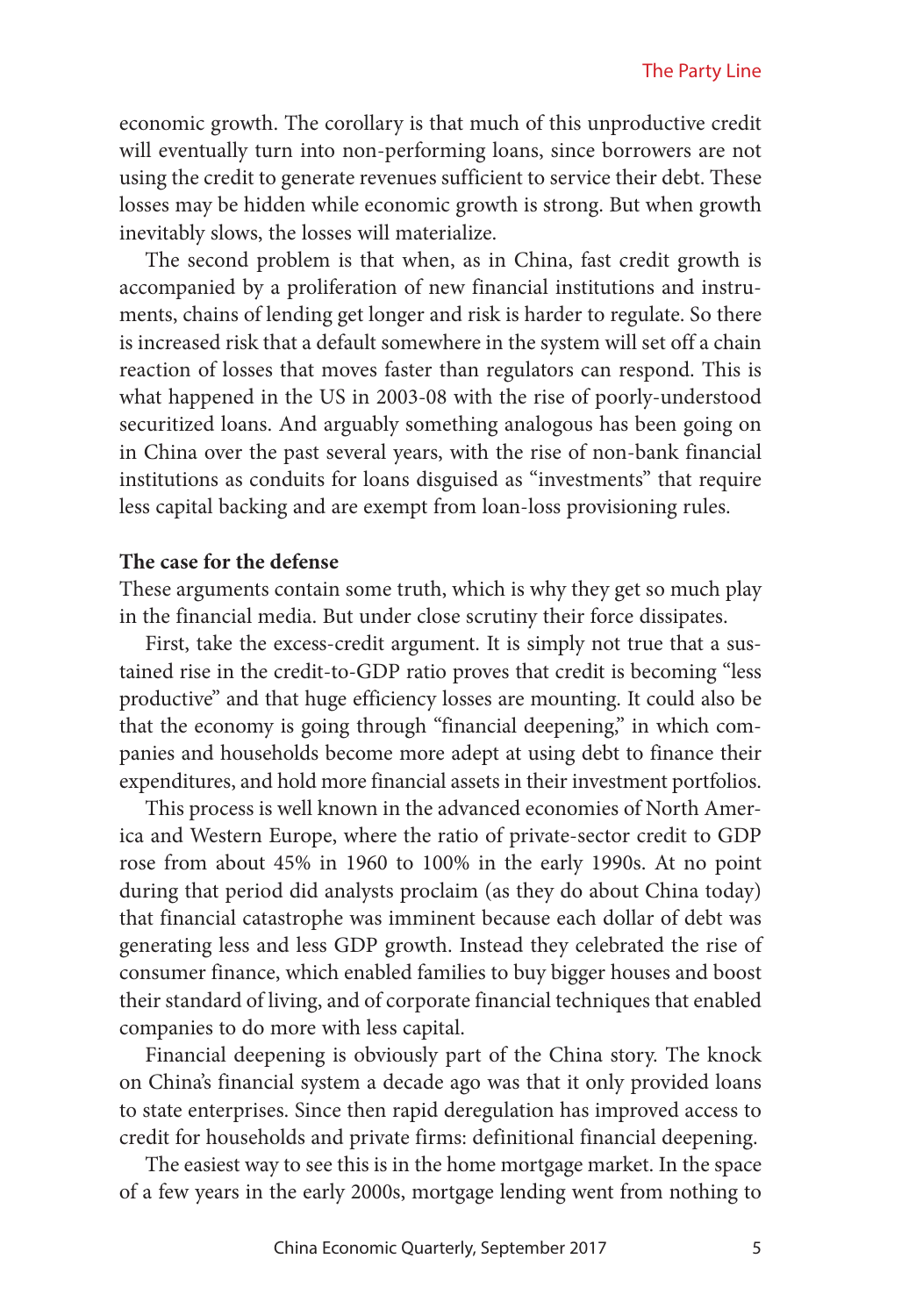#### Arthur Kroeber

around 15% of banks' incremental new loans, and in the years since it has generally grown faster than nominal GDP, reflecting the rapid rise in urban land values from an artificially low starting point in the late 1990s. In 2012, annual mortgage issuance was around 15% of the annual value of housing sales; it rose to 42% in 2016 and neared 60% in the first half of 2017.

To the extent that the increase in mortgage debt is simply changing the debt/equity composition of housing purchases, and reflecting a rise in land prices, it is possible for debt to rise faster than the GDP growth associated with the property market. As long as households have enough income to service their debts, and house prices are not out of line with economic reality, this is not a problem. So far these conditions seem to be met: indices of housing affordability have generally improved since 2010, with the exception of the biggest cities such as Beijing and Shanghai.

#### **Cracking down on the interbank channel**

The deregulation of the past decade has created more ways for local governments and SOEs to finance schemes of dubious value; but it has also enabled private companies previously shut out from credit markets to get loans. To the extent that private firms shift their balance sheets from equity to debt, debt rises relative to economic value added (i.e. GDP). This does not mean that credit is becoming less productive—merely that firms have more options for how to finance investment

This is not to say that China doesn't have a lot of unproductive credit; clearly it does. But the rising credit-to-GDP ratio also contains a significant element of financial deepening. Assessments assuming all of the debt-to-GDP rise reflects a deterioration in underlying credit quality therefore overstate the risks.

Now consider the second major risk—lengthening chains of financial intermediation. This is a concern: as transactions get more complicated, the chance that something somewhere will go wrong rises. The good news in China's case is that there are obvious responses to this problem: curbing the use of the interbank funding market, and tightening regulations to make it harder for banks to squirrel away loans in their "investment" portfolios. These two measures have been at the core of this year's crackdown, and so far they have been effective. After growing for years, banks' aggregate "investment" portfolio shrank in the second quarter, and interbank funding has been squeezed.

The third and perhaps most important point is that financial crises rarely arise simply from imperfections within the financial sector. Rather they come about because of an interaction between the financial system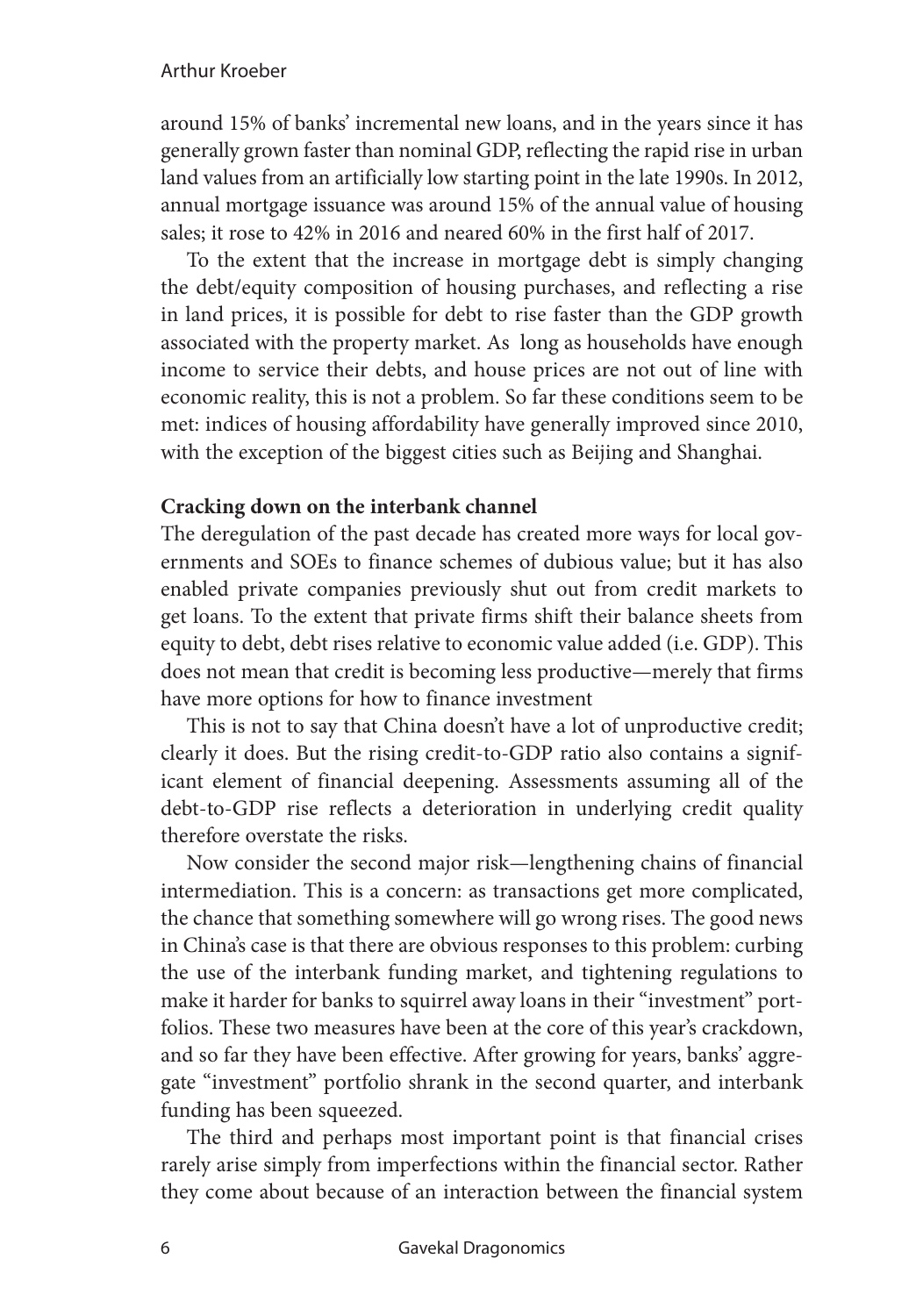and other macroeconomic factors. If macro management is soundly growth-oriented, a flawed financial system can go a long time without blowing up.

The last two years provide an example. In mid-2015 China's heavy industrial sector—and several of the provinces that rely on it—was effectively in recession, and banks' problem loans were rising sharply. Beijing boosted credit growth to stimulate demand, but also imposed supply restrictions in key industries like steel

and coal. The result was a sharp increase in corporate profitability, as material prices soared. Corporate debt-servicing ratios improved, and problem loans stopped growing. Companies have largely used the

Chinese authorities seem to have studied closely the policy mistakes of Japan and Southeast Asia

extra cash to strengthen their balance sheets, rather than invest in new capacity. The underlying problem of excess industrial capacity has not been solved, but some time has been gained, and time is an important ingredient in resolving financial-system difficulties.

#### **Macroeconomic management matters**

Taking a longer view, the Chinese authorities seem to have studied closely the policy mistakes of Japan and the Southeast Asian crisis countries, and done their best to avoid them. One rule is to avoid asset bubbles: collapses in property prices were a central feature of the Japanese, Thai and US financial crises. China's government intervenes incessantly in the property market precisely because it both needs property investment to underpin economic growth and wants to avoid a sustained price bubble. The data on housing affordability suggest they have done a good job striking this balance.

Similarly, they have been careful with exchange-rate and capital flow management, permitting neither the sort of rapid appreciation that wrought havoc with Japan's monetary policy in the late 1980s, nor the inflows of short-term capital that got Southeast Asia into trouble in the 1990s.

Another underappreciated factor is institutional: the strict division between financial and non-financial companies. An important contributor to the Japanese malaise was the "main bank" system, in which large banks were embedded within *keiretsu* groups via webs of cross-shareholding. When land and equity values collapsed between 1990 and 1993, ravaging corporate balance sheets, this hurt the banks both because of a rise in NPLs and because a lot of their net worth was tied up in the shares of related companies. This made the resolution of the problem especially thorny.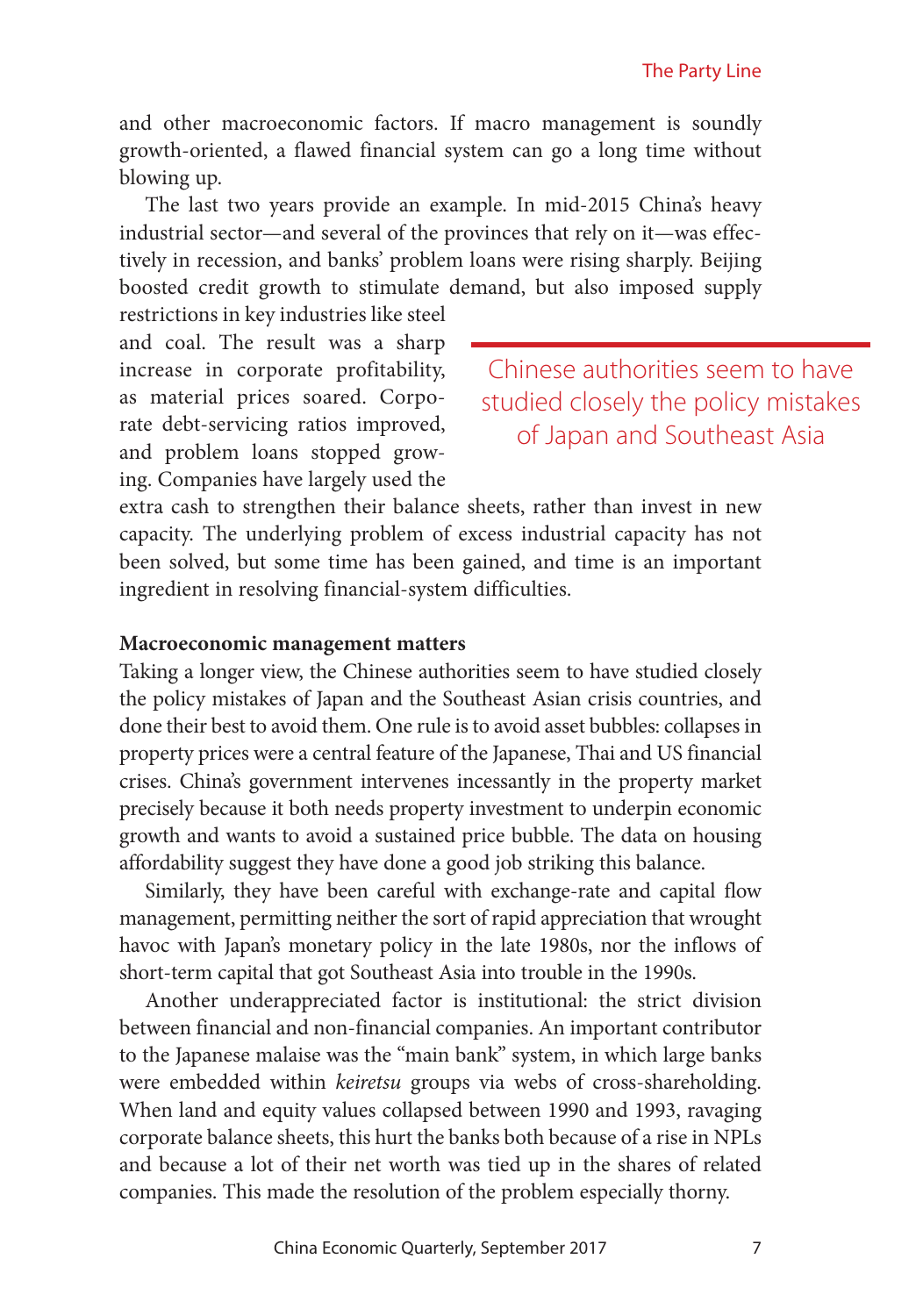Finally, financial regulation itself, while imperfect, has been broadly adequate. Our survey of financial deregulation in this issue suggests that regulators catch up with and restrain financial innovations (such as wealth management products, or the various schemes banks use for disguising credit as "investments") after about two or three years of rapid growth. This is generally quick enough to prevent any given innovation from becoming systemically threatening.

#### **Beware small, local banks**

To conclude: China's financial system has its problems, but neither an inferno nor a slow-burn crisis is likely within the next few years. If something big does go wrong, it will probably feel more like the savings-and-loan (S&L) crisis in the United States than the more dramatic precedents from Southeast Asia, Japan or the US in 2008. There is no balance of payments problem, no large-scale domestic funding problem, no asset bubble, and generally sound macroeconomic management and financial regulation.

There are, however, significant localized problems that stem in part from rapid liberalization, and here the parallels between today's China and the US in the 1980s are noteworthy. The S&L problem arose because local savings banks were ill-equipped to handle the interest-rate deregulation of the late 1970s and early 1980s, which raised their cost of funds and caused them to chase high-yielding investments whose risks they could not accurately price. S&L failures were most common in regions in economic difficulty, such as Texas, which went through hard times after the sharp fall in oil prices in the mid-1980s.

Today, China's most problematic banks are the 169 city commercial banks, which rely most heavily on funding from the interbank market and have "investment" books larger than their loan books—meaning that their capital bases and loan-loss provisions are much weaker than their financial statements pretend. (The nearly 4,000 rural commercial banks, whose combined assets are a bit bigger than those of their city cousins, have similar problems.)

The most worrisome of these banks are concentrated in regions such as the northeast, which rely on "old economy" heavy industry and mining, and will be the hardest hit as the economy slows over the next year or two. If the government decides to let GDP growth settle at a lower—but more sustainable—rate, then it may have a local-bank cleanup on its hands. But the chances are that this cleanup can be done without creating national economic or financial disruption.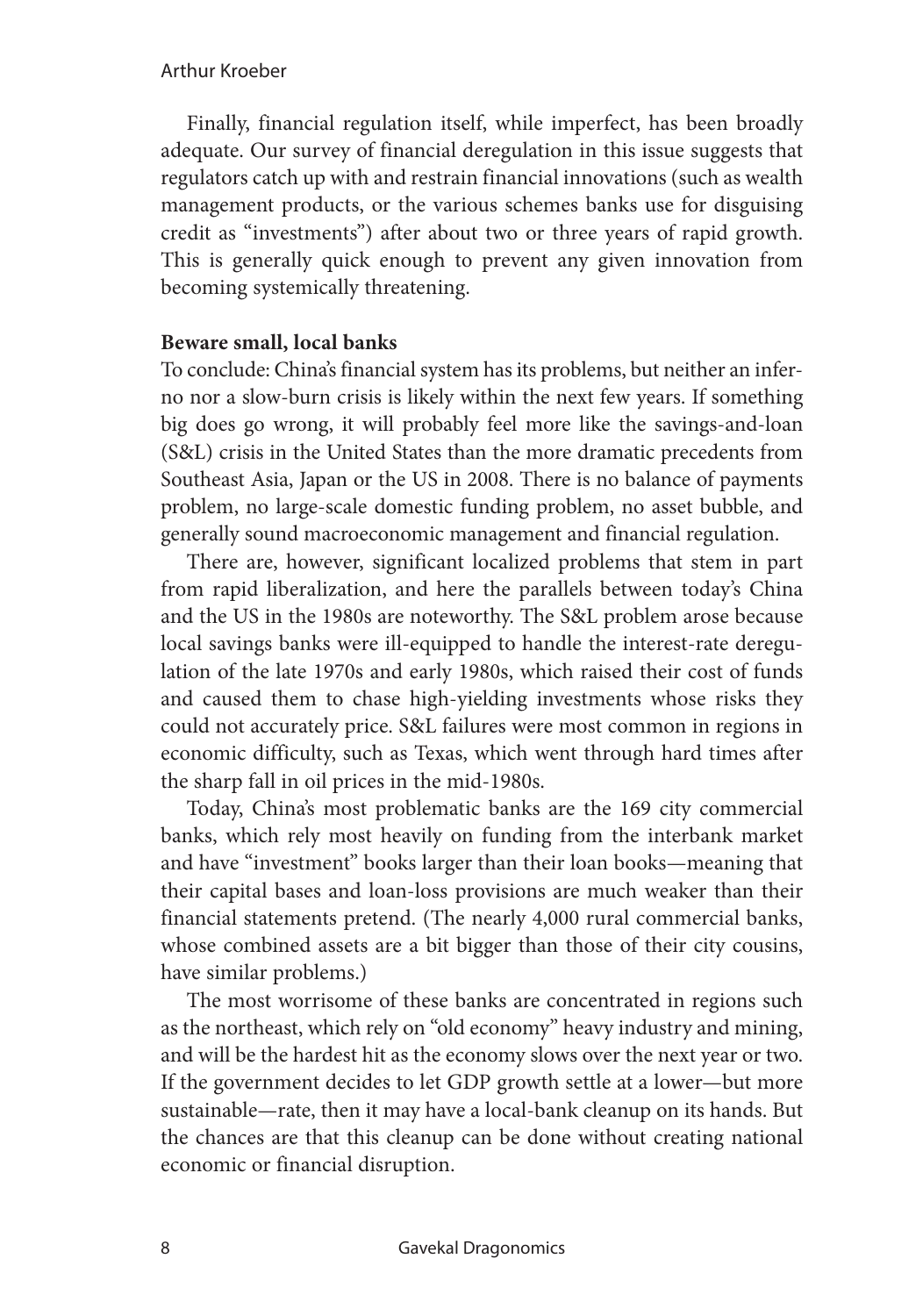### **The Financial Labyrinth**

## **Your Guide To The Maze**

*China's financial system has grown almost five-fold and seen a proliferation of players and products over the past decade. We try to impose order on chaos and explain how the system works.*

Since the global economy was brought to its knees by the freezing up of the US financial system in 2008, China has become the market that financial analysts love to worry about. And no wonder: China's leaders responded to the slump in global demand by enabling a credit splurge of world-historic proportions. Total credit, stable at less than 150% of GDP in the years before the crisis, has surged to more than 260% of GDP. To create this boom, China deregulated its formerly stodgy financial system with alarming speed.

Once a simple arena where a handful of big state banks dispensed loans to state-owned enterprises, China's financial sector has become a labyrinth where a growing number of banks and non-banks (trust companies, brokerages and asset managers) keep inventing new financial gizmos (wealth management products, asset management programs, trust benificiary rights) that ultimately wind up in the hands of companies and households as loans.

#### **Safer than it looks**

The speed of credit growth, the proliferation of financial institutions and financial products, and the chaotic and fragmentary data, make it reasonable to fret that China is on the verge of a catastrophe like the one that sank the US in 2008. Close study has persuaded us that this is not so: the system remains securely funded by a huge pool of bank deposits, and the state competently controls enough of the main actors that the risk of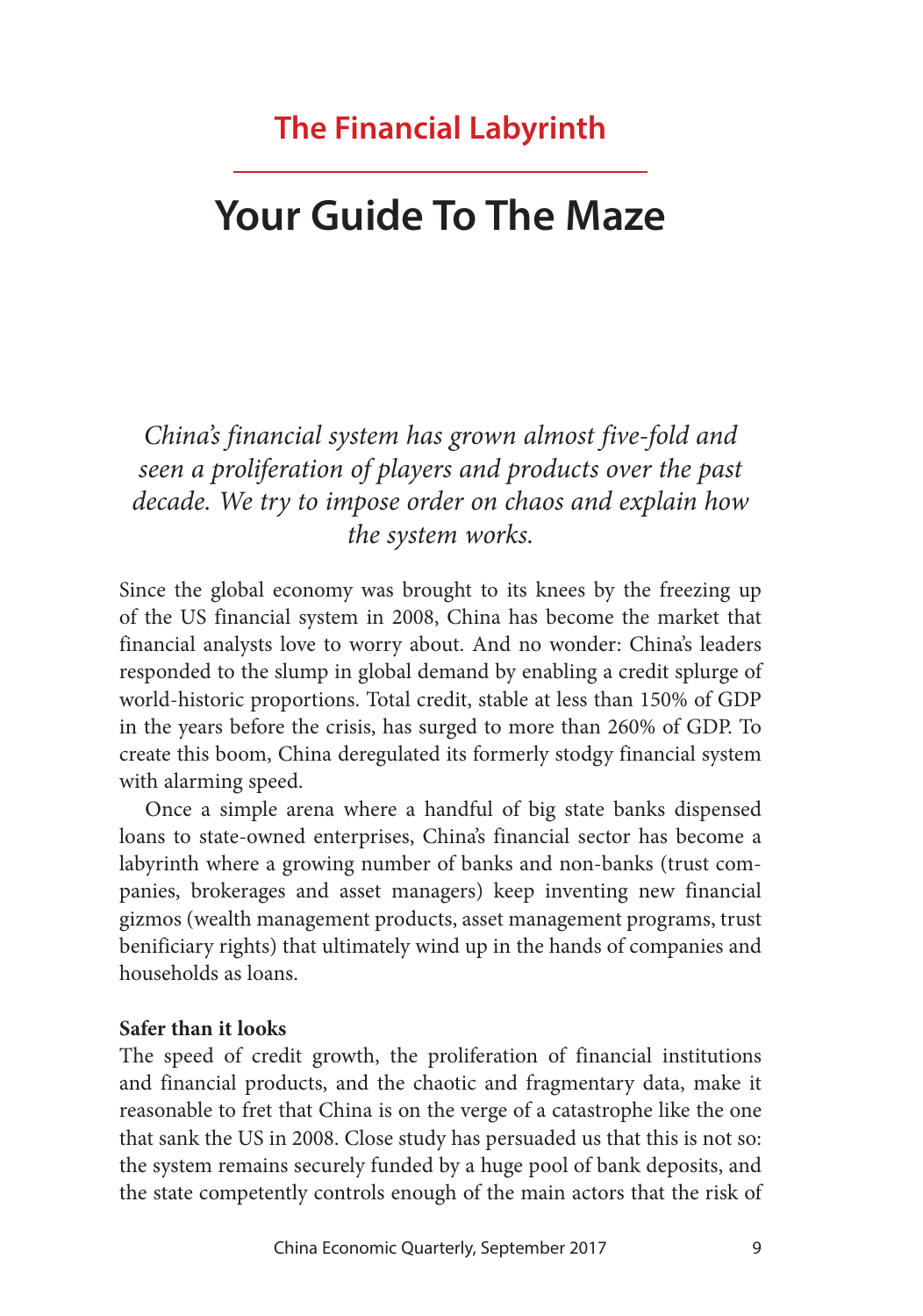| <b>Institution type</b> | <b>Assets, RMB trn</b> | Share of total, % |
|-------------------------|------------------------|-------------------|
| <b>Banks</b>            | 52.59                  | 85.9              |
| Policy                  | 4.39                   | 7.2               |
| <b>Big Five</b>         | 28.00                  | 45.7              |
| Joint-stock             | 7.25                   | 11.8              |
| City commercial         | 3.34                   | 5.5               |
| Rural                   | 5.61                   | 9.2               |
| <b>Others</b>           | 4.00                   | 6.5               |
| Asset managers          | 0.00                   | 0.0               |
| <b>Trusts</b>           | 0.96                   | 1.6               |
| Insurance companies     | 2.90                   | 4.7               |
| Mutual funds            | 3.03                   | 5.0               |
| Hedge funds             | 0.00                   | 0.0               |
| <b>Securities</b>       | 1.73                   | 2.8               |
| <b>Total</b>            | 61.22                  | 100.0             |

**Financial system assets by institution, 2007**

**Gavekal Dragonomics research**

nationwide implosion in the next few years is modest. But the system's complexity and fragmentation mean that the chance of localized financial accidents is now uncomfortably high.

This issue of the *CEQ* is an attempt to bring clarity to this mystifying landscape. This article describes the financial system's current structure; subsequent pieces explain the deregulations of the past dozen years, analyze the ways banks turn ordinary loans into shadow finance, and argue that the condition of the major banks is not as dire as the pessimists proclaim.

#### **No longer just a few big banks**

We can analyze the transformation of China's financial system from two angles. One is the diversification of financial institutions. The first two tables show institutional holdings of financial system assets in 2007 and 2016. They show that China remains a bank-dominated system, but less so than a decade ago. The bank share of financial-system assets has dropped from 86% to 72%.

The position of the Big Five state-owned banks has eroded most dramatically. In 2007 they controlled nearly half of system assets; that share is now down to less than 30%. Conversely the smaller banks—and in particular the city commercial banks—have grown like topsy and enjoyed a significant market-share gain. The institutions that have gained at the banks' expense are asset managers, trusts and hedge funds. In 2007 asset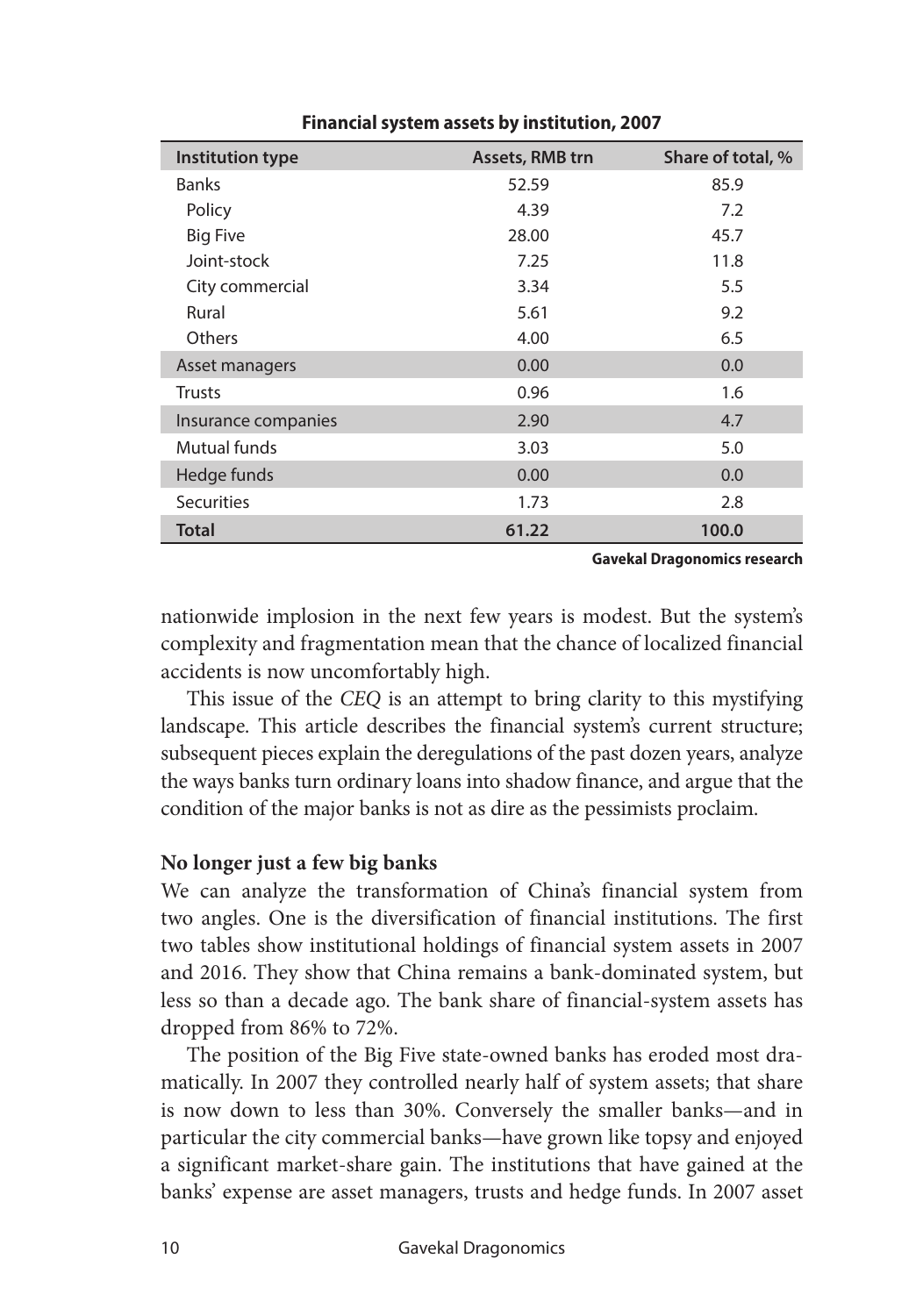| Institution type    | Assets,<br><b>RMB</b> trn | Share of total,<br>$\%$ | <b>Market share</b><br>change, 2007-16, pp |
|---------------------|---------------------------|-------------------------|--------------------------------------------|
| <b>Banks</b>        | 232.25                    | 72.1                    | $-13.8$                                    |
| Policy              | 22.94                     | 7.1                     | $-0.1$                                     |
| <b>Big Five</b>     | 86.60                     | 26.9                    | $-18.9$                                    |
| Joint-stock         | 43.50                     | 13.5                    | 1.7                                        |
| City commercial     | 28.20                     | 8.8                     | 3.3                                        |
| Rural               | 29.90                     | 9.3                     | 0.1                                        |
| <b>Others</b>       | 21.11                     | 6.6                     | 0.0                                        |
| Asset managers      | 34.48                     | 10.7                    | 10.7                                       |
| <b>Trusts</b>       | 17.46                     | 5.4                     | 3.9                                        |
| Insurance companies | 15.12                     | 4.7                     | 0.0                                        |
| Mutual funds        | 9.16                      | 2.8                     | $-2.1$                                     |
| Hedge funds         | 7.89                      | 2.4                     | 2.4                                        |
| <b>Securities</b>   | 5.79                      | 1.8                     | $-1.0$                                     |
| <b>Total</b>        | 322.14                    | 100.0                   |                                            |

#### **Financial system assets by institution, 2016**

**Gavekal Dragonomics research**

managers and hedge funds were basically non-existent; and trusts (quasi-banks that are subject to less stringent prudential rules than regular banks and often finance riskier and higher-yielding projects) accounted for less than 2% of system assets. By 2016 these three types of institutions controlled RMB60trn in assets, an amount equal to the size of all financial system assets in 2007, and 19% of system assets today.

As the third article in this report explains, the spectacular growth of asset managers and trusts is largely the result of their role as conduits for shadow lending: loans that banks want to move off their balance sheets in order to comply with regulatory requirements such as capital-adequacy or loan-to-deposit ratios. Roughly half of trusts' and asset managers' activity is this kind of shadow lending. Much of the rest consists of investments in the bond, equity and money markets.

#### **Smaller banks grow the fastest**

Within this institutional framework, a closer look at the evolution of the banks is warranted, since despite all the changes of the last decade they remain the core of the system, and the ocean of deposits they control remains the principal source of funding for the system as a whole. Here the story is simple: the big banks have lost market share to the small ones.

In 2007, the Big Five state-owned banks (Industrial and Commercial Bank of China, China Construction Bank, Agricultural Bank of China,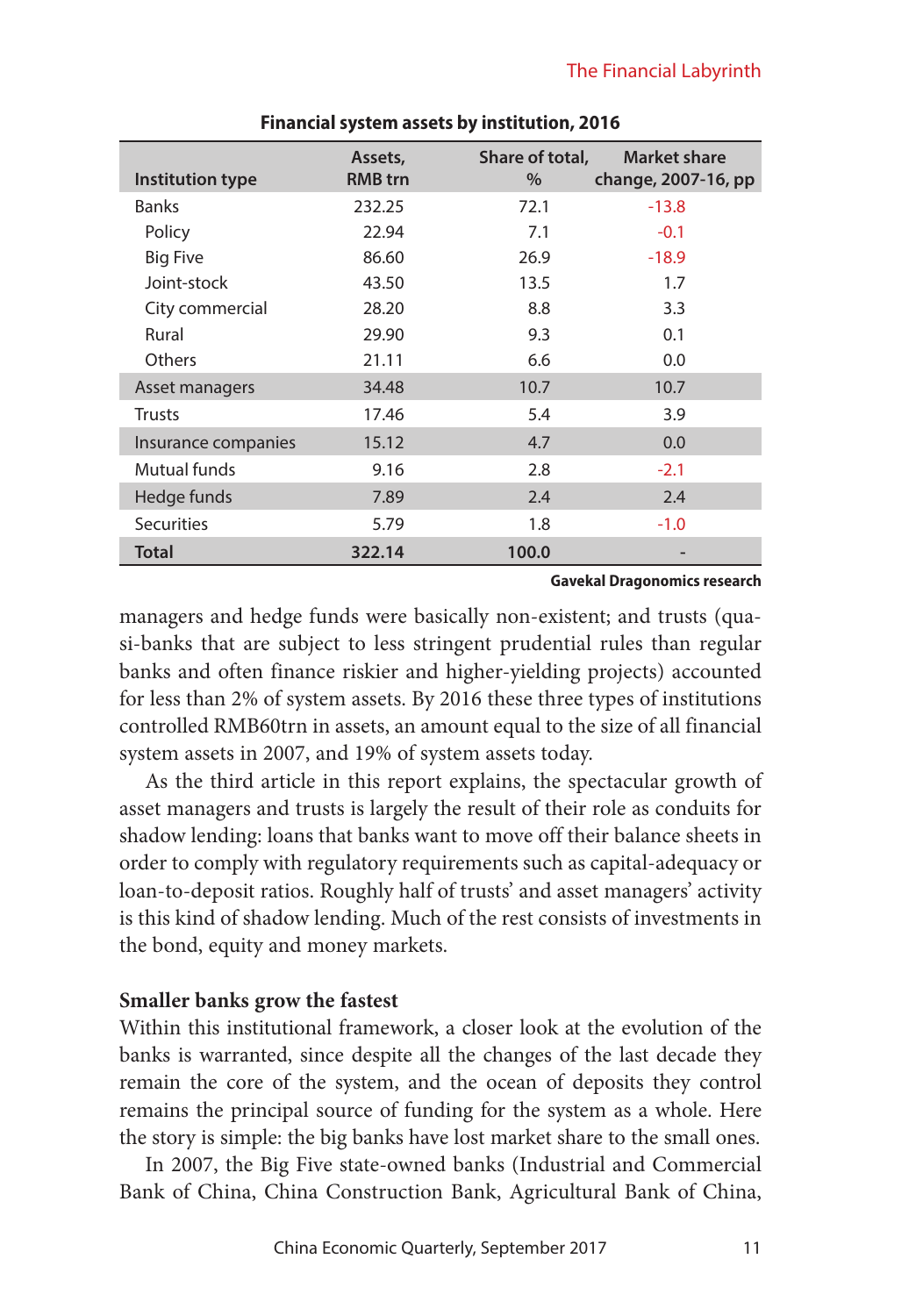| <b>Bank type</b> | <b>Number</b> | <b>Assets, RMB trn</b> | Share of total, % |
|------------------|---------------|------------------------|-------------------|
| Policy           | 3             | 4.39                   | 8.4               |
| <b>Big Five</b>  | 5             | 28.00                  | 53.2              |
| Joint-stock      | 12            | 7.25                   | 13.8              |
| City commercial  | 124           | 3.34                   | 6.4               |
| Rural            | 8509          | 5.61                   | 10.7              |
| <b>Others</b>    | 224           | 4.00                   | 7.6               |
| Total            | 8877          | 52.59                  | 100.0             |

**Banking system assets, 2007**

#### **Gavekal Dragonomics research**

Bank of China, and Bank of Communications) accounted for 53% of bank assets; by 2016 that figure was down to under 37%. The next layer consists of the 12 "joint-stock" banks. These banks operate nationally or at least across several regions, have diversified shareholding, but are effectively state-controlled (one of them, Minsheng Bank, is sometimes described as private but the high proportion of state shareholders makes this debatable). The joint-stock banks were established in the 1990s as nimbler competitors to the Big Five. Their share of bank assets has increased from 14% to 19% since 2007.

But this understates their growth: they are the most enthusiastic issuers of non-capital guaranteed wealth management products (WMPs), which sit off balance sheet because the issuing bank does not have to refund buyers' capital if the product makes a loss. Joint-stock banks have issued non-guaranteed WMPs equal to a quarter of their combined balance-sheet assets.

The most explosive growth, however, has come at the 134 city commercial banks: their market share doubled to 12%, and in absolute terms their assets grew nearly seven-fold in 2007-16 to RMB28trn. Their astonishing balance-sheet growth has depended on especially aggressive use of two tactics: borrowing funds on the interbank market to supplement their meager deposit bases, and reclassifying loans as "investments," which allows them to skirt prudential rules and lend a lot with relatively little capital, while also making low provisions for bad loans.

This reliance on non-deposit funding and shadow lending channels to disguise their loan books means that the city banks are probably the riskiest banks in China. But it is hard to know for sure because only 15 are publicly listed, and aggregating financial data for the rest of them is a cumbersome chore. Even less visible are the thousands of rural commercial banks, many of which were assembled from the older rural credit cooperatives that once dotted China's countryside. Like the city commercial banks,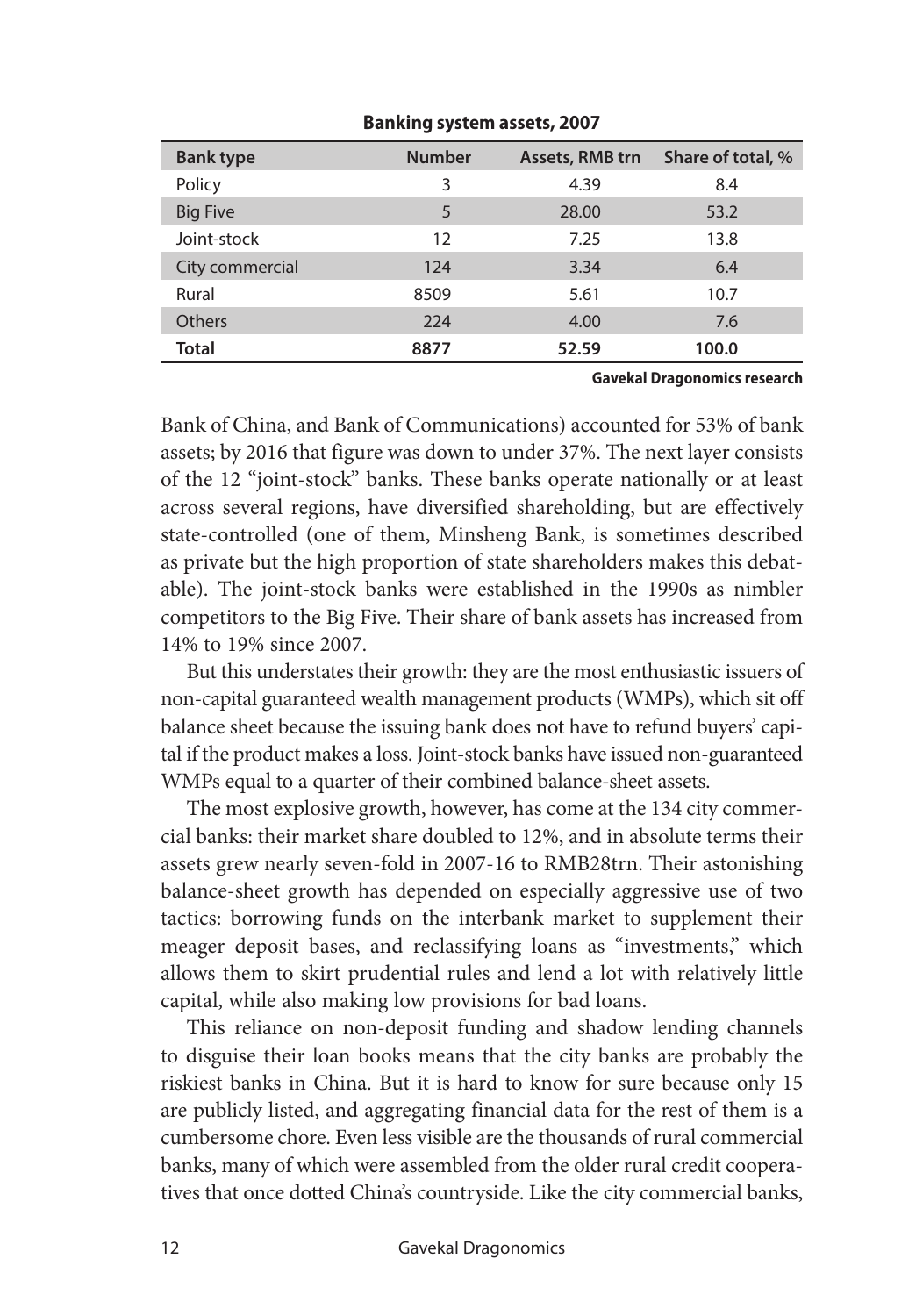| <b>Bank type</b> | <b>Number</b> | Assets,<br><b>RMB</b> trn | Share of<br>total, % | <b>Market</b><br>share change<br>2007-16, pp |
|------------------|---------------|---------------------------|----------------------|----------------------------------------------|
| Policy           | 3             | 22.94                     | 9.9                  | 1.5                                          |
| <b>Big Five</b>  | 5             | 86.60                     | 37.3                 | $-16.0$                                      |
| Joint-stock      | 12            | 43.50                     | 18.7                 | 4.9                                          |
| City commercial  | 134           | 28.20                     | 12.1                 | 5.8                                          |
| Rural            | 3782          | 29.90                     | 12.9                 | 2.2                                          |
| Others           | 471           | 21.11                     | 9.1                  | 1.5                                          |
| Total            | 4408          | 232.25                    | 100                  |                                              |

#### **Banking system assets, 2016**

**Gavekal Dragonomics research**

they command about 13% of banking assets and have grown rapidly over the past decade. But only five are publicly listed.

#### **From really boring to rather less boring**

The other way to look at financial diversification is to break down the system by type of asset, rather than by institution. Here again there is a straightforward story.

In 2007, China's credit universe was extremely boring: 63% of it consisted of bank loans, and virtually all of the rest consisted of the most vanilla sorts of bonds: Chinese government bonds (CGBs) issued by the central government, quasi-sovereign bonds issued by the three government-owned policy banks (China Development Bank, Export-Import Bank and Agricultural Development Bank) and corporate bonds issued mainly by large SOEs. About 8% of system assets were short-term bills issued by the central bank to withdraw cash from a system that otherwise would have faced huge inflationary pressure because of inflows from China's burgeoning trade surplus.

A decade later, it is not quite so boring. Bank loans are still the largest component, but "shadow lending" via non-bank intermediaries has emerged as an important channel of finance, almost as large as corporate bond issuance. Together, bank loans and shadow loans account for about two-thirds of all credit assets. (Note that in this analysis we consider only the final credit instruments that deliver funds to borrowers. Many instruments that are often discussed in media reports, such as wealth management products and trust products, are "wrappers" that bundle up depositor funds and then invest them in loans, bonds or the equity market. The third article will explain how these work. Also note that total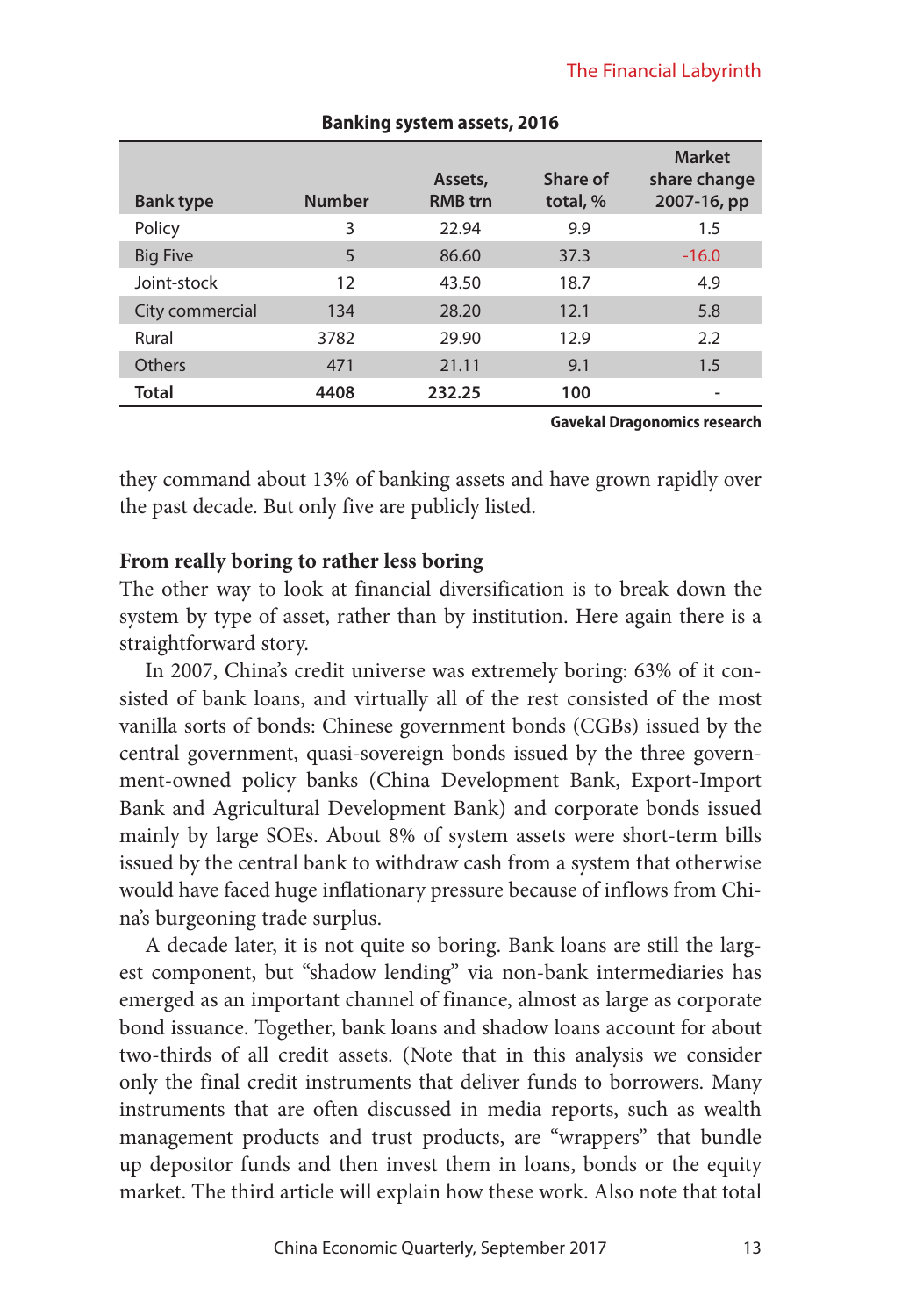| Asset type                                  | <b>RMB</b> trn | Share of total, % |
|---------------------------------------------|----------------|-------------------|
| <b>Bank loans</b>                           | 27.77          | 62.9              |
| Shadow Joans                                |                |                   |
| <b>Bonds</b>                                | 12.70          | 28.8              |
| China government (CGBs)                     | 4.94           | 11.2              |
| Local government                            |                |                   |
| Policy bank                                 | 2.88           | 6.5               |
| Other financial institutions                | 0.34           | 0.8               |
| Corporate                                   | 4.54           | 10.3              |
| <b>PBOC</b> bills                           | 3.66           | 8.3               |
| Total                                       | 44.13          | 100.0             |
| Total non-equity financial assets, % of GDP |                | 163               |
| Equities, RMB trn                           |                | 32.72             |
| Equities as % of GDP                        |                | 121               |
|                                             |                |                   |

#### **Financial assets by type, 2007**

**Gavekal Dragonomics research**

credit measured this way is a net figure, eliminating the double counting that arises when two or more institutions are involved in the creation of a single loan.)

In relative terms the bond market is about the same size (30% of total credit assets) but its composition has changed, mainly because of the rapid growth of local-government bonds, which were first allowed in 2015 and now account for nearly 6% of all credit assets and close to 20% of total bond issuance. In just two years, the stock of local government bonds went from zero to RMB11trn, almost as much as the stock of CGBs. The corporate bond market has also diversified beyond its original small group of SOE issuers and now accounts for about 11% of total credit.

In the rest of the fixed-income market, bills issued by the People's Bank of China have disappeared, as inflationary pressure moderated after the 2008 financial crisis and the authorities became more relaxed about letting trade surpluses be recycled via private-sector capital outflows. But a couple of new instruments have emerged. Negotiable certificates of deposit (large denomination certificates of deposit tradable on secondary markets), first permitted in 2015, have become a popular way for the joint-stock banks to raise short-term funds, and now comprise 3% of credit assets.

Asset-backed securities (ABS) have also begun to be issued, but their volumes so far are (in Chinese terms) negligible. Given the huge volume of assets that could potentially be securitized (mortgage loans, revenue streams from infrastructure projects, and so on), the bottomless desire of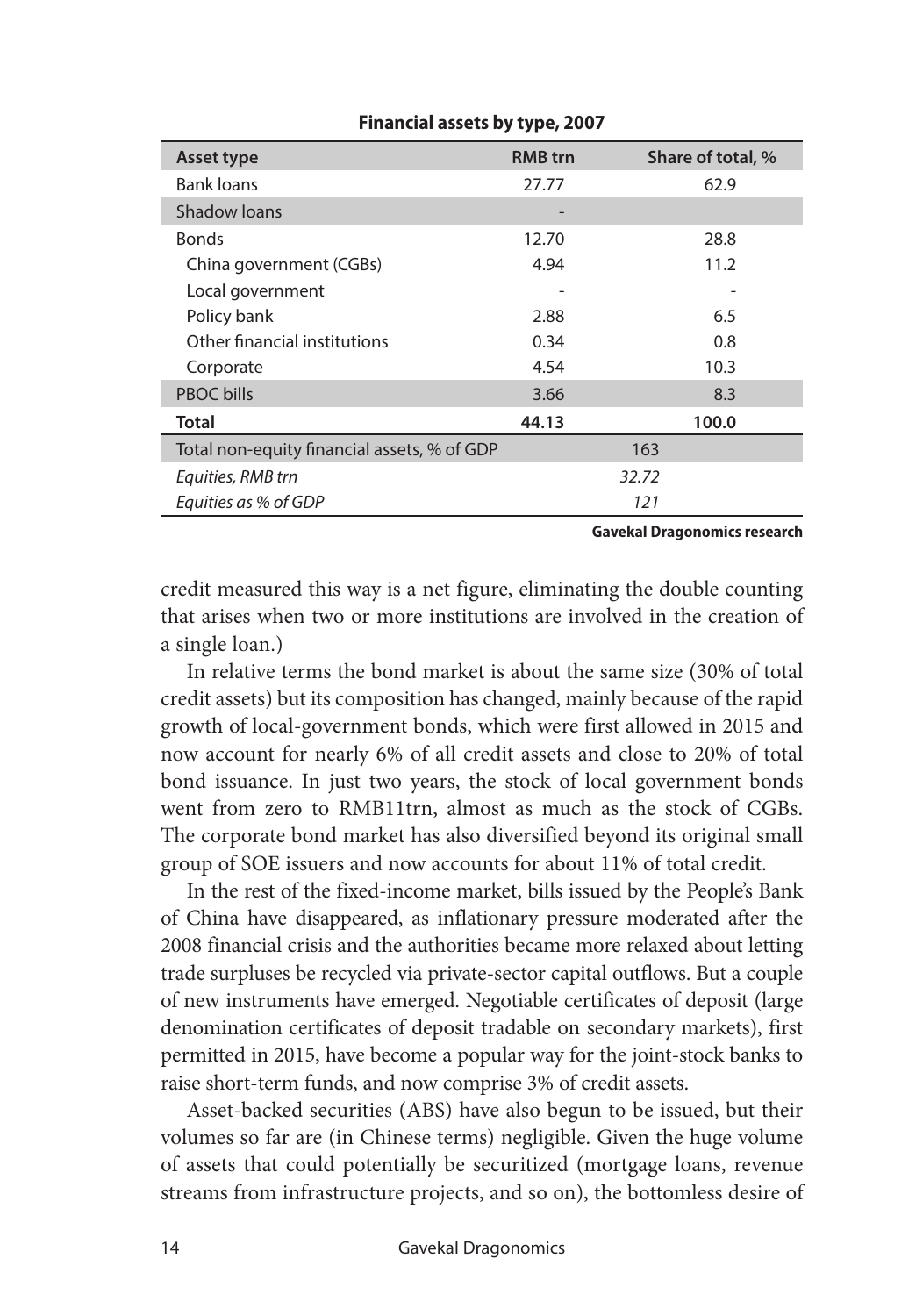|                                             |                | <b>Share</b> | Market share<br>change |
|---------------------------------------------|----------------|--------------|------------------------|
| <b>Asset type</b>                           | <b>RMB</b> trn | of total, %  | 2007-16, pp            |
| <b>Bank loans</b>                           | 112.06         | 57.5%        | $-5.5$                 |
| Shadow Joans                                | 17.20          | 8.8%         | 8.8                    |
| <b>Bonds</b>                                | 58.77          | 30.1%        | 1.4                    |
| China government (CGBs)                     | 12.10          | 6.2          | $-5.0$                 |
| Local government                            | 10.85          | 5.6          | 5.6                    |
| Policy bank                                 | 12.40          | 6.4          | $-0.2$                 |
| Other financial institutions                | 1.86           | 1.0          | 0.2                    |
| Corporate                                   | 21.56          | 11.1         | 0.8                    |
| <b>PBOC</b> bills                           | 0.01           | 0.0          | $-8.3$                 |
| Negotiable certificates of deposit          | 6.28           | 3.2          | 3.2                    |
| Asset-backed securities                     | 0.65           | 0.3          | 0.3                    |
| <b>Total</b>                                | 194.95         | 100.0        |                        |
| Total non-equity financial assets, % of GDP |                | 262          |                        |
| Equities, RMB trn                           |                | 50.84        |                        |
| Equities as % of GDP                        |                | 68           |                        |

#### **Financial assets by type, 2016**

**Gavekal Dragonomics research**

banks to move loans off their balance sheet to make way for new lending, and the need of local governments to find steady sources of income not dependent on land sales, ABS could well become a major source of growth in China's credit markets in the next few years.

#### **The incredible shrinking stock market**

A final observation relates to the stock market. Here our choice of comparison years is not quite fair: at the end of 2007 the equity market was just past the peak of an epic boom, so its value relative to the credit system was on the high side. Conversely at the end of 2016 the market had not fully recovered from its epic crash of mid-2015, so its relative value now may be on the low side.

Nonetheless, the general trend is clear: China's financial markets are dominated by debt, and becoming more so. In 2007 the stock market's capitalization of RMB33trn was nearly triple the size of the bond market, and about three-quarters of the combined value of all credit assets. By 2016 the RMB51trn equity market was smaller than the RMB59trn bond market, and was worth just over one-quarter of all credit assets.

It is possible that this trend has peaked. Since March 2017 the authorities have launched a fierce campaign to rein in the riskier forms of debt,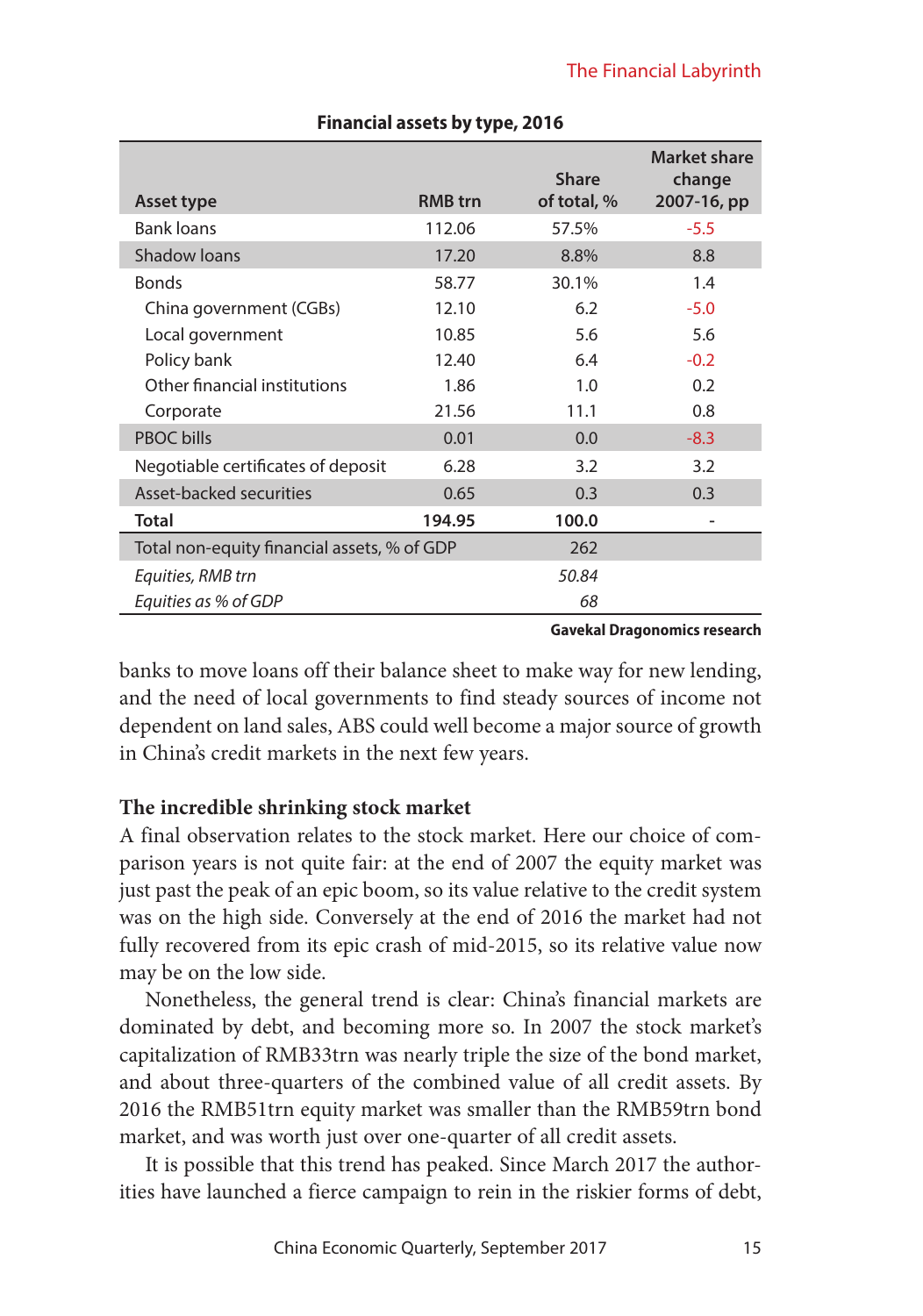with shadow lending and local-government borrowing the main targets. The government is also at least rhetorically committed to a policy of "deleveraging."

Importantly, this does *not* imply an intent to reduce the aggregate debt-to-GDP ratio, which stood at 262% at the end of 2016, up more than 100 percentage points from a decade earlier. Rather the main focus is for heavily indebted state–owned enterprises to shore up their debt-to-equity ratios, mainly by raising new equity rather than paying down their debt. Yet if these initiatives are sustained, the breakneck growth of debt could slow down, the pace of equity issuance could rise, and the stock market might gain some ground on the credit behemoth.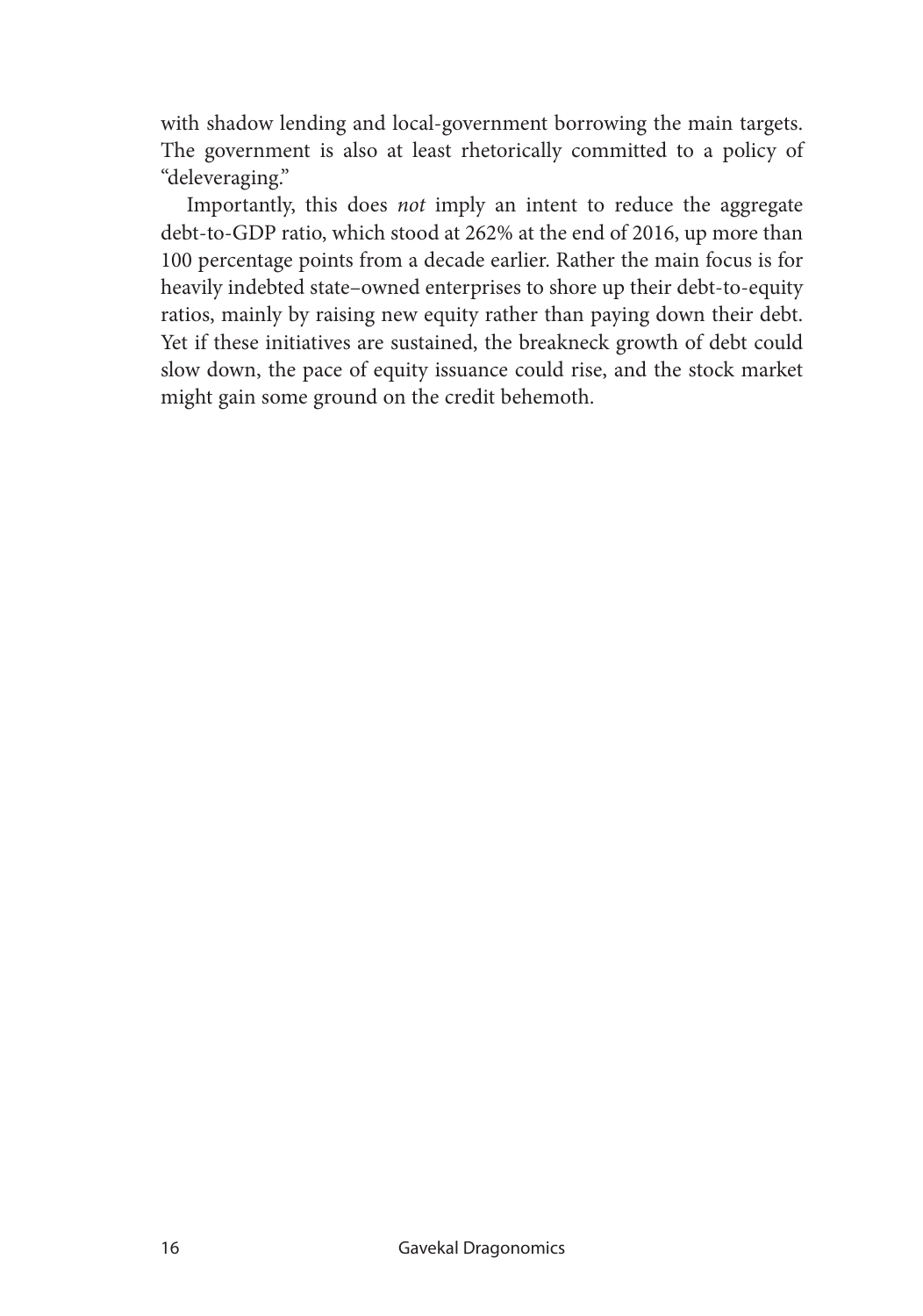### **The Financial Labyrinth**

# **A Short History Of Financial Deregulation**

By Chen Long

*Financial deregulation has seen a cartel of national stateowned banks give way to a bewildering array of local banks, non-bank lenders, wealth management products and loans disguised as investments. Regulators are tightening their grip, yet so long as Beijing demands high-speed growth, it will have to tolerate some financial misbehavior.*

Over the past 10 years China's financial system underwent a massive transformation. The behemoth state-owned commercial banks lost market share to smaller joint-stock and city and rural commercial banks, which grew their balance sheets aggressively by disguising an ever greater share of their loans as trust products, asset management programs and wealth management products. Non-bank financial institutions such as trust companies and asset managers sprouted and became important links in a lengthening chain of financial intermediation.

Why did this happen? The answer is straightforward. First, liberalization was enabled by a decentralized regulatory system, in which authority was fragmented among the central bank and the insurance, securities and banking regulators. Second, the government's desire to maintain a high rate of economic growth (at least 8% during the Hu Jintao years; at least 6.5% in the Xi Jinping years) required fast credit growth.

Under these conditions, financial institutions had a strong incentive to create as much credit as they could by whatever means possible, and the fragmentation of regulations made it possible for banks to get around these barriers by regulatory arbitrage: masking loans (subject to the pru-

**Chen Long is the China economist at Gavekal Dragonomics.**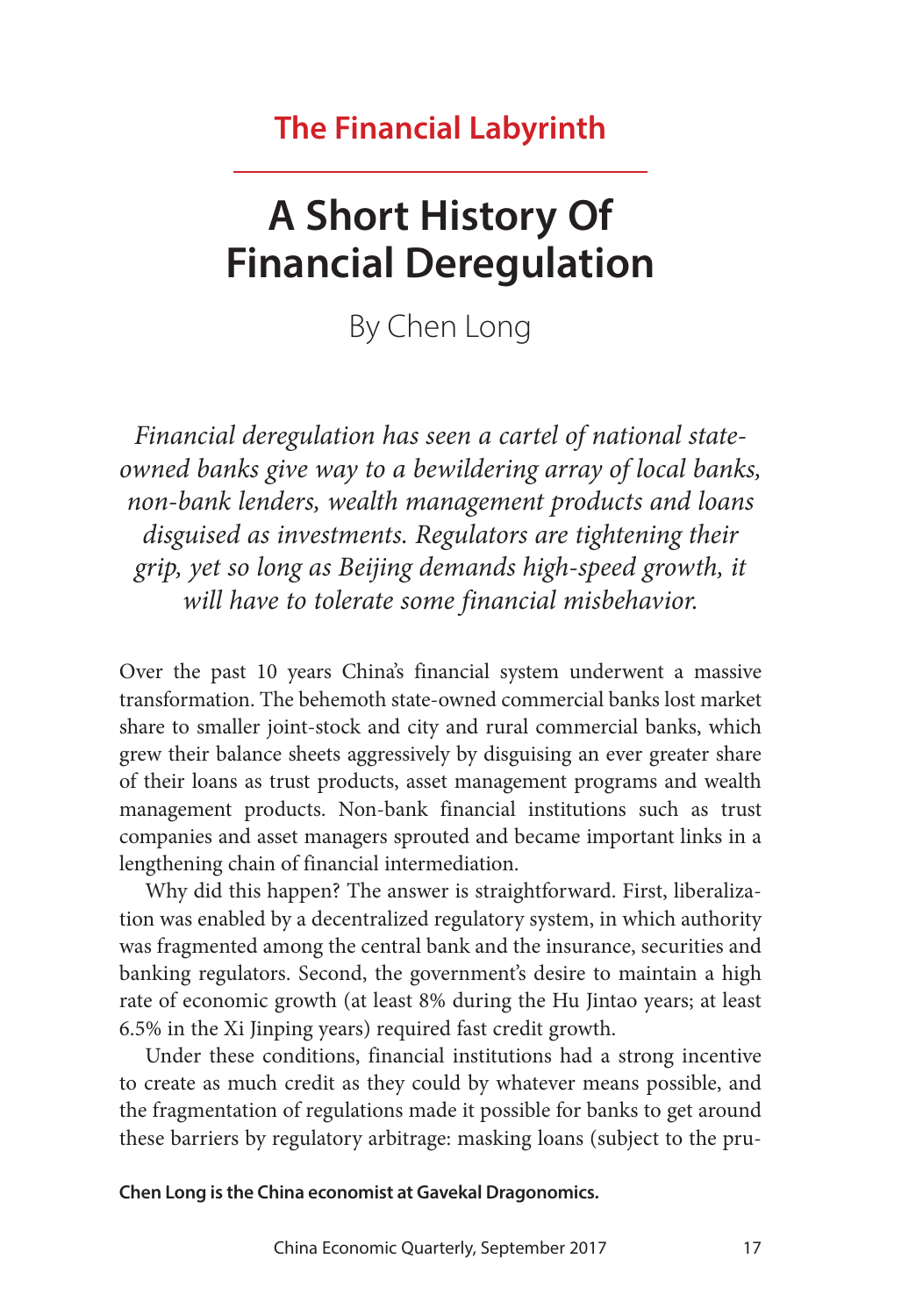#### Chen Long

dential rules of the banking regulator and central banks) as investment products to which the securities and insurance regulators might turn a blind eye. The lobbying power of financial institutions was also an important driver of deregulation.

The past decade has therefore been either a golden age of financial innovation or a lawless Wild West of risk-taking. Either way, this age may be nearing its end. In recent months financial regulation has tightened and become more centralized under a more powerful central bank. Opportunities for financial arbitrage are shrinking as government starts to worry more about containing financial risk than supporting economic growth. How the tradeoff between regulatory vigilance and GDP growth will play out during the next slowdown remains to be seen.

#### **The "Glass-Steagall" wall crumbles**

Until the early 2000s Chinese banks simply took deposits and made loans, and were subject to severe restrictions that also served as protections against financial risk. The banking regulator—the People's Bank of China (PBOC) until April 2003; the China Banking Regulatory Commission (CBRC) thereafter—set a hard limit on how much the banks could increase their loan books by every year, and the commercial banking law required banks to cap their loan books at 75% of their deposit base.

Banks were prohibited from owning any non-bank financial institutions—especially brokerages—in effect replicating the segregation of financial activity that the US imposed, under its Glass-Steagall Act, from the 1930s through the 1990s. Finally, banks enjoyed steady cash flows from the fat net interest margin guaranteed by the PBOC-set floor for loan interest

With government worries about financial risk on the rise, opportunities for financial arbitrage are shrinking

rates and ceiling for deposit rates.

This safe and static picture began to change in 2005, with new rules permitting banks to dabble in other lines of financial business and to raise funds other than traditional deposits. In February 2005 a joint regulation of the PBOC, CBRC and

China Securities Regulatory Commission (CSRC) allowed commercial banks to set up mutual-fund subsidiaries—the first crack in China's "Glass-Steagall" separations. Subsequent rule changes allowed banks to own trust firms. In September, the CBRC issued guidelines on wealth management products. Banks could now start raising funds at rates higher than allowed for regulated deposits.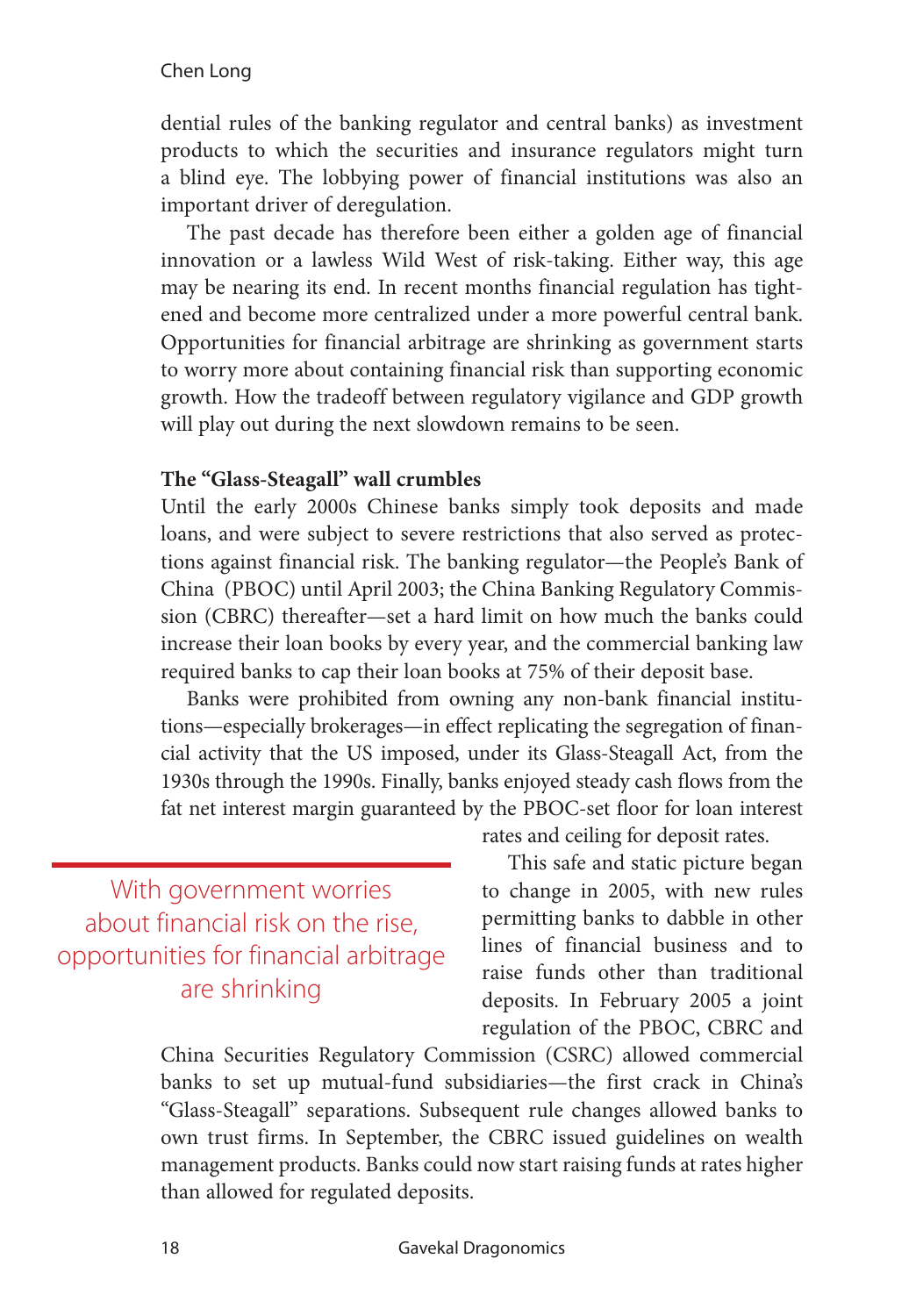| 1995 | Commercial banking law sets loan-to-deposit ratio at 75%  |
|------|-----------------------------------------------------------|
| 2003 | <b>CBRC</b> separated from PBOC                           |
| 2004 | <b>First WMP</b>                                          |
| 2005 | CBRC officially approves WMP business                     |
| 2007 | CBRC issues trust product quidelines                      |
| 2009 | Big stimulus and expansion of WMPs and trusts             |
| 2011 | PBOC scraps loan quota and publishes total social finance |
| 2012 | CSRC approves fund management subsidiaries                |
|      | CSRC approves broker asset management                     |
| 2013 | Interbank crunch; CBRC tackles FAPR                       |
| 2015 | Interest rates fully liberalized                          |
|      | Revised banking law                                       |
|      | 75% loan-to-deposit ratio removed                         |
| 2016 | <b>PBOC</b> introduces MPA                                |
| 2017 | Regulatory centralization                                 |

#### **Major banking regulatory changes**

#### **Gavekal Dragonomics**

Banks were quick to climb through the breach in the "Glass-Steagall" wall and load up on non-bank subsidiaries. ICBC, CCB and Bank of Communications set up mutual fund units in 2005. In June 2007, BoComm acquired 85% of the total shares of a Hubei trust firm, setting a precedent for bank ownership of trusts. From 2009, the CBRC permitted banks to own insurance companies.

And while the rules still formally prohibit banks from owning brokerage firms, many have found ways to do so, usually via their overseas subsidiaries. Moreover, three big financial conglomerates—CITIC, Ping An and Everbright—gradually gained approval to operate all types of financial businesses. By 2010, China's "Glass-Steagall" separations between different types of financial business were effectively dead.

#### **The rise of wealth management products**

Wealth management products (WMPs) got started even before the CBRC formally authorized them. Everbright Bank piloted the first local currency WMP in July 2004, offering a 2.18% annual return, slightly above the then 1-year benchmark deposit rate of 1.98%. After regulators gave the green light for all banks to issue WMPs, a frenzy began during the 2006-07 stock market boom. IPOs surged, and betting on stock debuts became a profitable trading strategy. Banks and trust companies collaborated to market WMPs whose proceeds were used to subscribe to IPOs. This particular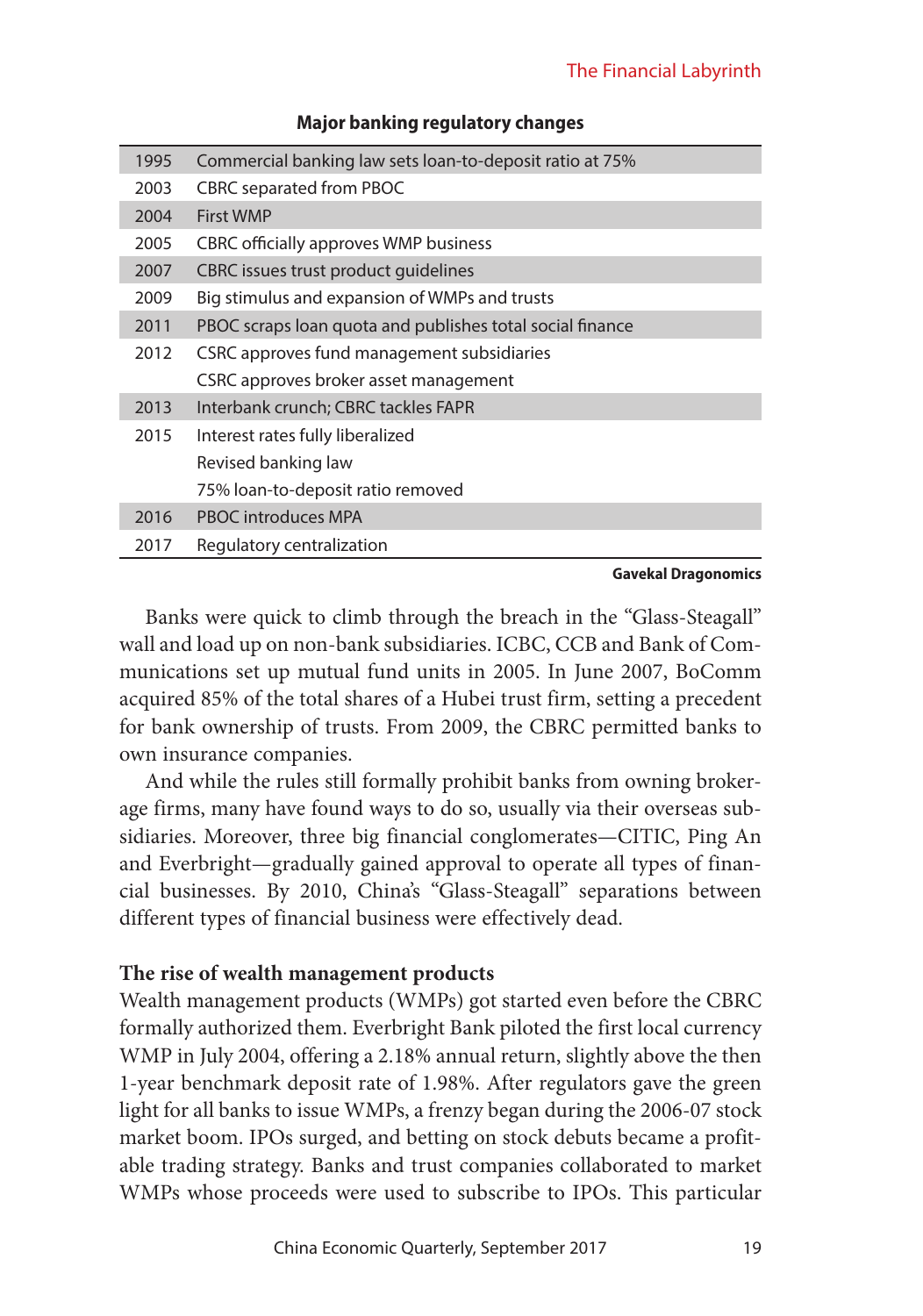strategy ended with the stock-market collapse of late 2007, but it laid the groundwork for the subsequent rapid expansion of trusts.

The easiest way for trusts to expand their reach was through banks, whose branch networks gave them a strong distribution channel. The CBRC's regulatory guidelines for trusts, issued in January 2007, put no limit on trusts raising funds through bank branches, and in that year alone trusts' assets under management nearly tripled, from RMB360bn to RMB960bn. After the stock-market bubble popped, banks and trusts shifted their attention to structuring credit for borrowers who had difficulty getting formal bank loans. Trust firms simply acted as intermediaries to channel funds from banks to borrowers, charging a small commission of 20-30 basis points (0.2-0.3%).

These trust loans, along with WMPs, became the key components of the first phase of shadow banking in China. WMPs and other trust products offered returns more than two percentage points higher than regulated deposits, so they became very popular among banks' corporate and household clients, who began to shift their money out of savings accounts and into WMPs. From the banks' point of view, the funding provided by WMPs is similar to time deposits. The only difference is that instead of being funneled into regular bank loans, some of this WMP cash was transferred to trusts and other non-bank channels which deployed them in higher-yield lending.

#### **Regulatory Whac-a-Mole: Act I**

The emergence of WMPs marked the start of interest-rate liberalization. At one level, financial regulators were content with these higher-yield alternatives to bank deposits, since they achieved the goals of rate liberalization (better pricing of risk, more options for savers) without the need for a politically tricky formal deregulation of deposit rates. But they were also shocked by the speed with which WMPs and trust loans exploded, so they decided to rein things in a bit.

In 2010 the CBRC put in new rules making it harder for banks simply to route funds directly to trusts. The next year, the PBOC began to publish data on "total social financing" (TSF), which included lending by trusts and other shadow banking activities, and quickly replaced the outdated bank-loan data as the main indicator of national credit conditions.

The restriction on bank funding of trusts worked for a few quarters, but by mid-2011 financiers found their way around this obstacle. Trusts developed their own distribution networks, and banks continued to funnel money to trusts, classifying their transfers as "financial assets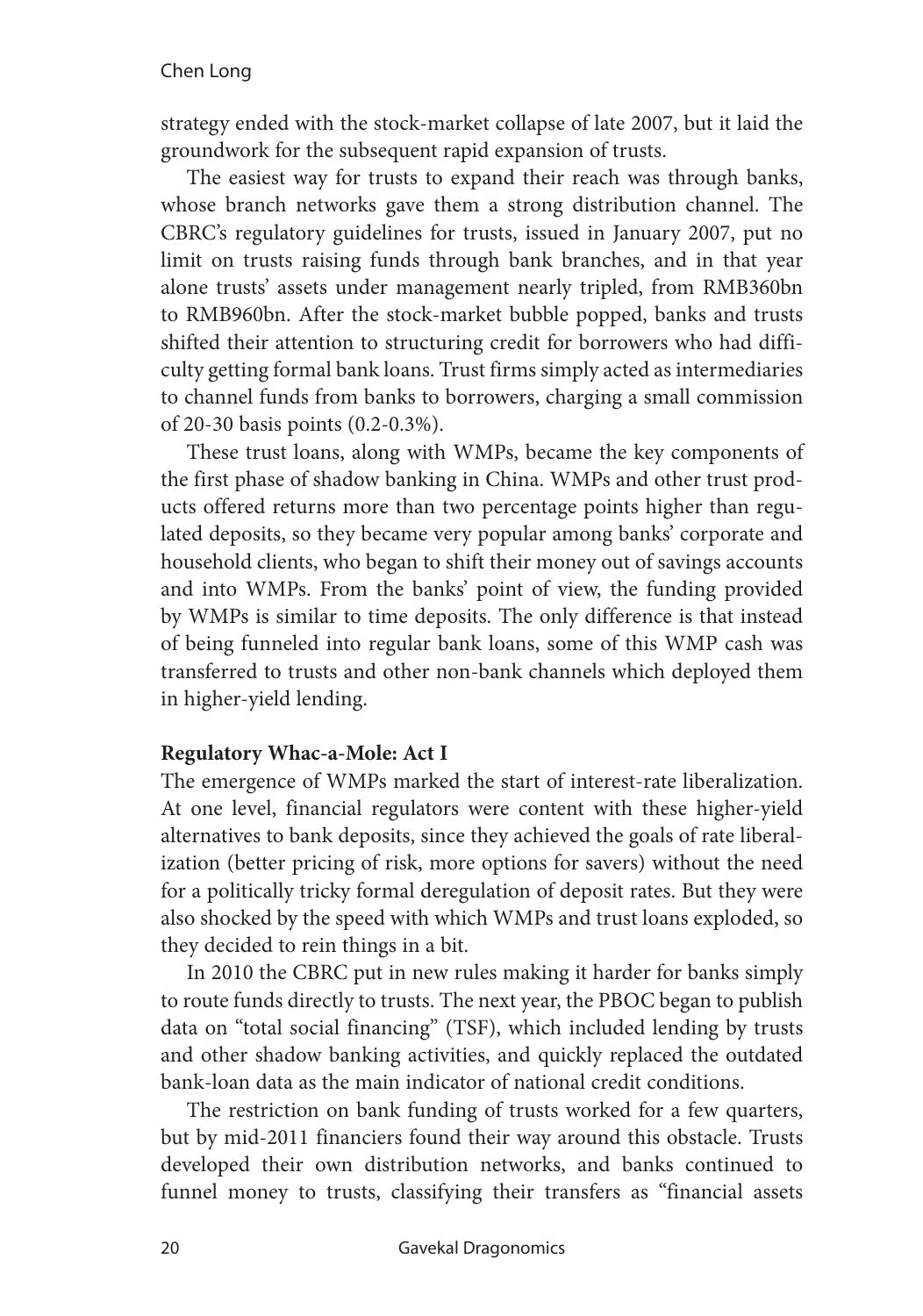purchased for resale," a type of investment. Regulators turned a blind eye, since by late 2011 the emphasis in macro policy had shifted from containing financial risk to supporting economic growth, and the authorities did not want to do anything that would constrict the supply of credit. Trust assets grew explosively, reaching RMB10trn by the end of 2013, a 30-fold increase in just seven years.

#### **Asset managers get in on the act**

Trusts were stars of the financial industry and other players wanted to get a slice of their business. In October 2012, the CSRC deregulated the asset management business of brokerage firms. And soon enough brokerages copied the trust model and started to take money from commercial banks to extend credit. They took market share from the trusts because they faced lighter regulation by the CSRC than the CBRC imposed on the trusts, and were willing to charge much lower fees to pick up business. Assets under management of brokerage firms sextupled from RMB282bn to RMB1.9trn in 2012, and kept growing rapidly in the following years.

The CSRC made another deregulatory move in late 2012, allowing mutual fund firms to set up special accounts and fund-management subsidiaries to manage money from third parties. The main difference between the two is that special accounts invest in the capital markets while fund-management subsidiaries mainly invest in credit claims. The first three fund-management subsidiaries were established in November 2012. Unsurprisingly, they adopted the same business model used by trusts and brokerage asset managers: channeling funds from the banks. Some fund managers have a natural advantage, because their parent companies are commercial banks.

Shortly after these deregulations, in April 2013, the new administration of Xi Jinping initiated another monetary policy tightening cycle to rein in credit growth, which had soared to 22% year-on-year in the final months of the Hu Jintao administration. In the beginning, the CBRC announced further restrictions on WMPs investing in "non-standardized" credit claims (credit instruments not traded on public markets—in essence, loans). This was a blow to trusts as they were the major channel for this type of WMP.

In June 2013, the interbank market suffered its first major squeeze. The PBOC withdrew liquidity and pushed up money-market rates in order to discourage banks from borrowing cheap short-term money to fund long-term high-yield credit assets. The interest rate on popular overnight repurchase agreements spiked to 13%. The high rate meant the money market basically froze up; and some worried that China had hit its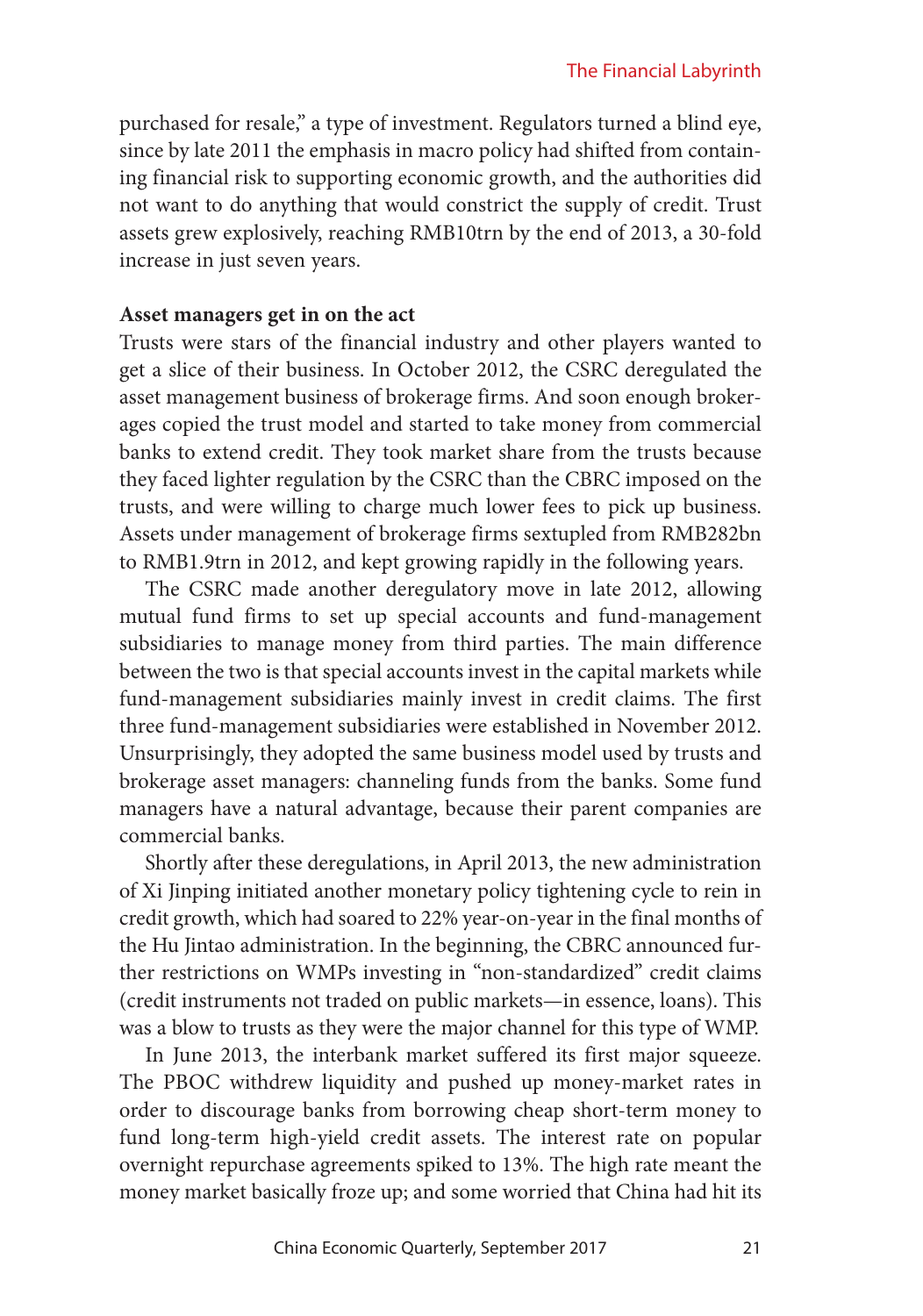#### Chen Long

"Lehman moment," similar to the collapse of US money markets after the bankruptcy of Lehman Brothers in 2008.

The PBOC calmed things down by injecting fresh liquidity into the interbank market. The authorities shifted to the use of administrative tools, rather than monetary policy, to tighten the reins on shadow finance. In May 2014, the financial regulators issued a joint regulation that effectively prohibited banks from classifying loans to non-banks as "financial assets purchased for resale."

#### **Regulatory Whac-a-Mole: Act II**

But these restrictions did not end the growth of shadow lending; they merely changed the channel. Unable to push funds to trust firms, banks increased their dealings with the lightly regulated brokerage asset managers and fund-management subsidiaries, recording these transactions as "investment receivables." Credit creation via these channels was tolerated, especially after another monetary easing cycle began in late 2014 and the authorities were more concerned with propping up GDP growth than containing financial risk. By the end of 2016, total assets under management at brokerage asset management, fund special accounts and fund management subsidiaries reached RMB33trn, up five-fold from 2013. These institutions have become a much larger channel than trust firms in extending credit.

The final group to join the party were insurance companies, which had previously played a bit part in the financial explosion, thanks to a regulation that capped the guaranteed return on their investment prod-

In 2016, China's leaders decided that financial deregulation had gone far enough

ucts at 2.5%. But in 2015 the China Insurance Regulatory Commission (CIRC) scrapped that rule, igniting a frenzy of new insurance products so-called "universal insurance products" that were in essence speculative WMPs, rather than traditional

insurance policies. Insurance companies' sales of investment products soared from RMB30bn a month in 2014 to over RMB200bn a month in early 2016.

Most of this increase came from little-known private insurance firms such as Anbang, Foresea Life and Evergrande Life, where investment product sales accounted for 75-95% of revenues at the peak of the insurance boom in the first quarter of 2016. (The big state-owned insurers such as China Life were far more restrained, relying on investment products for less than 20% of their revenues.) These private insurers went on gigantic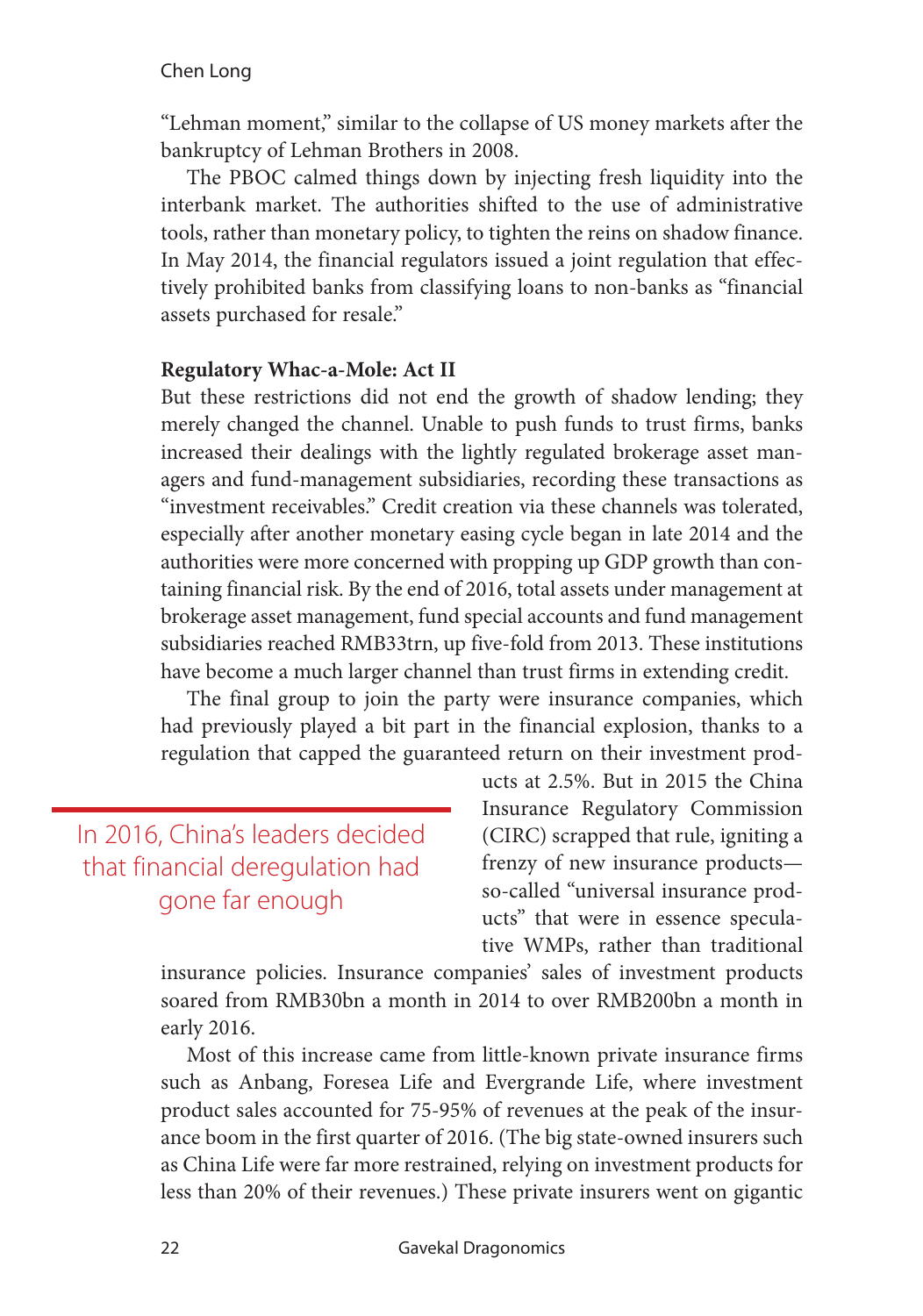



Assets under management, by type

acquisition sprees both at home and abroad, arousing the ire of regulators. CSRC chairman Liu Shiyu condemned them as "financial crocodiles" manipulating the stock market; foreign exchange regulators were alarmed by the huge sums Anbang shipped abroad to finance the purchase of trophy assets such as New York's Waldorf-Astoria hotel.

#### **The end of the deregulatory era?**

By late 2016, the Chinese leadership concluded that deregulation had gone far enough, and that the growth of non-loan credit books and other forms of shadow finance had to be brought under control. A series of steps indicated a determination to end regulatory fragmentation and curb risky lending funded by interbank borrowing. The first step was the PBOC's imposition of a periodic macro-prudential assessment on the banking system—effectively a checklist enabling the central bank to fully evaluate each bank's operations.

In March and April of 2017, the CBRC's new chairman Guo Shuqing (who, ironically, had deregulated the broker asset managements and fund businesses as head of the CSRC in 2012) launched a barrage of regulations against financial arbitrage and loans that go through two or more intermediaries. He also ordered banks to report whether they derive more than a third of their funding from other banks, implying that this is the new informal limit for non-deposit funding. Also in April, Xiang Junbo, the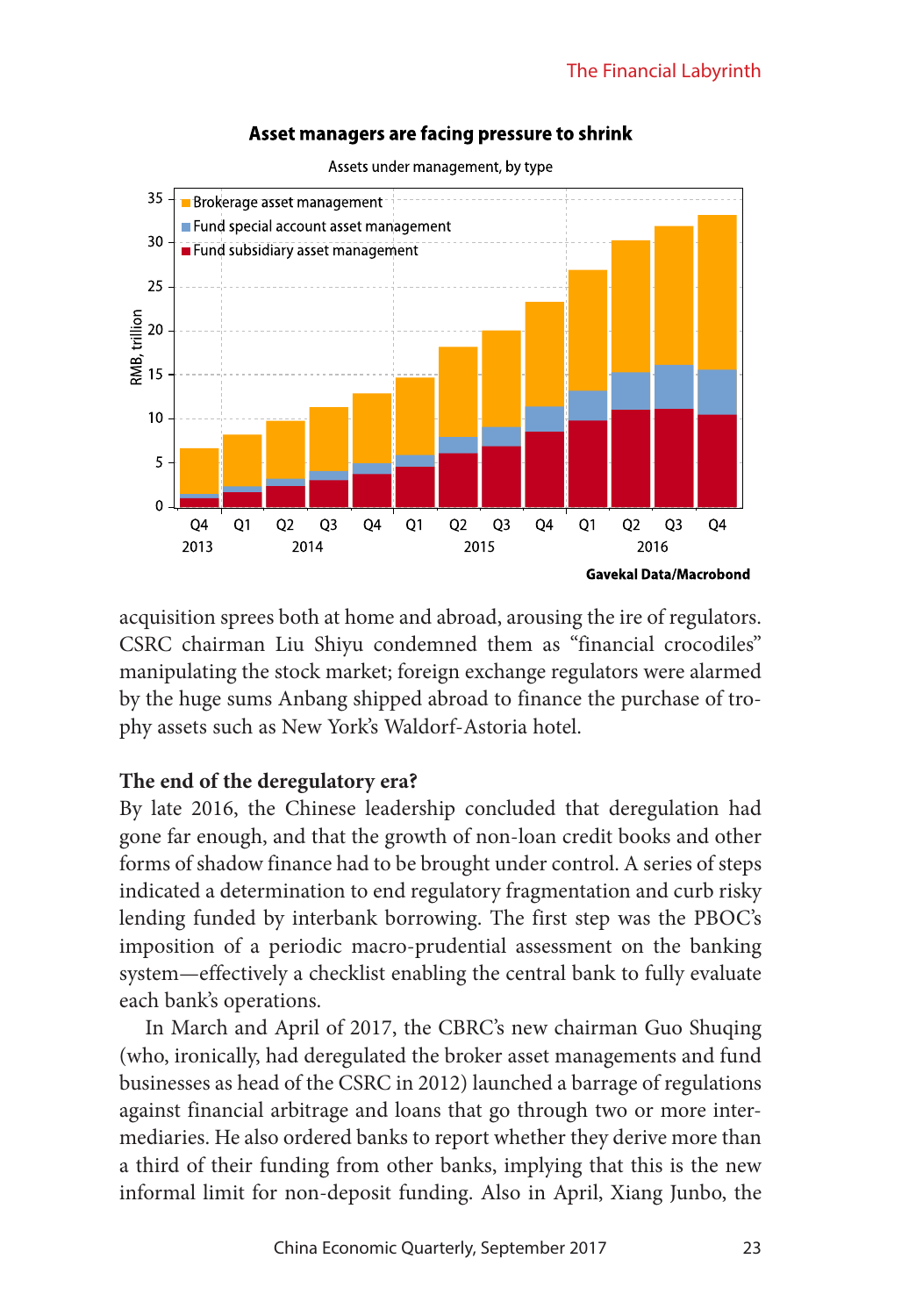CIRC head who had killed the limits on insurance companies' investment products, was removed in a corruption inquiry; he has yet to be replaced.

This regulatory blitz had an immediate impact. The assets under management of non-bank financial institutions posted their first ever quarterly decline, falling from RMB33.8trn in the first quarter of 2017 to RMB31.6trn in the second. Sales of universal insurance products collapsed.

Underscoring the fact that the authorities intend a systematic overhaul of financial regulation, not just a short-lived crackdown, the onceevery-five-years National Financial Work Conference held in July 2017 announced plans to centralize regulation and impose tighter political controls. The conference established a high-level State Council Financial Stability and Development Committee, which will sit above all existing regulators and oversee financial regulatory policy. The PBOC will house the committee's secretariat, giving the central bank the strongest say in the direction of financial regulation.

This move stops short of the oft-discussed option of setting up a single super-regulator to oversee the financial sector, but it is the next best thing. If it works properly, the PBOC-led commission should bring to an end the regulatory competition and arbitrage that has made China's financial liberalization so chaotic.

This is surely a positive move, and will curb financial risk in the short term. The question is how tighter financial regulation will sit with the government's desire for rapid GDP growth, which in turn requires a loose rein on credit creation. For the moment this conflict is submerged, because economic growth accelerated through 2016 and the government's 6.5% economic growth target will easily be met in 2017 even if shadow lending is sharply cut back.

But the present economic boom is driven mainly by a property market supported by mortgage lending, which continues to grow at 30% even as regulators tighten the noose on shadow finance. This cannot last forever. By late 2018 the property market will soften and GDP growth will decelerate again. Will the government be content to let the economy slow to a lower but more sustainable rate, or will it once again ease up on credit controls to boost growth? My bet is that credit growth will accelerate again, through either conventional loans and bonds, or some new shadow channel. The long tug-of-war over financial deregulation is not yet over.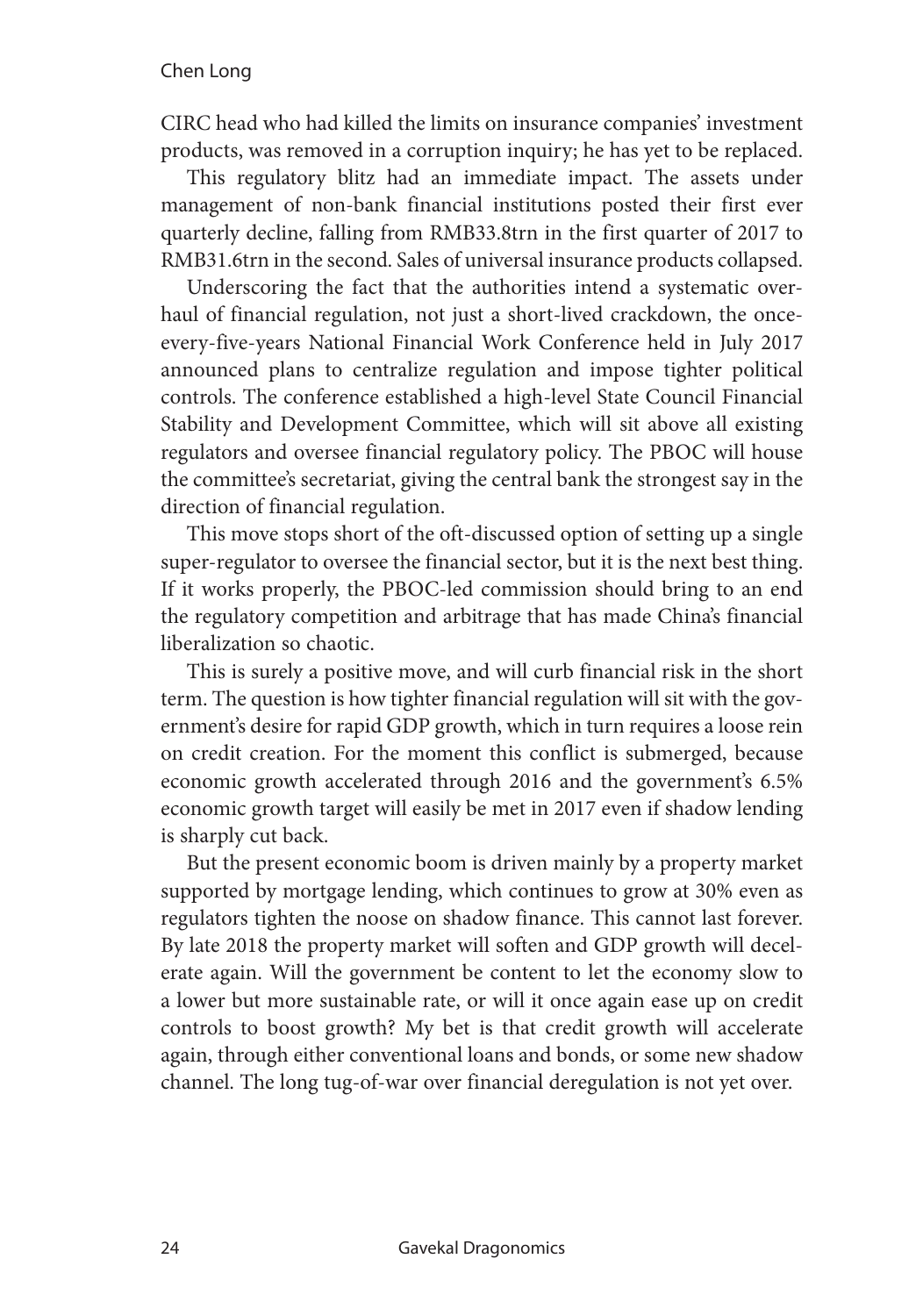### **The Financial Labyrinth**

## **Three Sets Of Books**

### By Chen Long

*China's financial system has grown dizzyingly complex, but at its heart sit the banks, which provide most of the funds for shadow lending by non-banks. To assess the system's risks, we need to understand the banks' three credit books: their loans, their "investments" routed through non-banks, and their off-balance-sheet wealth management products.*

The Chinese financial system used to be simple. Banks took deposits and made loans or bought bonds. Non-bank financial institutions (NBFIs) were relatively small, managed money for clients, and either put their money in the banks or invested in the capital markets, which were also fairly small relative to the economy. This business model has changed a lot over the past decade. Chinese banks still lie at the heart of the system, since it is their enormous deposit base that provides the ultimate funding source for most of the credit in the system. But banks now run three distinct credit books, each of which is large enough to be systemically significant. The channels of credit creation have become more diverse, more complex (because two or more financial firms are now often involved in the creation of a single loan), and much harder to regulate.

The first of the three credit books is the traditional loan book, which is still growing steadily and remains the primary source of credit creation for the Big Five large state-owned commercial banks (Industrial and Commercial Bank of China, China Construction Bank, Agricultural Bank of China, Bank of China, and Bank of Communications).

**Chen Long is the Beijing-based China economist of Gavekal Dragonomics. Wang Ya'nan provided research assistance for this article.**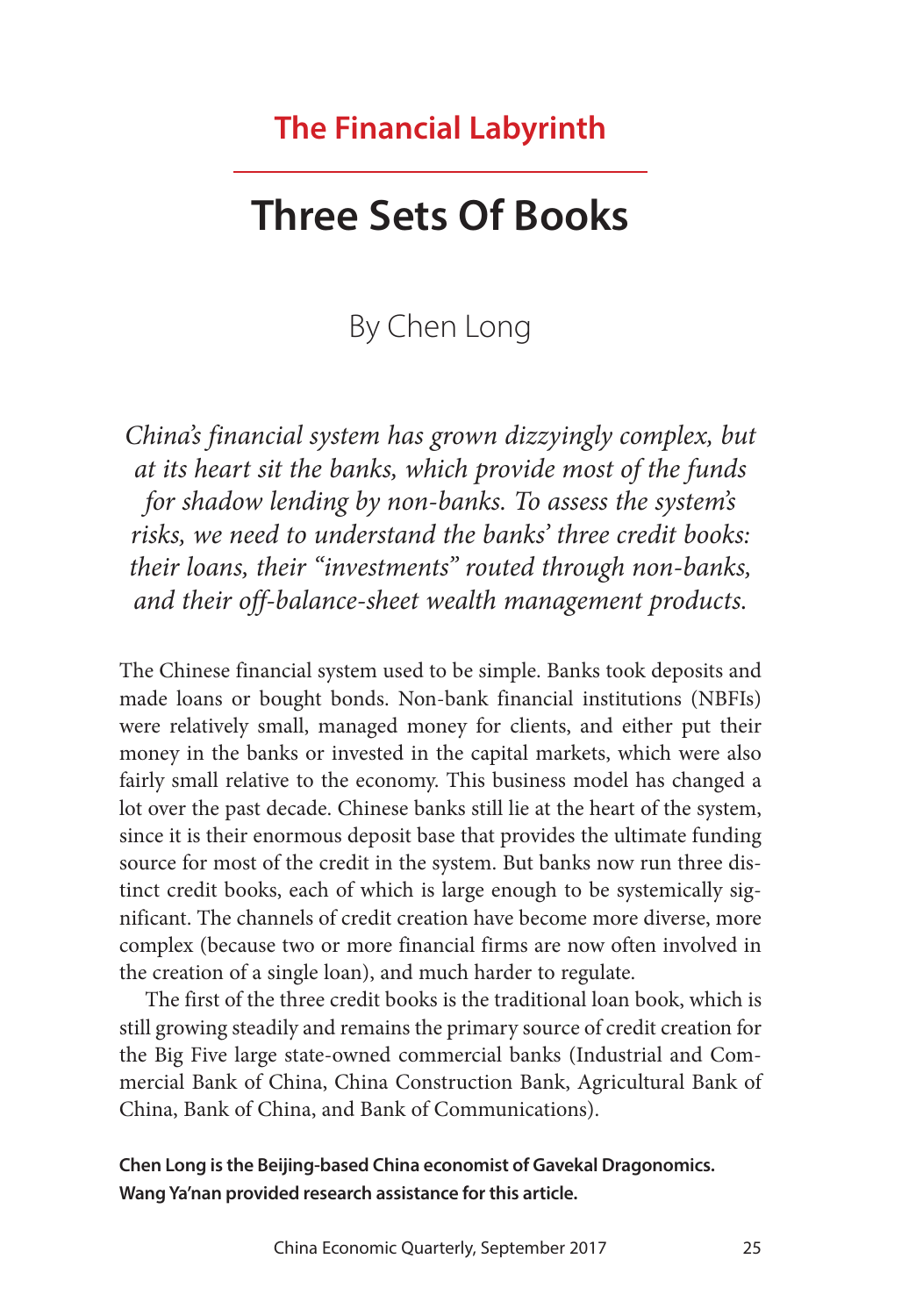#### Chen Long

The second is the investment book, which consists of funds routed to other banks or NBFIs. About half of these "investments" are disguised loans; their form changes periodically as regulators crack down on one channel, and banks and their NBFI partners scramble to open a new one. The investment book has grown much faster than the loan book in recent years and now takes up a large share of the balance sheets of the jointstock banks and city and rural commercial banks.

The third credit book is the rapidly growing off-balance sheet activity, mainly in the form of wealth management products (WMPs) whose investor capital is not guaranteed. This activity is especially popular among the joint-stock banks: their off-balance sheet WMP book is nearly a quarter the size of their on-balance sheet assets.

#### **Entering the labyrinth**

To understand the evolution of banks' balance sheets over the past decade, we examined not only macro-level data from the People's Bank of China (PBOC) and the China Banking Regulatory Commission (CBRC), but also compiled bottom-up data for all the publicly listed banks, of which there were 35 by the end of 2016. The sample of listed banks includes all five state-owned commercial banks as well as the postal bank, nine of the 12 national joint-stock banks, and a few large city commercial and rural commercial banks.

In aggregate this sample accounts for 88% of commercial bank assets in China. The only drawback is that while the big banks are almost fully included, the city commercial banks and rural commercial banks are still

The shift from traditional bank loans to investment products has mainly occurred in the smaller banks

under-represented because many are not listed. City commercial banks are 16% of the total commercial banking system but only 8% of the sample, and the representation of rural commercial banks is even lower. From a system-risk standpoint this is not

too troubling: all systemically important banks are included. But localized risk in small city and rural banks is harder to quantify with certainty. It is possible that shadow-lending activity is a bigger part of the balance sheet at these small banks, and is backed by more precarious capital resources, than at the listed banks.

The shift from traditional bank loans to investment products has mainly occurred in the smaller banks. The Big Five, which account for about 40% of system assets, run more conservative portfolios, because they are more tightly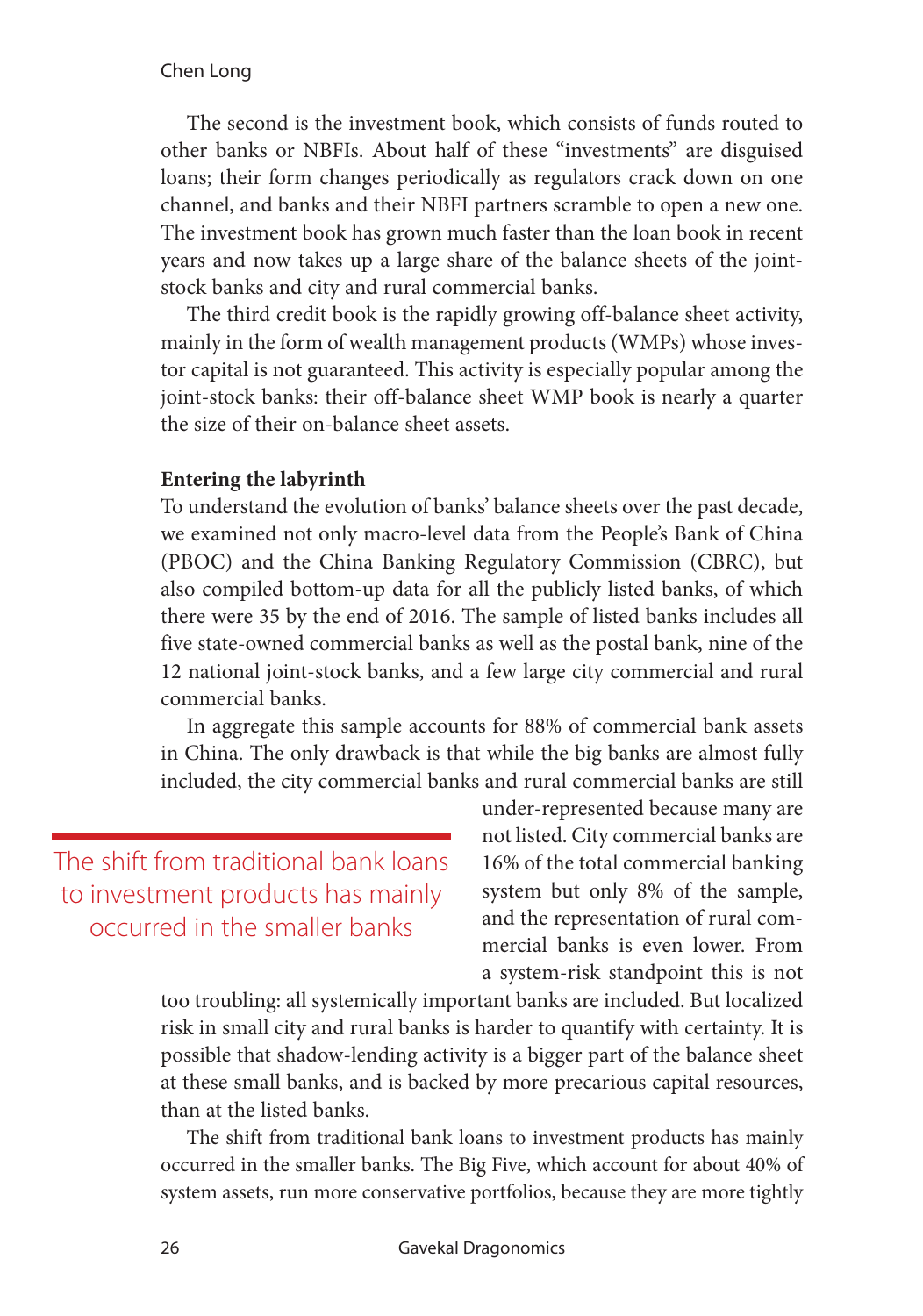|                                              | 2007 |                         |     | 2016 |                         |    |
|----------------------------------------------|------|-------------------------|-----|------|-------------------------|----|
| <b>Bank type</b>                             |      | Loans Investments Other |     |      | Loans Investments Other |    |
| <b>Big Five</b>                              | 48   | 19                      | 33  | 52   | 11                      | 37 |
| Postal                                       | N/A  | N/A                     | N/A | 35   | 33                      | 33 |
| Joint-stock                                  | 54   | 21                      | 25  | 44   | 28                      | 28 |
| City commercial                              | 47   | 19                      | 36  | 34   | 37                      | 29 |
| <b>Rural institutions</b>                    | 53   | 6                       | 40  | 40   | 23                      | 37 |
| Subtotal: Joint-stock,<br>city & rural banks | 53   | 20                      | 27  | 42   | 30                      | 28 |
| <b>All listed banks</b>                      | 49   | 19                      | 32  | 47   | 19                      | 33 |

#### **Composition of public-listed bank assets by tier, % of total**

"Other" includes reserves, trading books, long-term bond **PBOC, CBRC,**  holdings, loans to other banks, and fixed assets. **Gavekal Dragonomics research**

regulated: the liquidity they provide through the interbank market is the first line of defense against banking sector problems. Bank loans accounted for 52% of their assets in 2016, a slightly higher share than in 2007. For all other types of banks, the loan share has fallen by at least 10pp, to well under half.

Conversely, the share of investment assets at the Big Five has shrunk sharply since 2007, although this is slightly misleading. Starting in the early 2000s, the big banks held as "investment assets" a lot of special bonds issued by the state-run asset management companies and the Ministry of Finance (MOF) as a result of the bank system bailout and recapitalization process of 1998-2004. Many of these bonds were retired on maturity and so have dropped off the balance sheet, reducing the big banks' overall investment portfolios from 19% to 11% of their assets. If we exclude these special bonds, then the size of the big banks investment books fell only slightly to 10% from 12% of assets in 2007-16. Even so, it is clear that the big banks have not used their investment portfolios to bulk up their balance sheets.

At the smaller banks, though, investment portfolios have exploded, and now account for a quarter of the balance sheet at joint-stock and rural banks. At city commercial banks the investment portfolio is 38% of the combined balance sheets, bigger than the loan portfolio. For the three types of smaller banks in aggregate, investments rose from 20% of assets in 2007 to 30% in 2016. In absolute terms they soared more than tenfold, from RMB1.6trn to RMB16.5trn, during the same period. Loading up on investments has been the key mechanism by which city and rural banks have expanded their share of the banking-system pie. Some of these investments are actually equity or fixed income investments, but about half are really credit instruments—i.e. *de facto* bank loans that make up part of the shadow-banking universe.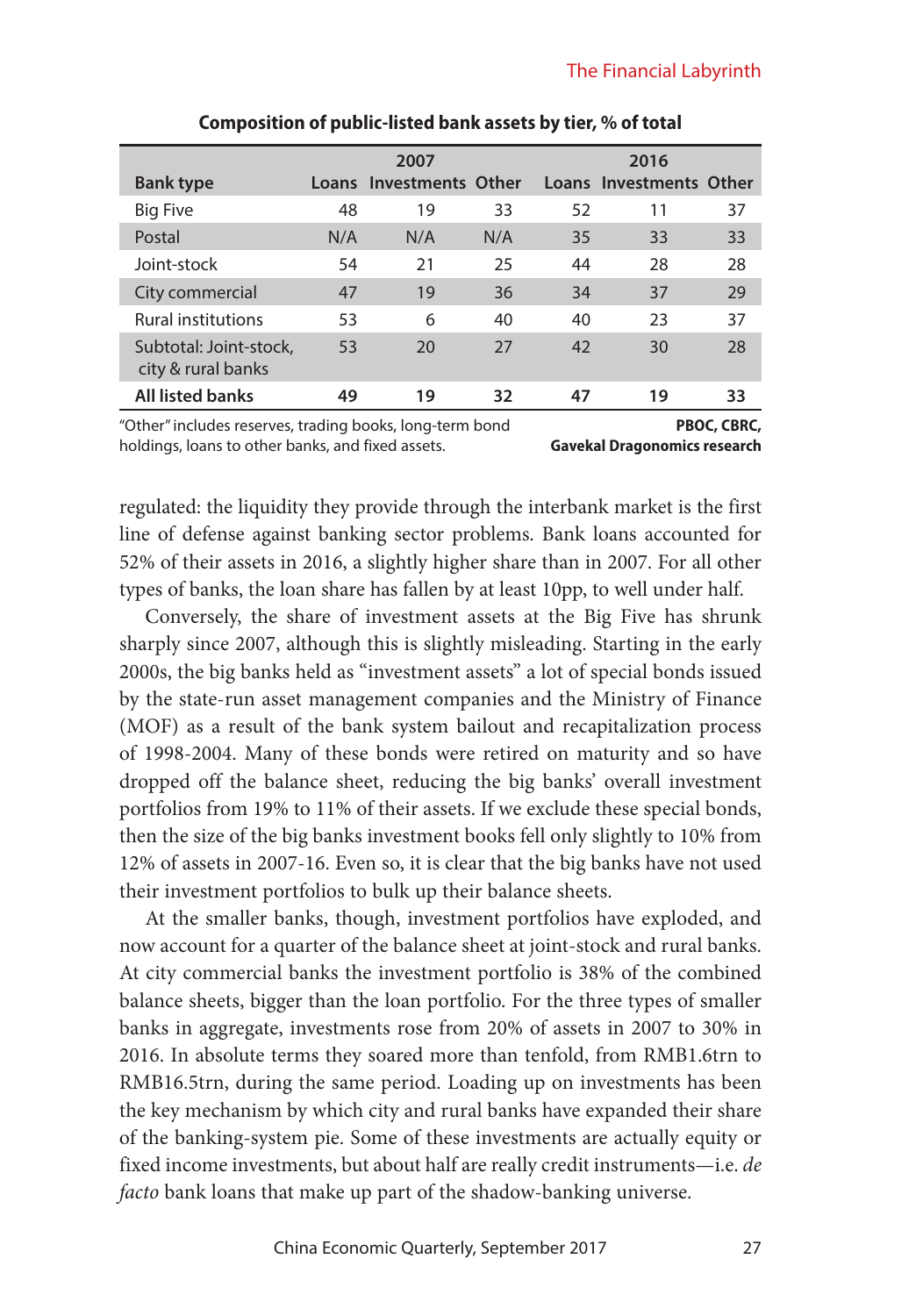

#### Shadow lending tripled between 2011 and 2016

#### **Shadow channel #1: financial assets purchased for resale**

Banks classify their investment portfolios under three anodyne headings: "Financial Assets Purchased for Resale (FAPR)," "Investment Receivables (IR)" and "Financial Assets for Sale (FAS)." Each has taken a turn as the preferred channel for shadow lending; and in each case after a heyday of two or three years they became the target of regulatory scrutiny and tightening. In aggregate they tripled between 2011 and 2016, to RMB30trn, and now make up 19% of the listed banks' balance sheet.

Until 2009, virtually all of the investment assets held by banks were simply bond holdings. Starting in about that year, however, banks began to use their investment portfolios to extend credit. The main reason to do so was to evade various regulations that limited banks' ability to grow their loan books. One such regulation was the statutory maximum loan-to-deposit ratio of 75%, which was only eliminated in 2015. Until 2011 banks were also subject to annual loan quotas set by the PBOC.

Even after banking rules were liberalized and these quantitative restrictions were removed, banks still could be crimped by capital-adequacy rules that compel them to maintain a capital base of at least 8% of their risk-weighted assets. Banks deemed "systemically important" faced even tougher capital requirements.

The way to get around this is to shift your assets into ones that carry a lower risk-weighting and hence a lighter capital charge. A corporate loan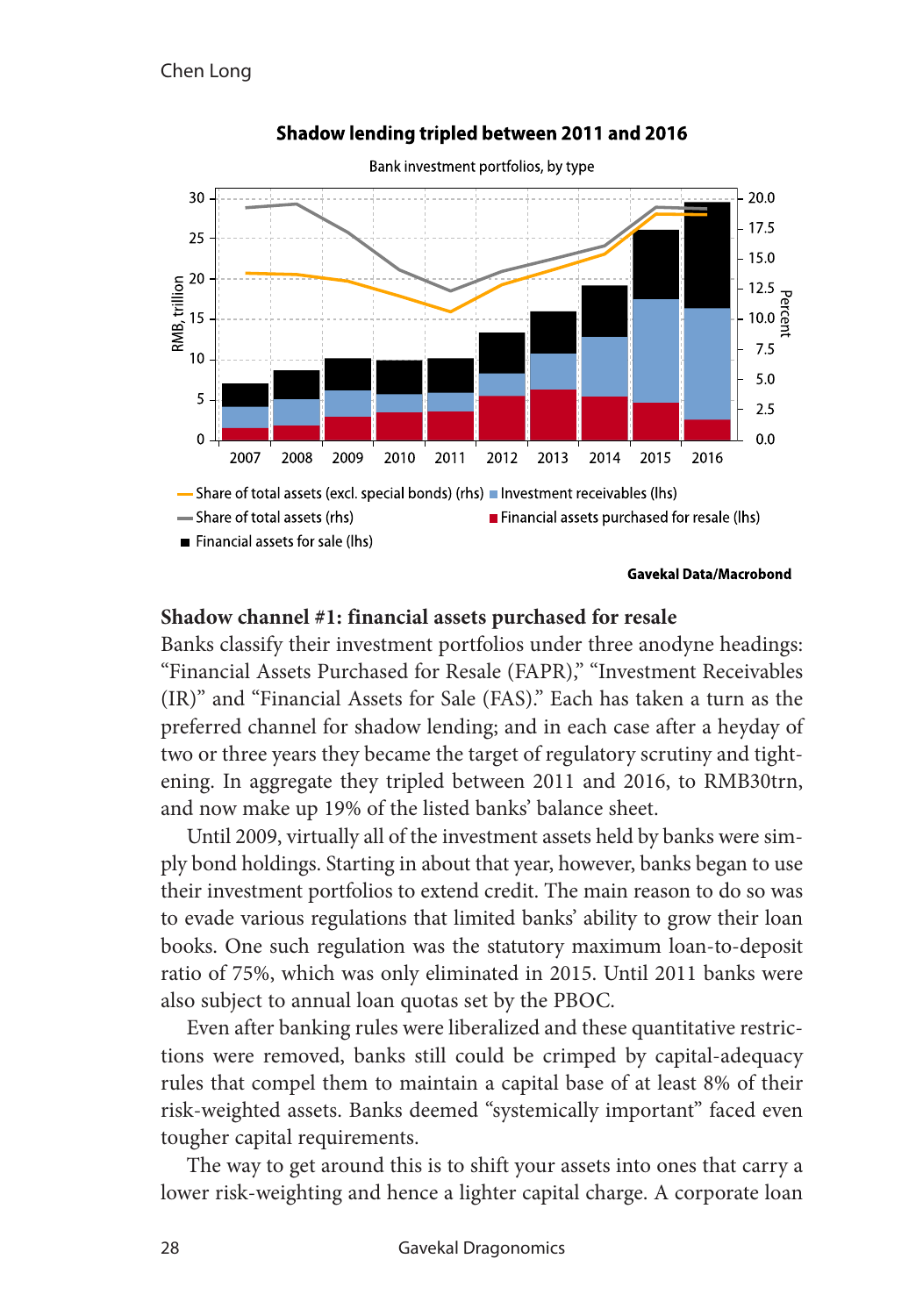

#### Shadow investments bought for repurchase have collapsed

has a risk-weighting of 100%, meaning that a bank must back each \$100 in loans with \$8 of capital. Investments often have risk-weights of 25% or below, meaning that the capital required to back \$100 falls to \$2 or less.

Banks first began to play this game of shifting costly loans into cheaper investments with FAPR—that is, assets bought under a repurchase agreement. FAPR includes short-term bills as well as various kinds of "non-standardized assets," meaning credit instruments that are not publicly traded. The best known of these are "trust beneficiary rights" (TBR), or a claim on the returns of an underlying asset arranged by a trust company.

A simple TBR example is as follows: Bank B tells Trust C to set up a trust product to provide credit to Company D. Bank B invests in this product, but immediately sells the claim on the returns on the trust asset to Bank A. In effect, money from Bank A is being used to finance a loan to Company D. But Bank A's balance sheet does not show a loan to Company D; it shows an "investment" (risk-weighted at 25%) in a TBR sold to it by Bank B. Bank A is usually an institution with a fast-growing loan book but a relatively small capital base. It has an incentive to disguise loans as TBRs or other kinds of investments so it can lend as much money as possible with as little capital as possible.

In 2007, total FAPR were around RMB1.5trn, or 4% of total bank assets; more than half of these holdings were bonds. Over the next six years, FAPR assets quadrupled to RMR6trn, of which nearly three-quarters were non-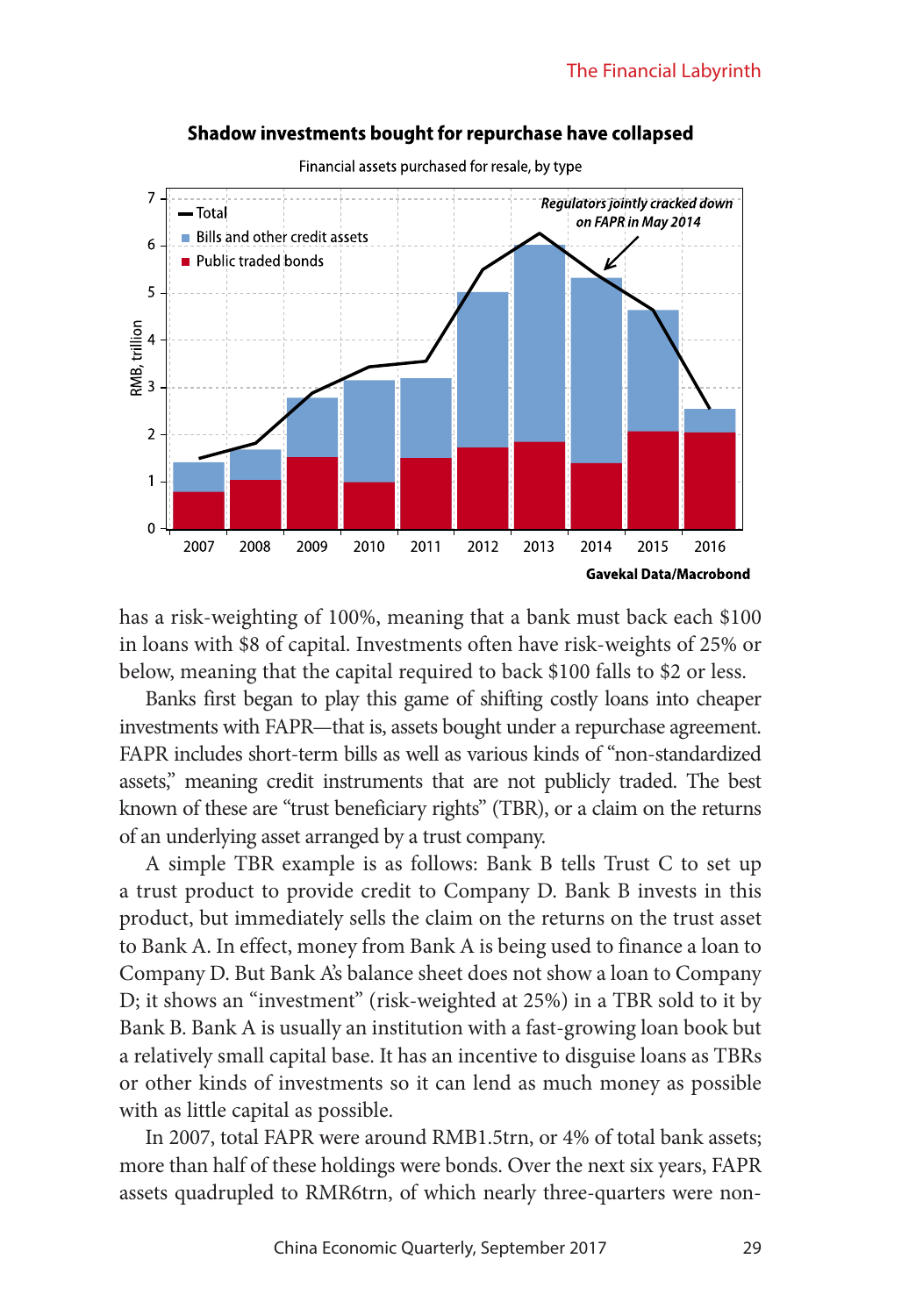#### Chen Long

bond assets. Of these non-bond assets, a bit more than two-thirds were bills and the rest were credit assets such as trust beneficiary rights. In 2013, the peak of the FAPR craze, these assets accounted for 6% of the total banking system balance sheet, and 13% of the assets of joint-stock banks.

By 2014 the authorities fretted that these practices were getting out of control. In May that year, five regulators including the PBOC and CBRC jointly issued a regulation limiting the kinds of assets that could be counted as FAPR. Over the next two years FAPR holdings collapsed to RMB2.5trn, by which point they constituted less than 2% of total bank assets. The vast majority of these assets are bonds; bills and trust beneficiary rights are at their lowest level in over a decade.

#### **Shadow channel #2: investment receivables**

But by the time regulators started to crack down on FAPR, banks were already on to a new scheme: classifying loans as "investment receivables." Up through 2011, most of these assets were "special instruments" issued by the government, and sat on the balance sheets of the big state-owned commercial banks.

There were three main types of special instruments. The first was a set of bonds issued by the Ministry of Finance, used to inject new capital into the banks as they restructured and prepared for listing. They peaked at RMB2.6trn in 2008, when the MOF injected RMB665bn into the Agricultural Bank of China.

The second was a set of bonds issued by the four state-owned asset management companies (AMCs) set up in the late 1990s to take bad loans off the state banks' balance sheets. The banks transferred bad loans to the AMCs (at face value in the initial round, and at a discount in later rounds); in return they received bonds issued by the AMCs.

The third category were special central bank bills issued by the PBOC after 2005 to sterilize liquidity in the banking system as China's twin current-account and capital surpluses brought large inflows of foreign exchange. (If these inflows had simply gone into the domestic money supply, they would have driven up inflation. PBOC prevented this by forcing the big banks to buy its sterilization bills, thereby removing excess cash from the system.)

At their peak in 2008, investment receivables consisted almost entirely of these instruments, and 96% of them sat on the balance sheets of the big state-owned commercial banks, where they accounted for 9% of assets. At the smaller banks, they were less than 2% of assets and consisted mainly of holdings of publicly-traded bonds.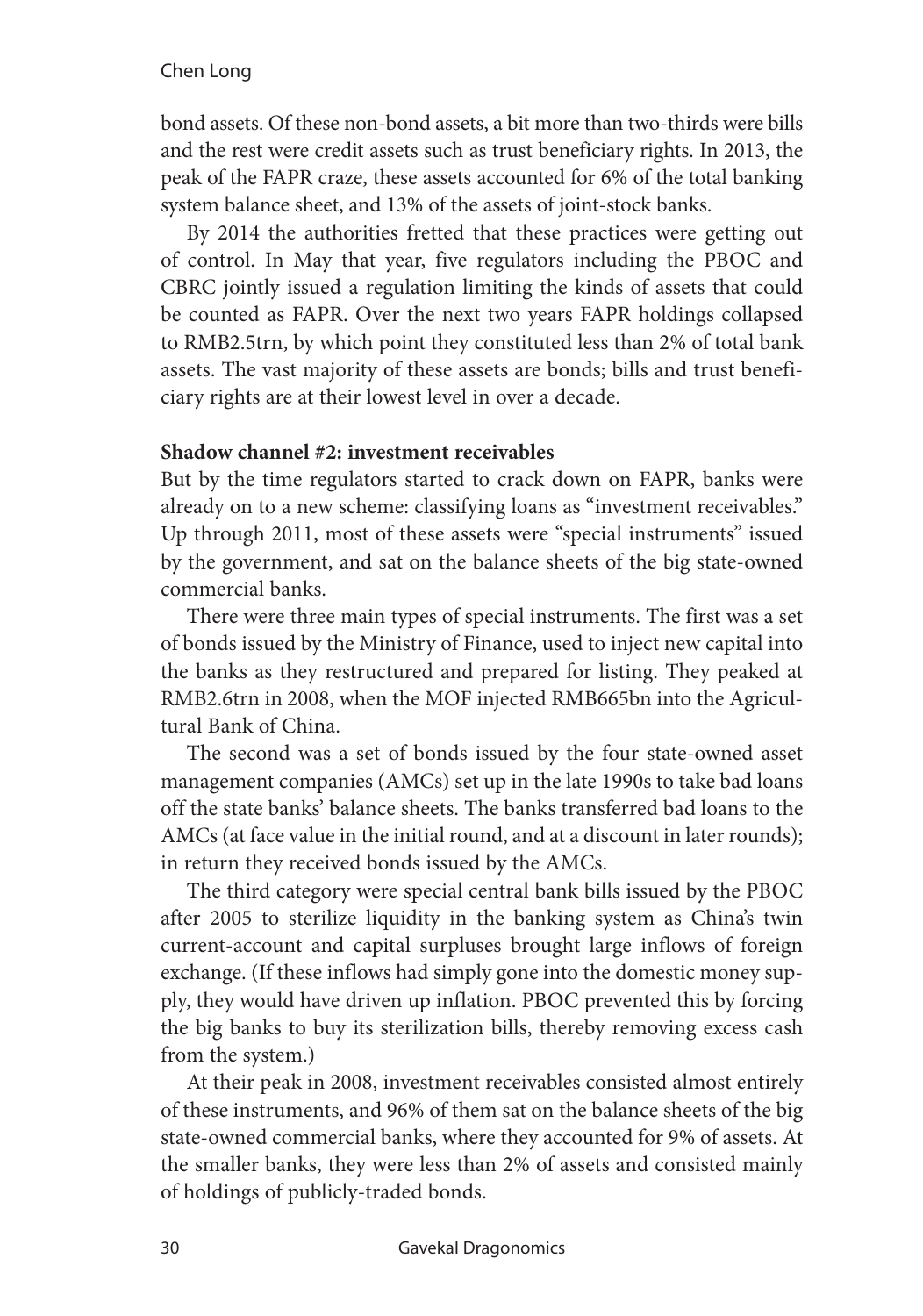

#### Asset-management programs boomed in 2014-16

Over the next several years, investment receivables declined both in absolute terms and as a share of bank balance sheets, because the MOF and AMC bonds matured or were paid off by their issuers, and because the PBOC wound down its sterilization bill program. But in late 2012, regulatory changes prompted a boom in a new kind of investment receivables business, this time at the smaller banks.

#### **The brokers get into the act**

At the end of 2012, regulators permitted fund management companies to set up subsidiaries and special accounts to make investments, and made it much easier for brokerages to set up asset-management accounts for their clients. The effect of these new rules was that banks could now pump money into fund managers and brokerages, ostensibly as "investments" in asset-management programs. They recorded these transactions on their balance sheets as "investment receivables." In many cases, however, the fund managers and brokerages used this money to extend loans to companies.

The use of investment receivables jumped from late 2012 on, thanks to this liberalization. But it really took off in 2014, when the regulatory crackdown made it much harder to use FAPR to disguise shadow loans. By the end of 2016, investment receivables totaled nearly RMB14trn, or 9% of the banking system balance sheet. About three-quarters were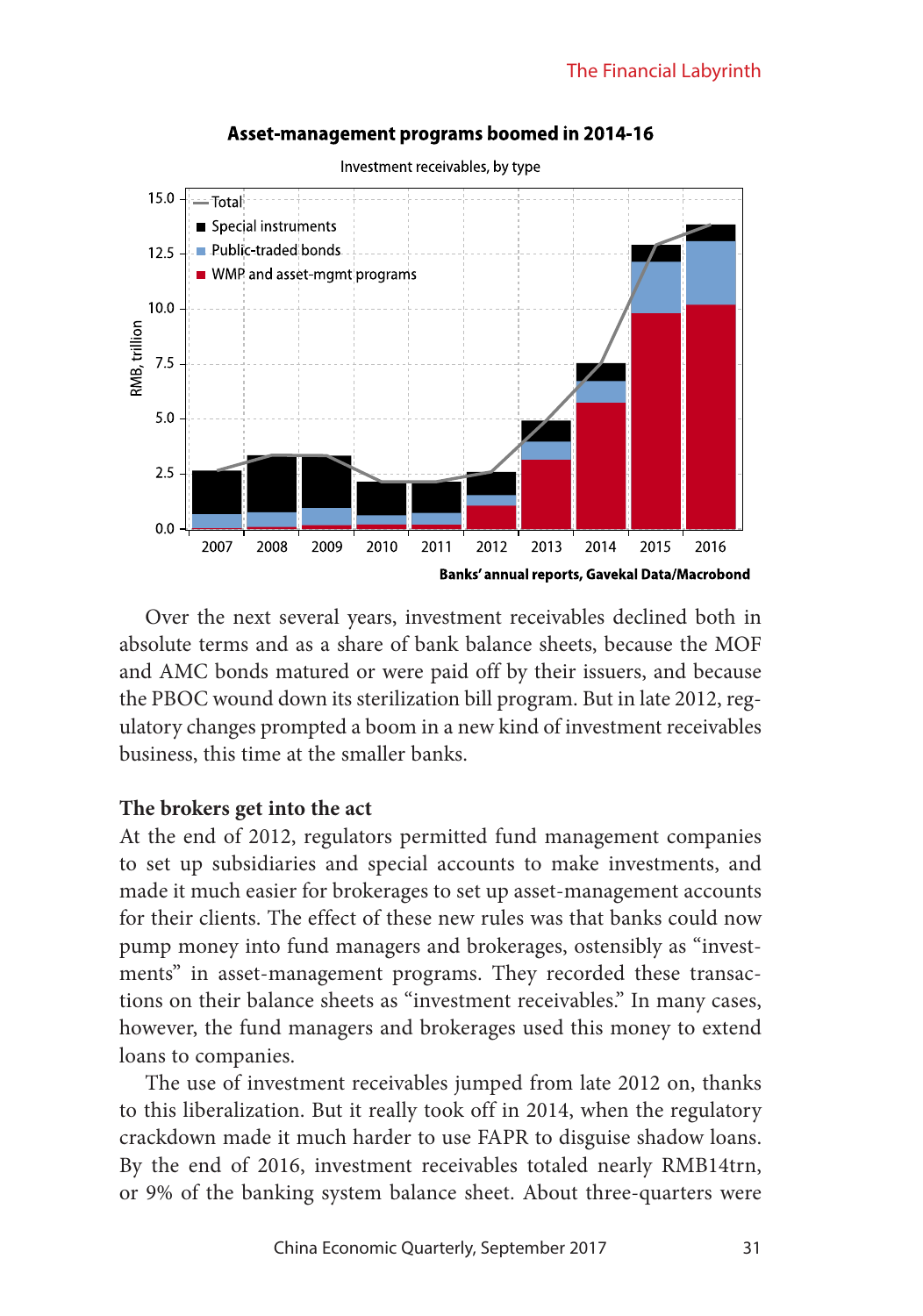

#### Financial assets for sale are a new channel for shadow financing

in various asset-management programs (including wealth management products and asset-management programs of trust companies).

These instruments are overwhelmingly used by the joint-stock and city commercial banks, rather than by the big state-owned commercial banks. Investment receivables account for just 2% of the assets of the Big Five, but 18% and 21% of the balance sheets of the joint-stock and city commercial banks respectively. But after four years of explosive growth, asset management programs barely grew at all in 2016, and it is likely that tougher regulations by the CBRC will force banks to reduce their investmentreceivables exposures in 2017.

#### **Shadow channel #3: financial assets for sale**

Yet, once again, as regulators constrict one channel of shadow finance, another one opens up. As it becomes harder for banks to classify their holdings of WMPs and asset-management programs as investment receivables, they may start shoving them into the category "financial assets for sale" (FAS). Like investment receivables and FAPR, these count as investment holdings; they differ from FAPR in that there is no repurchase agreement, but they are considered "for sale" because they are bought for trading purposes rather than with the intention of being held to maturity.

As with the other two categories of investment holdings, FAS started out consisting mainly of publicly traded bonds, but since 2015 has mor-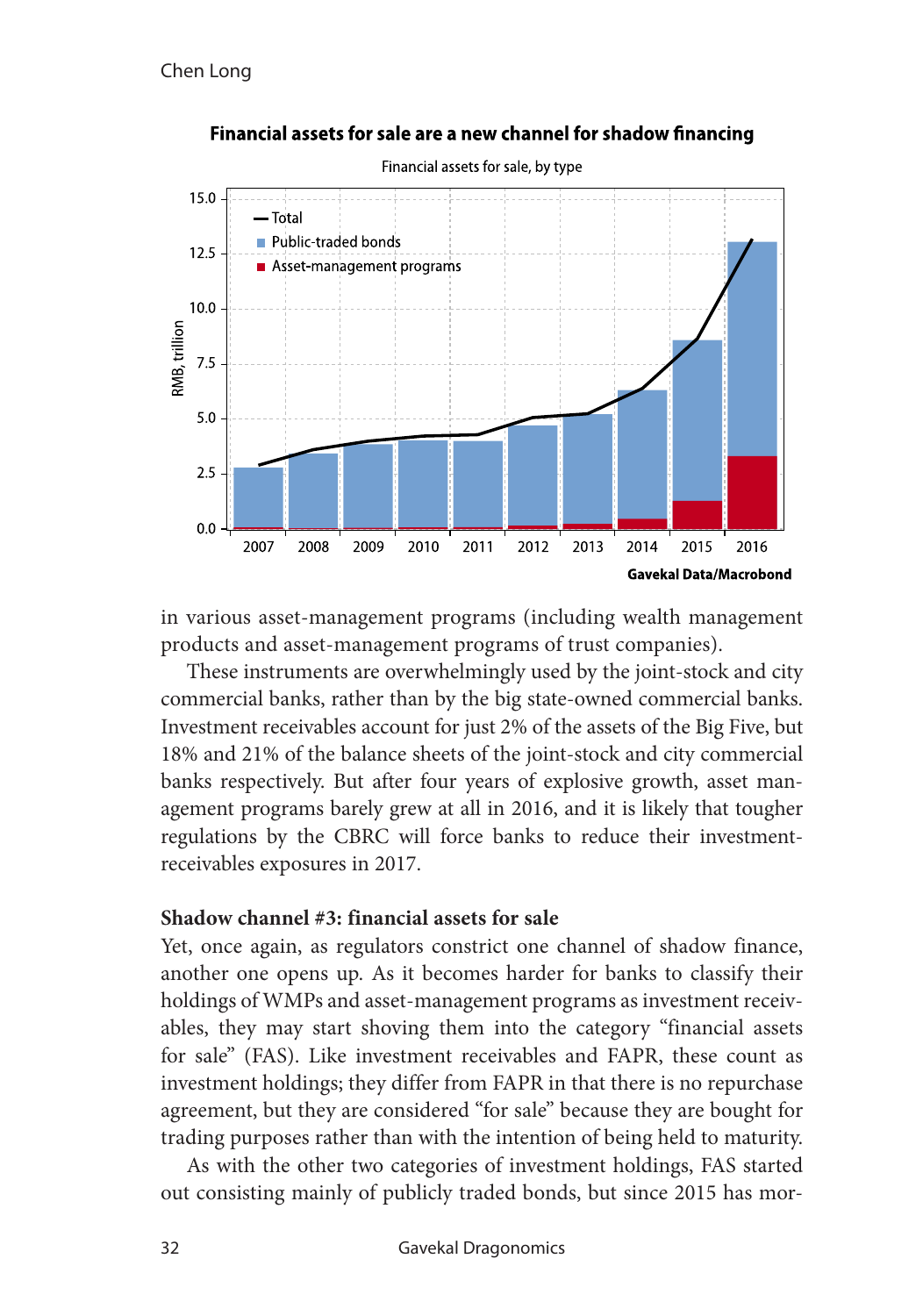

#### Asset-management programs make up nearly half of total investments

phed into a dumping-ground for "investment products" that disguise shadow loans. By the end of 2016, RMB3.3trn of banks' total RMB13trn in FAS were non-bond assets, of which more than a third are the WMPs, asset-management programs and trust products that have historically been classified as investment receivables. Another RMB2trn are investments classified as "equity products." But make no mistake: a lot of them are money market funds or asset management programs.

Once again, the smaller banks are the biggest users of this device: FAS account for 15% and 13% of the assets of city commercial and rural commercial banks respectively. As FAPR is no longer viable, and investment receivables are the target of tighter regulation, FAS will likely become the main channel for hiding shadow credit.

In summary, despite the periodic efforts of regulators to crack down on the use of "investment assets" to disguise loan activity, the practice continues to grow, with new channels opening up each time the authorities constrict an old one. The three types of investment assets of listed banks grew from RMB7trn in 2007 to nearly RMB30trn in 2016, and while their share of the total listed banks' balance sheet has remained steady at around 19%, the composition has shifted dramatically.

As late as 2011, most investment assets were publicly-traded bonds of government agencies or state-owned financial institutions. By 2016, though, asset management programs of various stripes accounted for 46%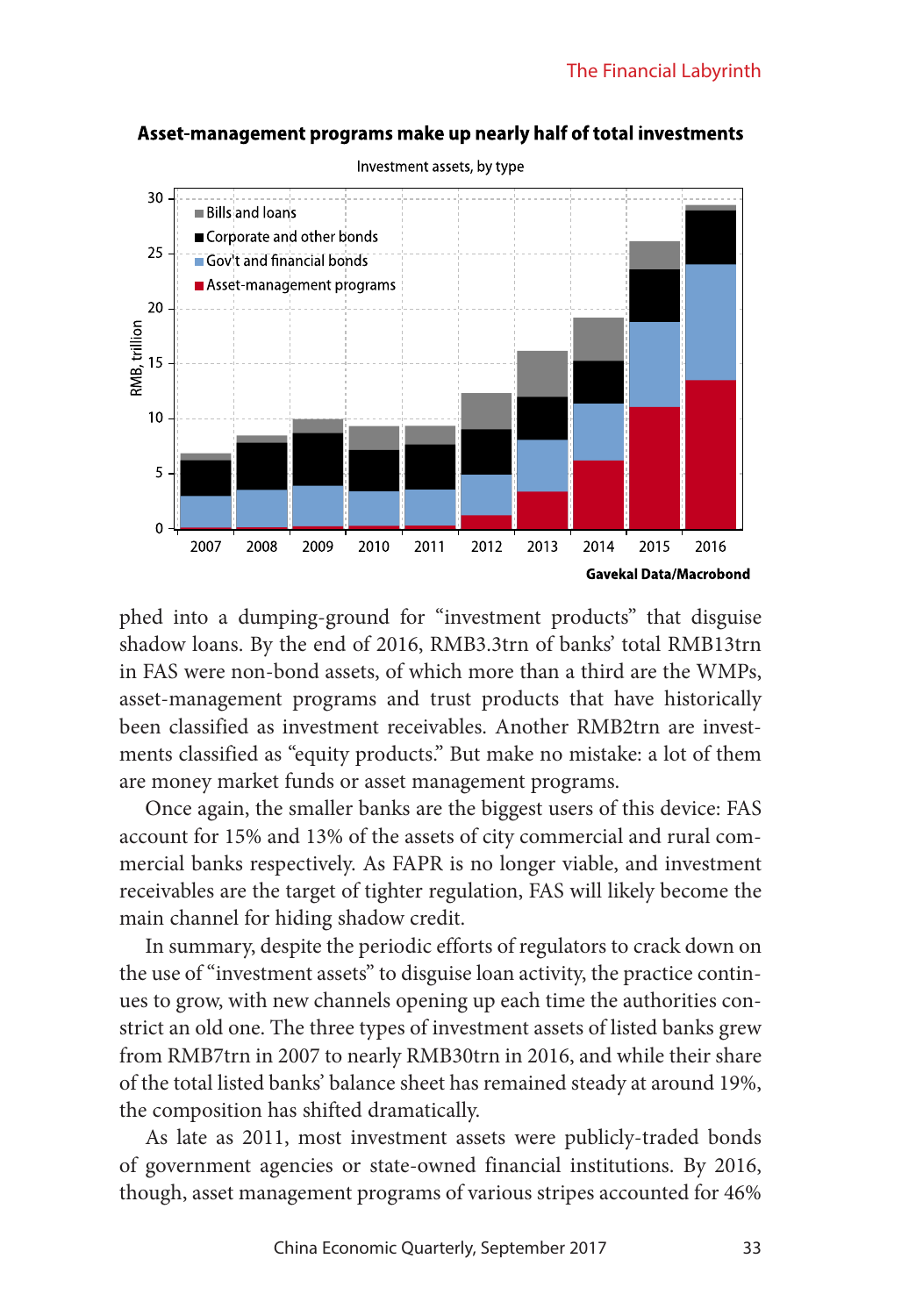#### Chen Long

of investment assets, and the bond share was down to 52% (short-term bills accounted for the rest). According to data from the Asset Management Association of China, about two-thirds of asset management programs ultimately feed into loans; the remaining one-third are invested in the domestic capital markets.

#### **Going off the balance sheet**

Apart from loans and investments, banks have a third credit book: their off-balance-sheet lending. There are two main types of off-balance-sheet credit. The first includes various items recorded under "commitments" and "contingent liabilities" in the footnotes of the audited annual reports, primarily bank acceptance bills and entrusted loans. A bank acceptance bill, also called a banker's acceptance, is an instrument issued by a bank which accepts the responsibility to make payment upon maturity, even if the customer for whom the acceptance was issued has not repaid the bank. An entrusted loan is a loan between two companies, for which the bank acts as an intermediary and makes a guarantee.

Both acceptance bills and entrusted loans are included in the PBOC's "total social finance" measure of aggregate credit, so we have a good sense of their system-wide volumes and don't have to estimate them via listed banks. By the end of 2016, the combined value of entrusted loans and acceptance bills combined was RMB19trn in the banking system. Letters of credit (similar to acceptance bills) are also sometimes considered as off-balance-sheet credit, but their volumes are too small to be important.

The second type of off-balance-sheet channel is non-guaranteed wealth management products. WMPs exist both on- and off-balance sheet. The difference is that on-balance-sheet WMPs guarantee the return of principle, making them a liability of the bank. WMPs for which principal is not guaranteed can be kept off the balance sheet.

The main reason to bulk up on off-balance-sheet instruments is to avoid regulations. They do not count in the calculation of loans for capital adequacy purposes. And the money that investors put in does not count as deposits either, so banks do not need to put aside required reserves to cover them. As with the various categories of investment products, offbalance-sheet WMPs are especially favored by smaller banks: they are equivalent to a quarter of on-balance-sheet assets at the joint-stock banks, and 15% at city commercial banks.

Our bottom-up calculation shows that total off-balance-sheet WMPs at the 35 listed Chinese banks amounted to RMB20.6trn at the end of 2016. For the system as a whole, the 2016 *Wealth Management Annual*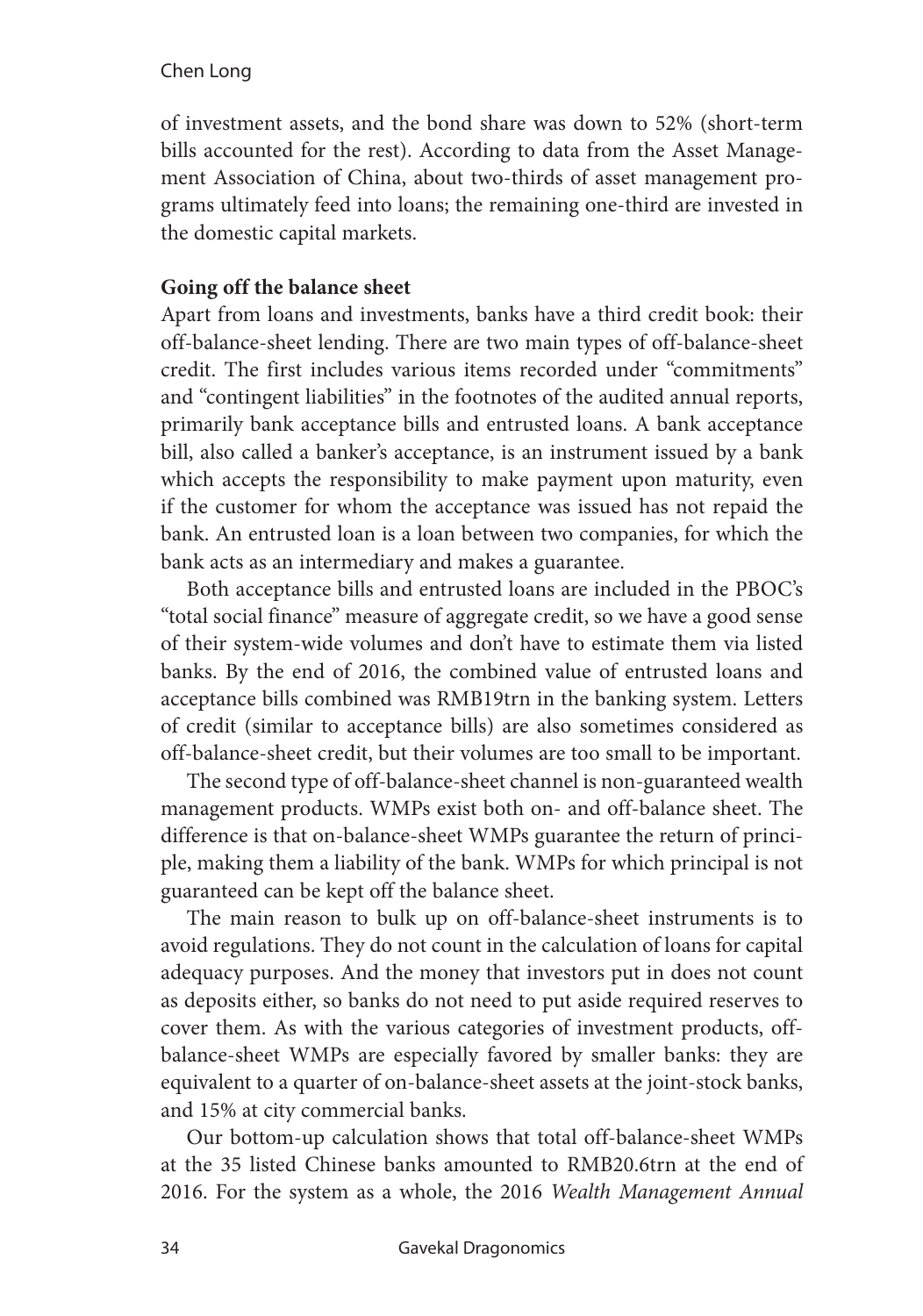

#### Off-balance-sheet WMPs have exploded

Lending via wealth management products, by bank type

*Report* issued by a subsidiary of the China Central Depository & Clearing Company and authorized by the CBRC, found that off-balance-sheet WMPs were RMB23.11trn—four times the amount of on-balance-sheet WMPs. Despite their lack of a principal guarantee, the default rate so far has been very low: just 0.05% of all WMPs recorded losses in 2016.

Off-balance-sheet WMPs fund a wide range of activities. Of their total value, about one-third recirculates within the financial system, going into bank deposits or money market funds. Of the remaining two-thirds, 44% goes into the bond market, 17% funds "non-standardized credit assets" or loans, and 6% goes into equity investments.

#### **Beware the smaller banks**

Summing up our tour through Chinese commercial banks' three credit books, we can make the following generalizations:

- The traditional loan book is still growing steadily and remains the primary source of credit creation for the Big Five state-owned commercial banks.
- The investment book—about half of which actually consists of disguised loans—was the main mechanism by which city and rural commercial banks expanded their share of banking assets over the past decade, and it was also used extensively by the joint-stock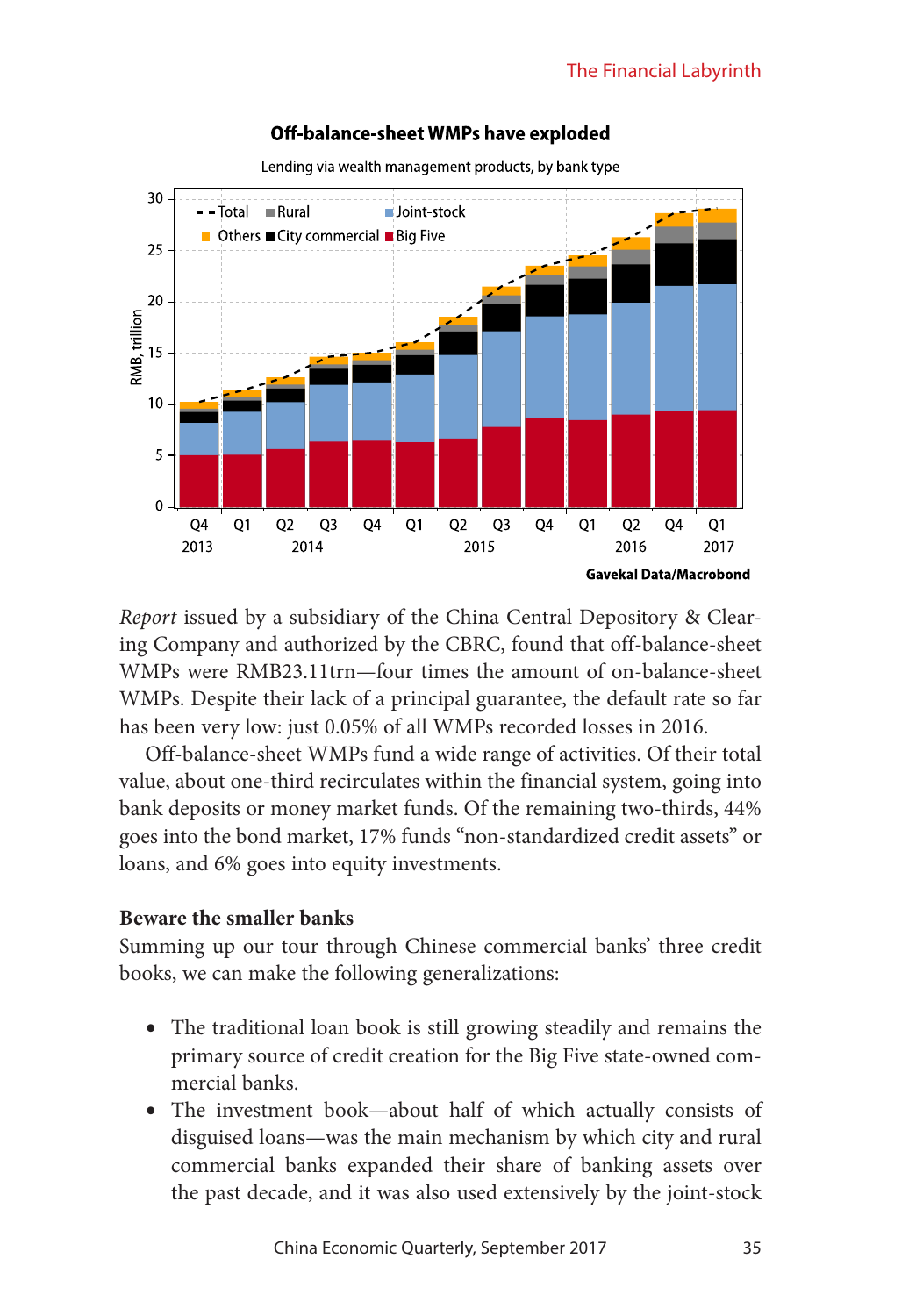## Chen Long

banks. It now constitutes about 30% of the total assets of these smaller banks based on the listed banks' data.

- Off-balance-sheet exposures—mainly acceptance bills, entrusted loans and non-guaranteed WMPs—have risen from about RMB3trn a decade ago to RMB42trn, equivalent to 19% of the balance-sheet assets of the whole banking system.
- For the joint-stock and city commercial banks, the credit they create through their investment and off-balance-sheet portfolios is probably as great or greater than their traditional loan portfolio.
- The most obvious risk posed by this activity lies with the city commercial banks and joint-stock banks, which may not have enough capital to cover losses that might arise from their investment and off-balance-sheet exposures, and which increasingly rely on the interbank market, rather than deposits, for funding.
- The regulatory stance toward the rapid growth of the investment and off-balance-sheet portfolios has generally been one of tolerance, punctuated by occasional crackdowns on specific practices.

The big question now is whether the severe regulatory tightening against shadow lending launched in March 2017 is just another shortlived campaign, or signals a turn to more stringent regulation that will permanently curb banks' ability to hide loans in their investment books and build up off-balance-sheet activity willy-nilly.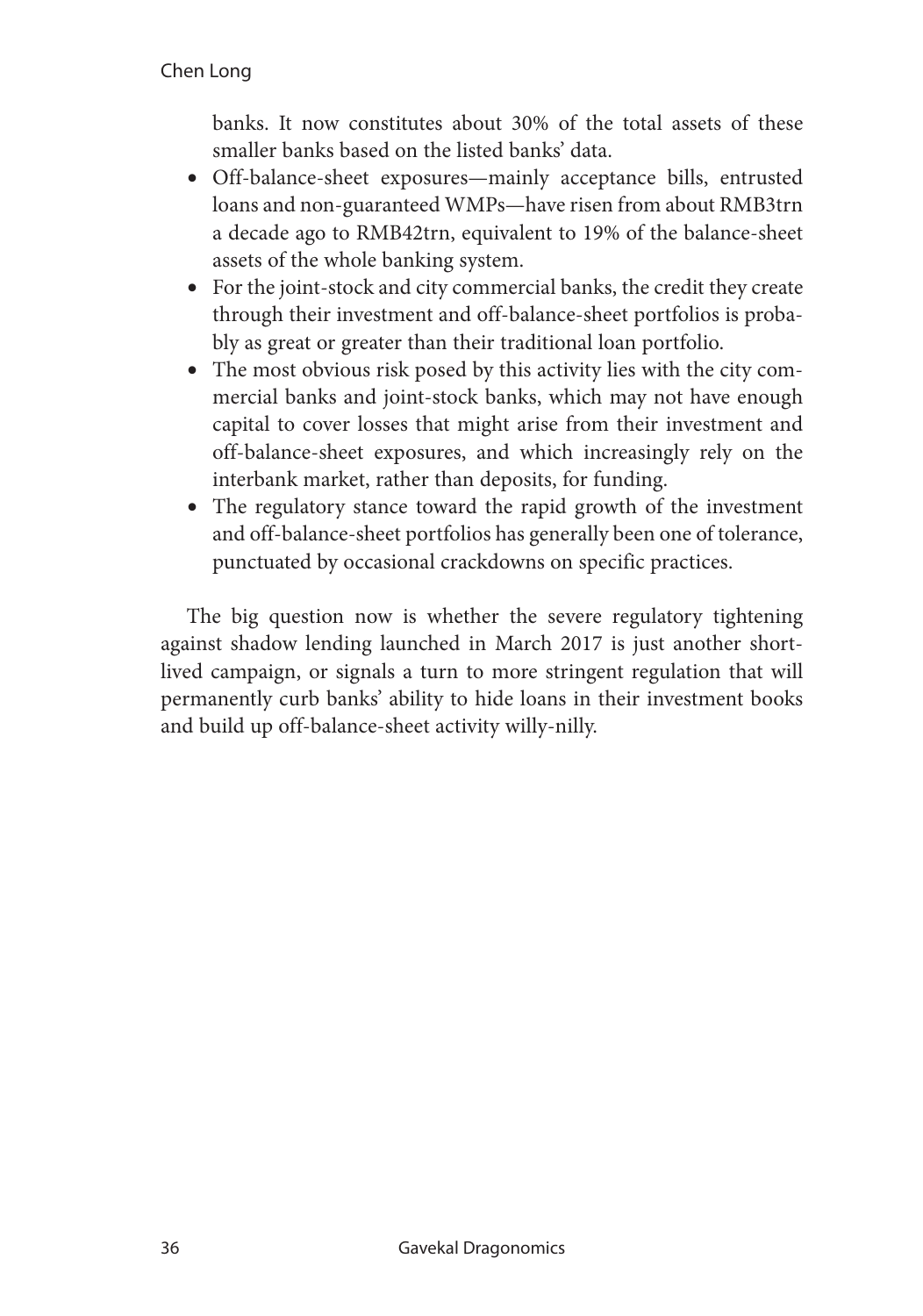# **The Financial Labyrinth**

# **China's Banks Are Better Than You Think**

By James Stent

*China's banks get a bad rap. But actually they are pretty well run, especially if one understands their twin roles as commercial actors and tools of state development policy.*

Reading the incessant warnings of crisis in China's banking system, one can easily miss the fact that the big Chinese banks have become profitable, stable and well-managed organizations. Over the past two decades, China's top 17 national commercial banks, today comprising 60% of total bank assets, have evolved from bureaucratic cashiers into institutions that comply with most international standards of financial management.

They generally adhere to global accounting practices, and to capital adequacy and provisioning rules. They manage risk and reward to strike a balance between earning short-term profits and avoiding long-term losses. And they have reasonably effective corporate governance. In short, they look not much different from modern banks in other major economies.

One reason China's major banks do not get the credit they deserve for their remarkable transformation over the past 20 years is that they operate within the opaque political economy framework governed by the Communist Party and influenced by deep-rooted Chinese cultural and institutional patterns. Yet all banking systems are idiosyncratic, conditioned by national history and serving the interests of national elites.

Moreover, China's banking system is a hybrid, borrowing bits and pieces from Anglo-American, German and northeast Asian models. Financial regulators mixed these ingredients and adapted them to meet their vision

**James Stent is the author of** *China's Banking Transformation: The Untold Story* **(Oxford University Press, 2017). He served as an independent director at Minsheng Bank in 2003-06 and at China Everbright Bank in 2006-16.**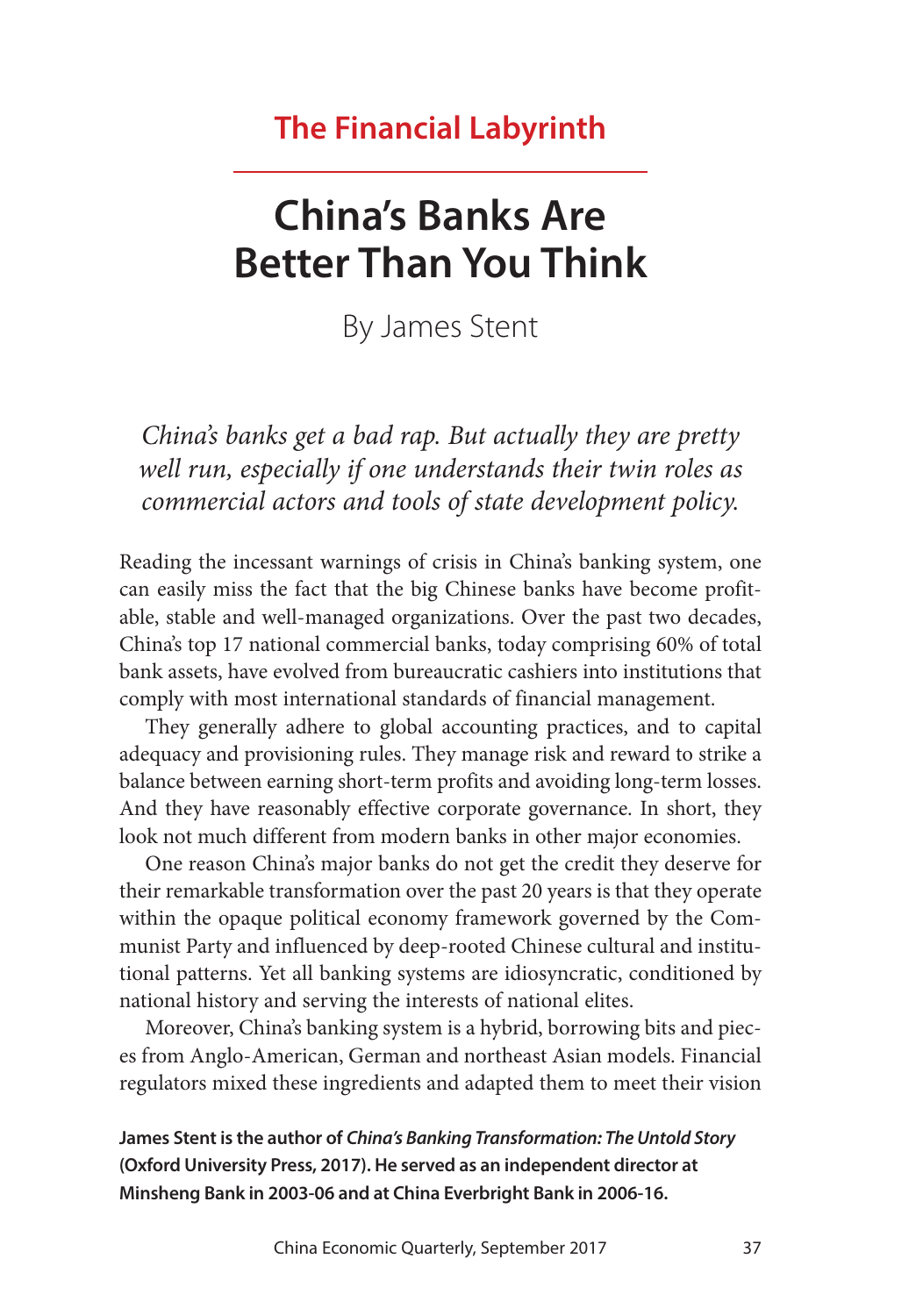### James Stent

of China's developmental needs. As a result, China's big banks are broadly modern in function and increasingly responsive to market forces, but not independent of government influence and guidance. They are tools to be used by the Party-state in the collective work of developing national wealth and power. To assess Chinese banks accurately, one needs a full understanding of Chinese banks' twin roles as commercial actors and tools of the state.

## **Boss Zhu cleans house**

The transformation of China's banks from government cashiers to modern financial institutions began in 1998. At that time the financial system consisted basically of four big banks controlled by the Ministry of Finance. Their main job was to provide working-capital loans to stateowned enterprises (SOEs). Owing to China's economic reforms many of these SOEs were effectively bankrupt and unable to repay their debts. Non-performing loans were estimated at 40% of bank system assets.

Newly installed premier Zhu Rongji, who had spent most of the 1990s building a talented team of financial bureaucrats, drew up the blueprint for a modern financial system. The first step was a bailout and restructur-

The blueprint for China's modern financial system was drawn up in the late 1990s

ing of the four big banks. Their bad loans were transferred, in exchange for bonds, to asset-management companies (AMCs) inspired by the Resolution Trust Corporation (RTC) that the US used to clean up its savings-and-loans mess in the 1980s.

The Ministry of Finance injected fresh capital. And bank managers were instructed that their task was to clean up their operations so the banks could list on international stock exchanges. The first of the big four, China Construction Bank, listed in Hong Kong in 2005; the last and most troublesome, Agricultural Bank, finally listed in 2010.

Bank reform was not carried out in isolation. Zhu understood that the cleanup would work only if the economy grew rapidly and banks got profitable opportunities to lend. So urban housing was privatized, opening up a market for mortgage lending. SOEs were restructured, reformed and sometimes pushed into bankruptcy, so that banks faced less pressure to pump loans into non-functional companies. China's 2001 entry into the World Trade Organization ignited a phase of rapid growth powered by foreign direct investment and exports. Trade finance and loans to export manufacturers grew accordingly.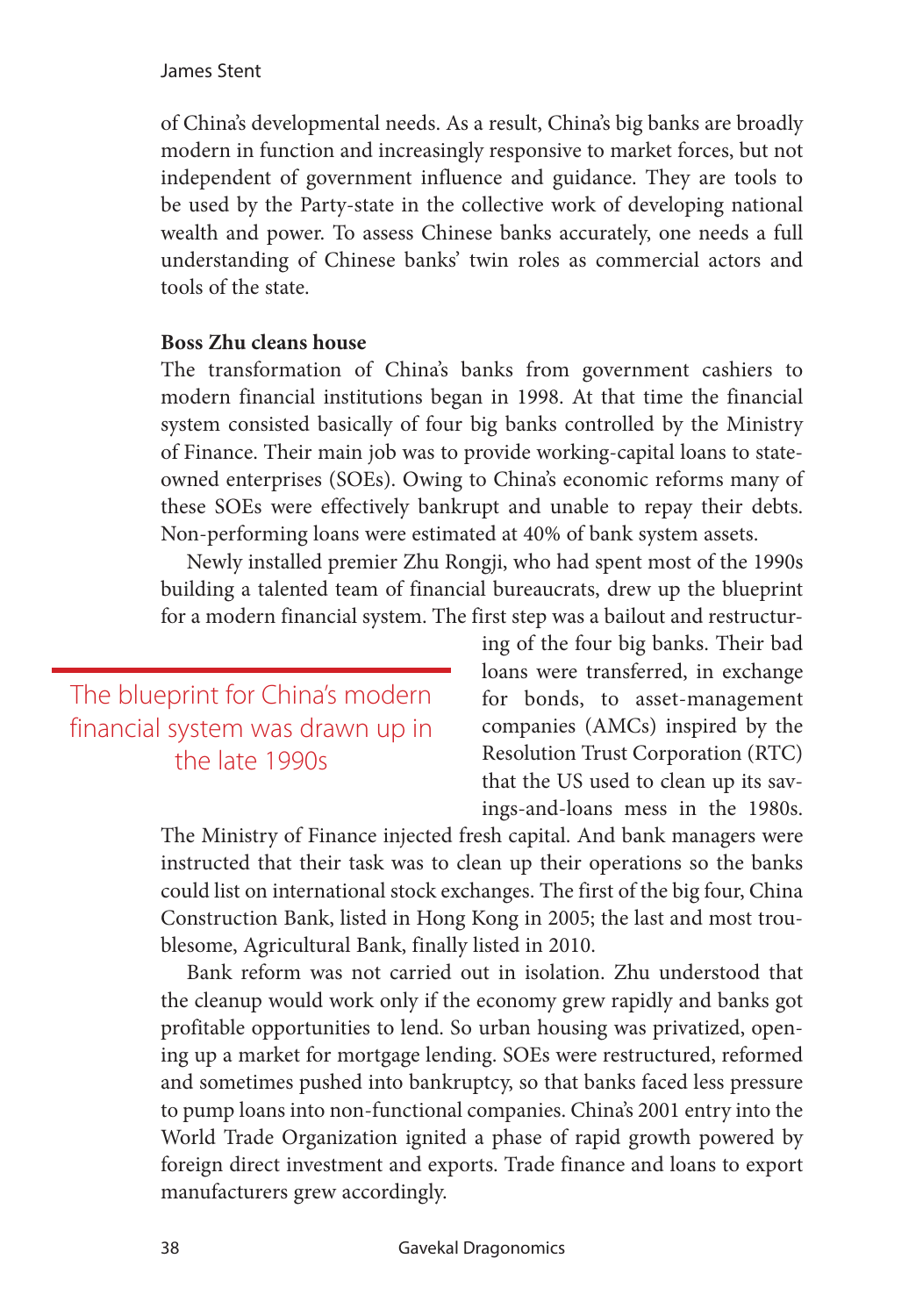At the same time, banks were pressured to improve governance and build capital buffers. The government dispatched teams to study best practices in advanced banking systems. International investment banks and accounting firms worked intensively to improve Chinese banks' management and accounting practices so that they could list in Hong Kong. Perhaps most important, the 2003 establishment of the China Banking Regulatory Commission (CBRC)—headed for its first decade by a skilled banker from Zhu's stable, Liu Mingkang—created an institutional mechanism for forcing incremental improvements in bank management and capital adequacy.

## **Not accounting magic, just good policy**

Zhu's bank cleanup attracted criticism as "accounting legerdemain." In the United States, savings-and-loans banks had transferred bad assets to the RTC at pennies on the dollar, reflecting likely liquidation values. China's banks, by contrast, transferred their bad loans to the AMCs at face value, resulting in massive overstatement of bank assets and net worth. Foreigners were then persuaded to invest in the banks at these inflated valuations.

Critics assumed the AMCs could never service the bonds, as receipts from liquidation of bad assets would be far below face value. Ultimately, therefore, the banks and the Chinese government would bear the costs of the bail-out, the banks would require another round of recapitalization, and foreign shareholders' holdings would be of little worth.

Like many critiques of China's banking system, this one proved wrong in most respects. Recovery values on the bad loans were indeed low, but the government orchestrated the AMCs' evolution into diversified financial conglomerates, several of which listed in Hong Kong. Thanks to income from other activities, they serviced their bonds. They accepted fresh transfers of bad loans from the banks—but at discounts that better reflected recovery values. The commercial banks built up their capital with the profits earned in the economic boom fostered by Zhu's structural reforms, and from a fat interest-rate spread guaranteed by government-regulated deposit and loan rates. Foreign strategic shareholders that bought big stakes in the banks in 2002-04 later sold their positions at hefty profits. So far, no additional capital from the government has been required.

Rather than accounting chicanery, the bank restructuring initiated by Zhu and completed by his successor, Wen Jiabao, reflected the skill of the Chinese system at pragmatically blending market and state mechanisms to achieve a positive result. It also benefited from a holistic, well-sequenced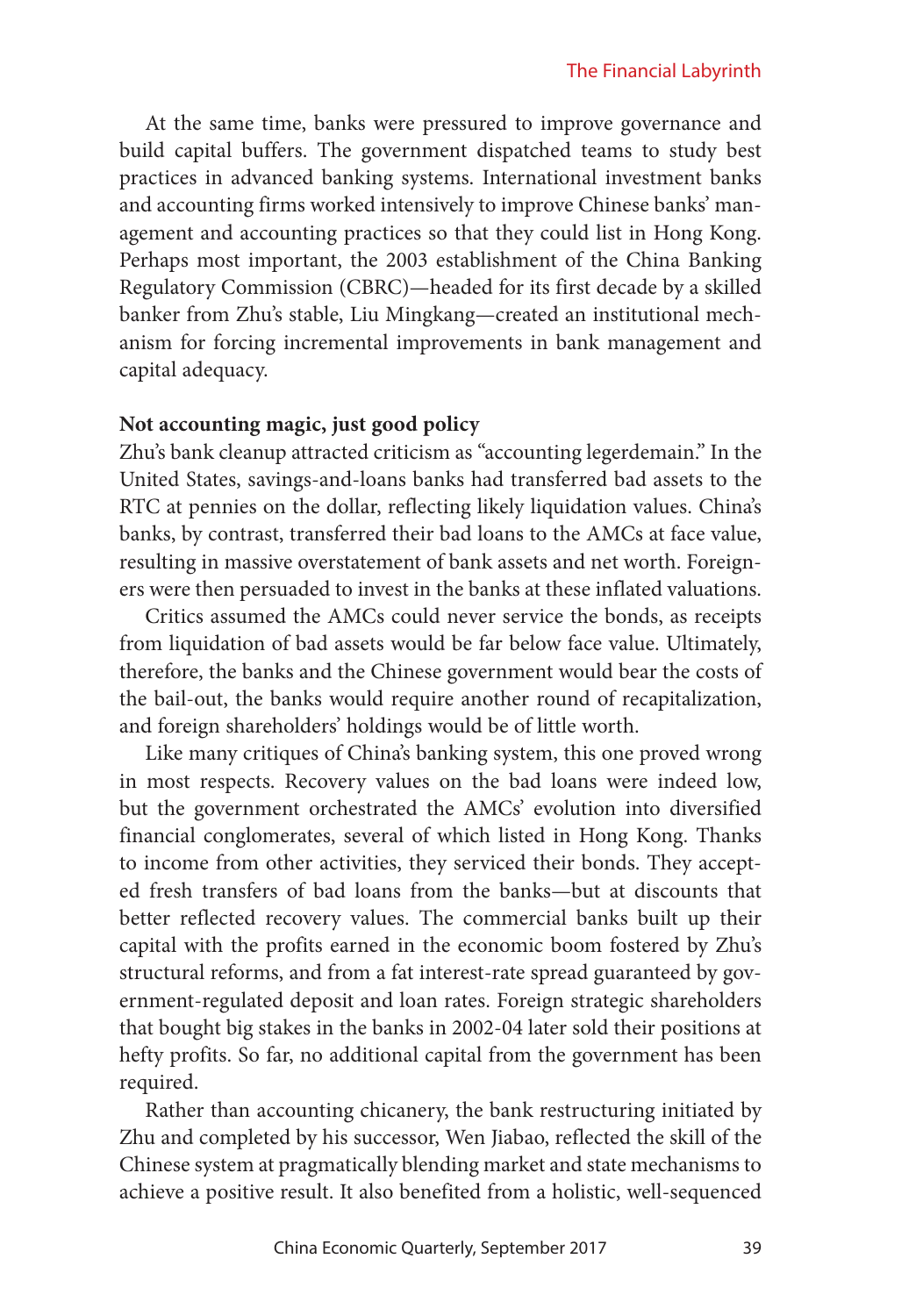strategy, which acknowledged that bank restructuring could only occur in the context of other economic reforms. In my years as an independent director of Chinese banks, I saw the same skill at sequencing priorities play out at the micro level of bank management.

## **From transformation to evolution**

The "transformational" era of bank restructuring ended in about 2010, when the big directly state-owned banks had all listed, and the dozen joint-stock banks (also state-owned but with more diverse shareholding) had restructured their operations along similar lines. Since then, many analysts have claimed that financial reform has stalled out. Once again, this dark view is wrong. Banking reform has indeed continued, just in a more evolutionary way. The focus shifted to incrementally improving banks' risk-management systems, increasing their exposure to the growing private sector, and adapting to interest-rate and financial-sector deregulation.

I had a front row seat during both the transformational and evolutionary phases, as an independent director of Minsheng Bank (2003-06) and of China Everbright Bank (2006-16). During this period I saw the quality of bank management steadily improve, and convergence with international standards substantially achieved. A few examples illustrate these gains in governance.

When I joined Everbright Bank Board's audit committee in 2006, the concept of internal audit was new to Chinese banks. The newly established internal audit department had little understanding of its job, an uneasy relationship with top management, and no ability to report its findings in ways that enabled directors to know whether internal controls were effective.

By 2010, internal audit had become powerful and effective, and had significantly enhanced the capacity of management and the board to control risk. This development was not unique to Everbright. In the early 2000s, high-profile defalcations, sometimes running to the tens of millions of dollars, were rife among China's banks. Since 2010 they have been rare, even though total lending activity is much higher and the involvement of non-bank financial institutions in "shadow finance" means loans have become more complex.

Strategic planning is another area of significant gains. Neither Minsheng nor Everbright, when I first joined their boards, had a strategy. This was understandable. Early in the reform process, banks could reap huge gains simply by absorbing global best practices as fast as they were able. But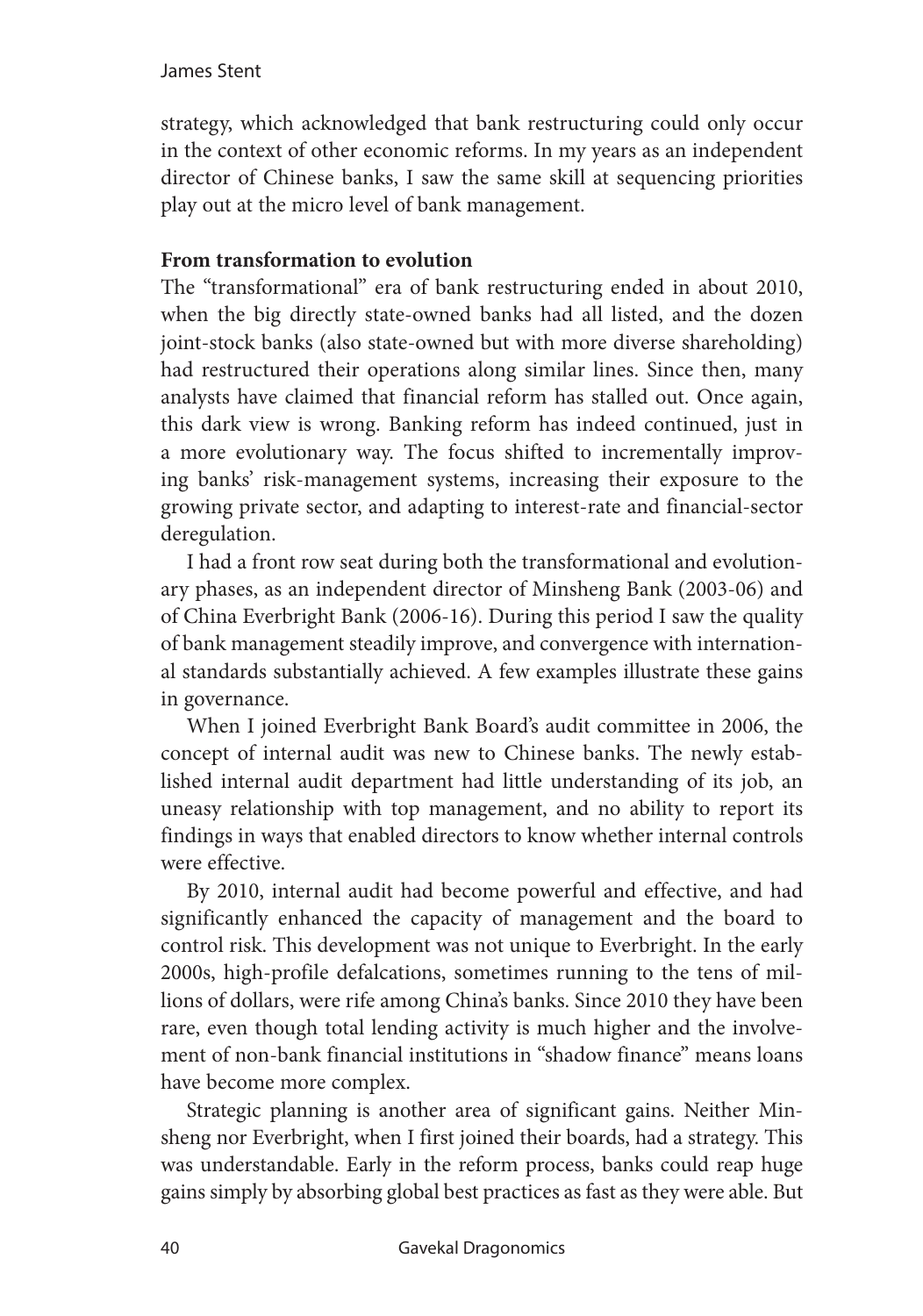after the low-hanging fruit was seized, and market competition intensified, this was not enough. Everbright, like most of its competitors, beefed up its strategic planning function, empowering a committee that facilitated an intense and fruitful discussion between the board and management about the bank's direction. Formal strategic plans are now standard at China's major banks.

Finally, and contrary to a popular view in the financial press, bank boards have steadily improved and play an effective oversight role. Nominees for both shareholder and independent directors generally meet

high standards; if they do not they are rejected. As a member of Everbright's nomination committee, I was involved in one such instance, when an institutional shareholder put forward a board candidate whose pro-

Bank boards have steadily improved and play an effective oversight role

fessional qualifications we judged inadequate. The candidate was rejected and the shareholder instructed to provide a better one. The CBRC also vetoes candidates who do not meet its standards of expertise.

### **Three cheers for the CBRC**

The under-appreciated role of the CBRC deserves special mention. The CBRC's supervision is much more intrusive and controlling than is common in the West. CBRC officials routinely sit in on bank board meetings as observers. When I visited the CBRC on bank business, I found the officers there extremely well informed not only about Everbright's activities but also about specific positions I had taken on various issues.

This interventionist approach may seem strange to foreigners, and at variance with global best practices about the separation between government regulation and company management. But in China it is accepted as routine, and it has produced largely positive results. With the help of the Communist Party's Organization Department, the CBRC took an active role in filling banks' management teams and boards with skilled professionals. The motive was pragmatic. The post-1998 bailout of the banks had been costly and time-consuming, and the government wanted to ensure that banks would be well enough managed that it need never be repeated. Over the past 15 years, the CBRC has steadily ratcheted up risk management, governance and capital adequacy standards. It deserves much credit for China's banking transformation.

Chinese bank regulation is effective; it is also relatively simple. Regulators focus on a handful of key financial measures, such as loan-to-deposit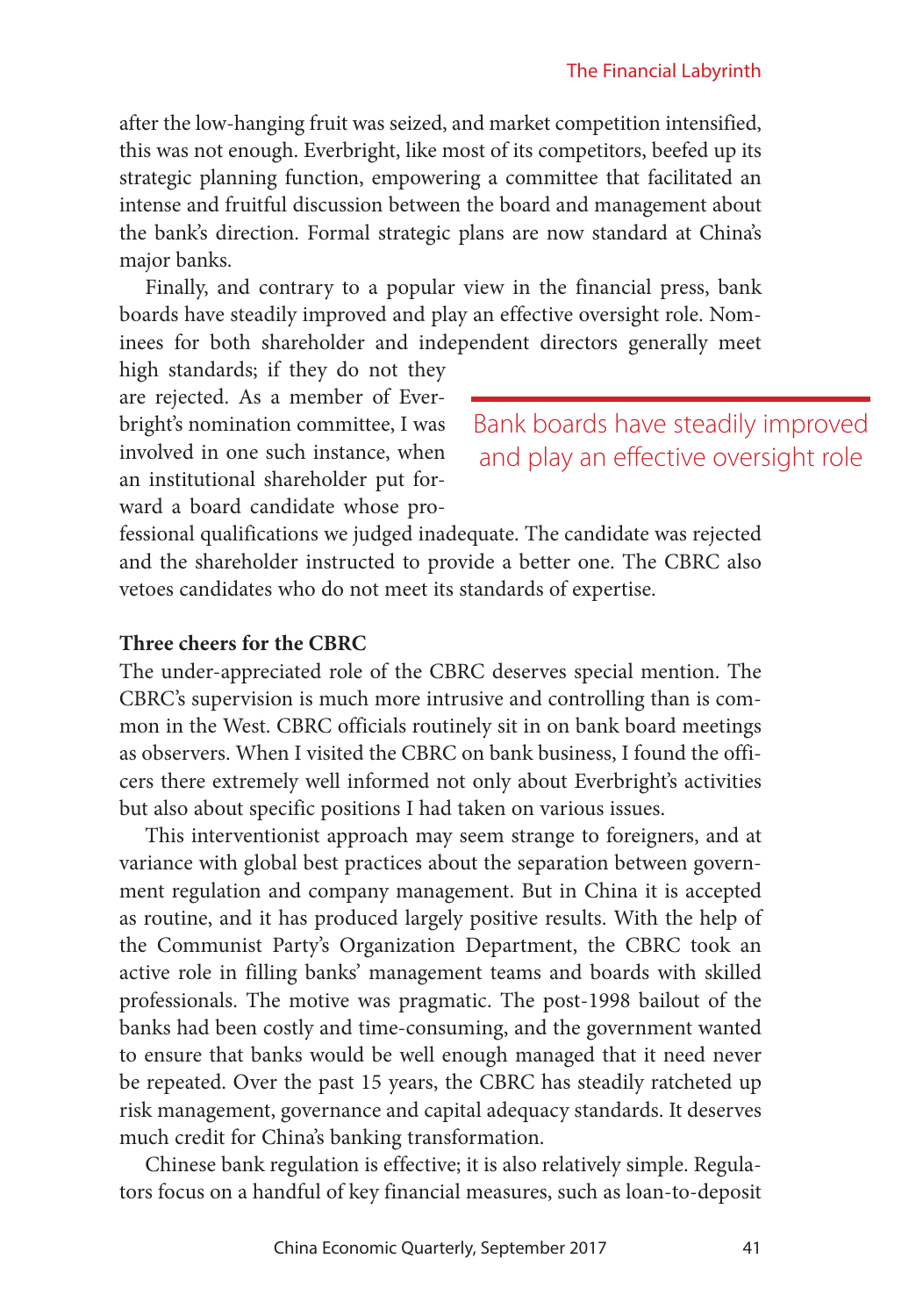### James Stent

and leverage ratios, and compel banks to strengthen their capital bases at times of rapid balance-sheet expansion. This focus has enabled China's financial authorities to avoid the excessive and probably counter-productive complexity of US bank regulation, exemplified by the mind-numbingly arcane Dodd-Frank act.

## **The Augean stables aren't quite clean yet**

China's banking system continues to evolve at a rapid rate. In 2010, when the "transformational" stage of bank reform concluded, interest rates were still tightly regulated and most corporate loans were made to state enterprises, despite the fact that private firms made up more than half of economic output. In the seven years since, interest rates have been deregulated and lending to private small and medium enterprises (SMEs) has soared. Lending to private-sector firms probably made up half or more of new corporate lending in 2010-13, although that figure has come down in recent years thanks to a renewed emphasis on economic stimulus via SOEs.

Much more needs to be done. In theory, interest-rate liberalization should mean that banks can price their loans on a risk-reward basis

## China's banking system continues to evolve at a rapid rate

and accurately measure a risk-adjusted return on capital. In practice, their capacities in this regard are still developing. As a result, the central bank still maintains a benchmark

rate for one-year loans, which serves as the basis for much loan pricing, rather than the floating money-market rates. The *de facto* state of interest-rate liberalization lags the *de jure* progress.

Another important caveat is that the transformations I describe largely occurred at the 17 big nationwide banks, which account for about 60% of bank assets. Conditions at the smaller city commercial and rural commercial banks, with a handful of admirable exceptions, are more backward. These banks' share of system assets has tripled, from 9% to 26%, in the last decade. So clearly the CBRC has plenty of work to do to ensure that risks in this rapidly-expanding sector are contained, and that the transformation of the 17 large banks is replicated in the lower echelons of the system.

The expansion of "shadow lending" since 2010 means that some aspects of bank risk have leaked away from the CBRC's bailiwick. Jointstock, city commercial and rural commercial banks have all enthusiastically moved much credit exposure off their loan books into "investment portfolios" at non-bank institutions such as trusts, asset managers and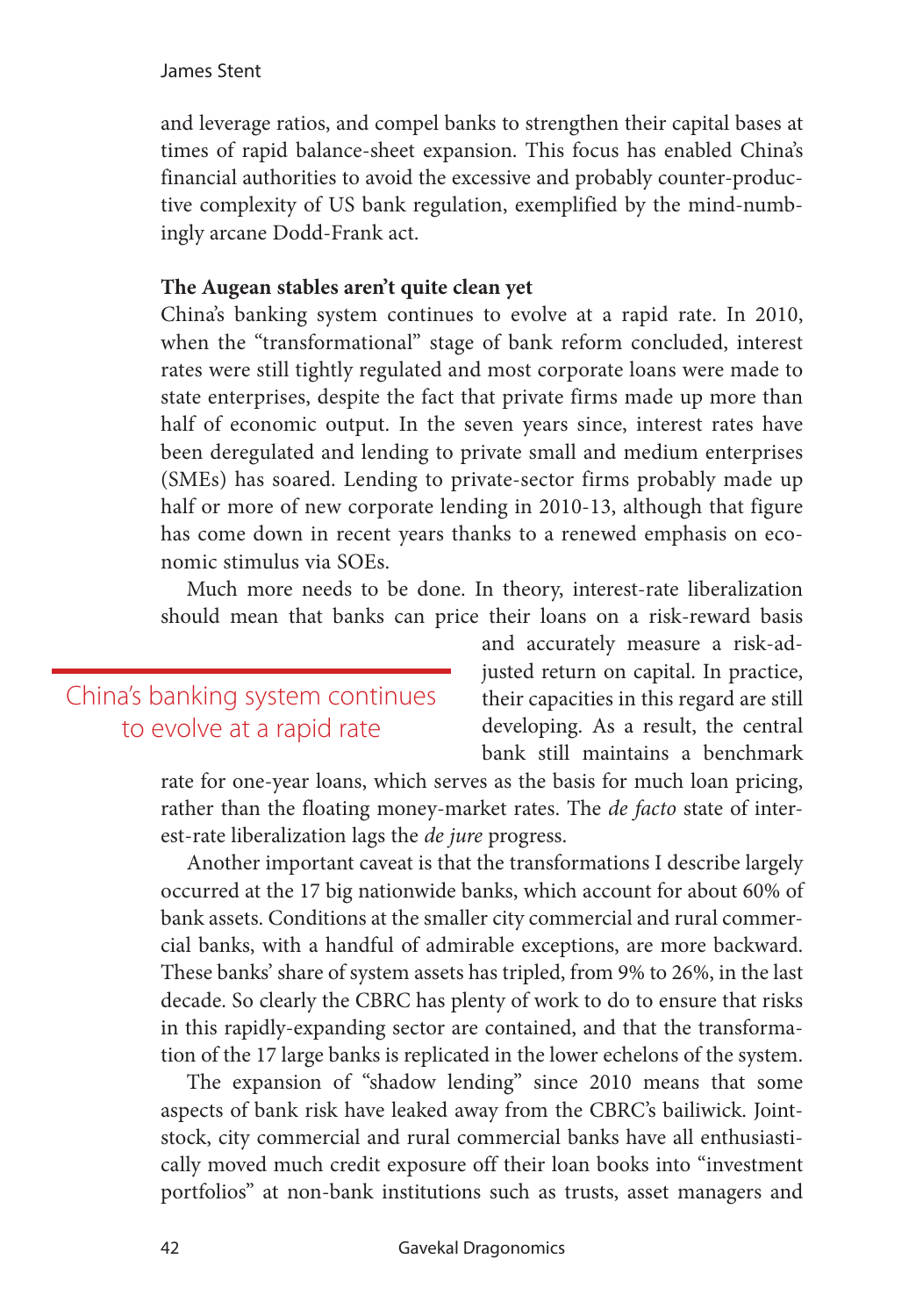brokerages. The government has woken up to this risk and in early 2017 launched a tightening and centralization of regulation of shadow lending. Similarly, alarmed at the recent rise in dependence by smaller institutions on wholesale funding, it has cracked down on interbank lending, forcing small banks to return to more prudent reliance on deposit funding.

A final issue is that banks have increased lending to the private sector without a commensurate rise in their ability to assess private-sector risk. Credit officers have not gone through a recession in their working lives, and they lack training in cash flow analysis and in assessing management and shareholder strength. They lack the "gray hair" and "battle scars" of seasoned lending officers in other countries.

As a result, most future bad loans will likely emerge from private-sector lending—not from state-enterprise or local government debt as assumed by China skeptics. The debt of SOEs and local authorities is a problem, but precisely because these entities are directly controlled by the state, it is perfectly possible for the government to organize slow workouts that avoid the creation of non-performing loans: maturity extensions, debt-for-equity swaps, a shift to bond finance, and so on.

### **Doing just fine, thank you**

The conclusion is that, thanks to nearly two decades of steady transformation, China's banks are pretty healthy. In the 1990s, a sclerotic banking system held back the growth of the real economy; since 2000, a flexible and rapidly evolving banking system has facilitated economic growth. Infrastructure, export manufacturing, industrial development, housing purchases and consumer spending have all been boosted by credit from the banks, provided under conditions of ever more rigorous market competition.

Relative to the most stable and well-regulated banking systems in the world—such as Canada, Australia, Hong Kong and Singapore—there is still much room for improvement. Compared to money-center banks in New York, London and Frankfurt, Chinese banks lack cutting-edge products, diversity of service offerings, sophisticated treasury operations, branding and international experience. And it remains to be seen how well Chinese banks will fare against robust non-bank players such as Alibaba and Tencent that have blazed trails in mobile payments and other areas of financial technology.

Yet China's big banks substantially comply with international standards on accounting, capitalization, provisioning and liquidity. They are global leaders in financial technology and consumer payments. In my early years on Chinese bank boards, Chinese banks were learning not just from West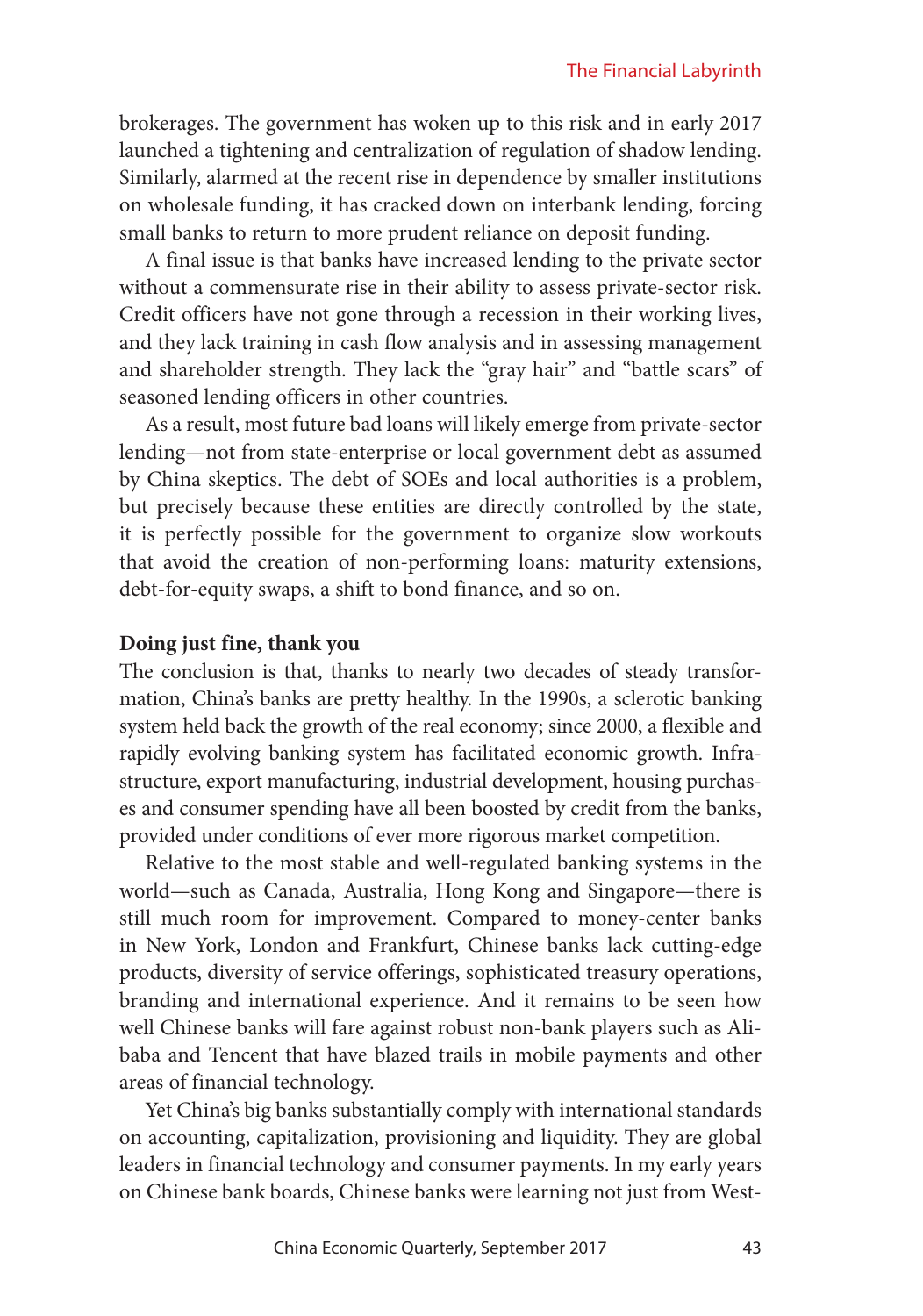James Stent

ern banks but from their peers in countries like Thailand. Today, Chinese banks surpass the capabilities of banks in Thailand (where I have also served on bank boards). And, in the wake of the Great Recession, they find there is as much in Western banks to avoid as there is to emulate. The Chinese banking system remains a work in progress, but the progress so far has been impressive.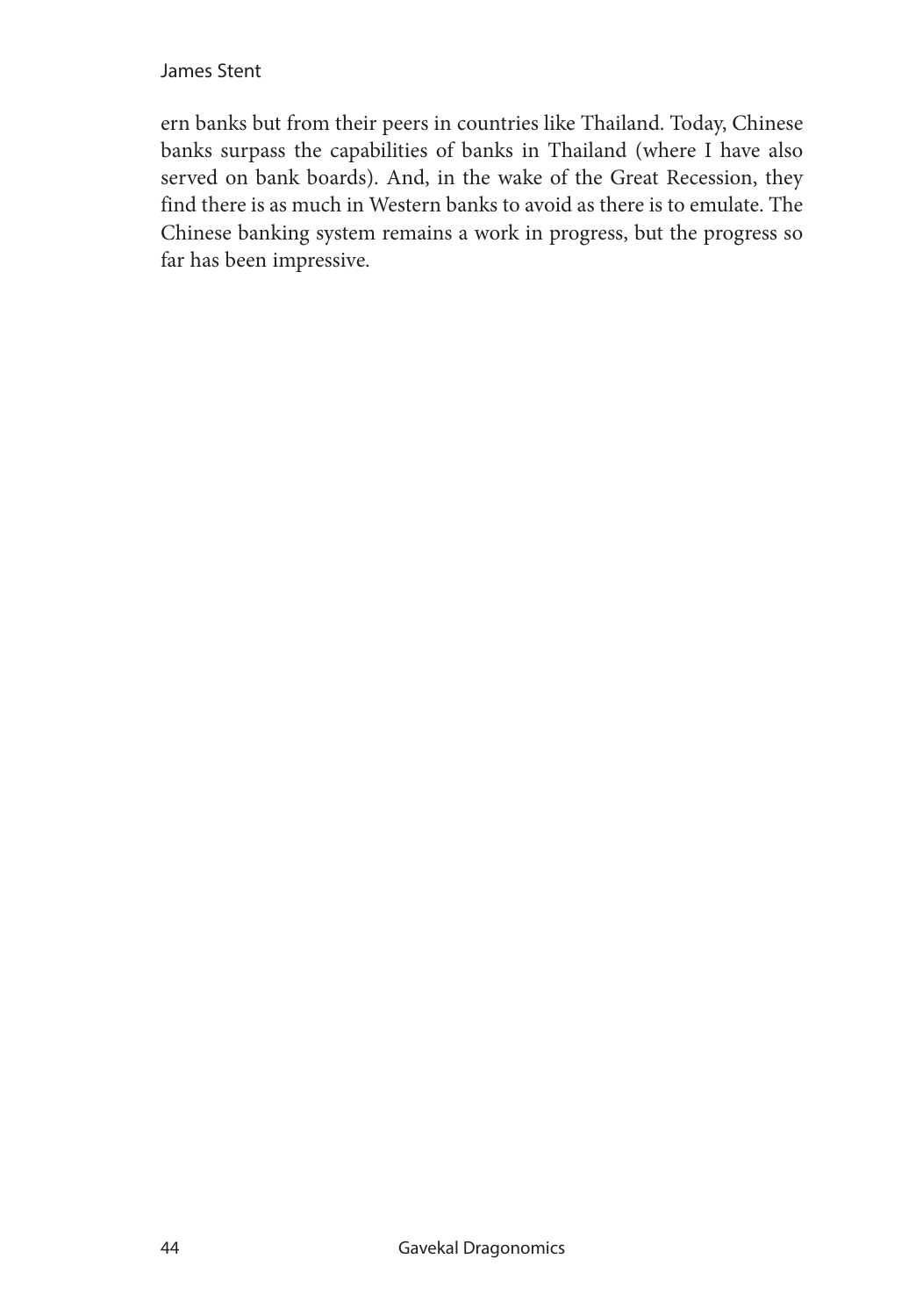## **Economy**

# **Rebooting China Inc.**

# By Yanmei Xie

# *Beijing is tightening controls on cross-border deals. The good old days of unhindered and lavish outward investment are over. Strategic ODI is back in fashion, with China's SOEs at the helm.*

Over the past few months, pressure on the renminbi has eased and regulators have become more relaxed about capital outflows. After a crackdown beginning in late 2016, outward direct investment (ODI) began to pick up again in the summer. In July a senior official from the State Administration of Foreign Exchange (Safe) said the relaxation on ODI would continue if the balance of payments further stabilized. So is the Chinese global buying spree going to resume after a hiatus?

Not quite. The crackdown on capital flight may have eased, but the government has reasserted its role as a gatekeeper for outward investment. Officials want to have veto power over cross-border deals to ensure they are in line with national economic and strategic goals, and have partially reversed the deregulation of outbound investment that occurred over the past couple of years. This new environment is likely to prove easier for state-owned companies to navigate than private firms, and will also mean that Chinese money flows to a narrower range of industries more in line with government policy priorities.

The tightening of regulation is partly a reaction to the surge in ODI in 2016, which rocketed to US\$170bn, up 44% from 2015—already a record year. This boom was driven by a significant regulatory liberalization starting in 2014 that removed pre-approval requirements for most deals, and only required companies to register their planned transactions with local

 **Yanmei Xie is the China policy analyst at Gavekal Dragonomics.**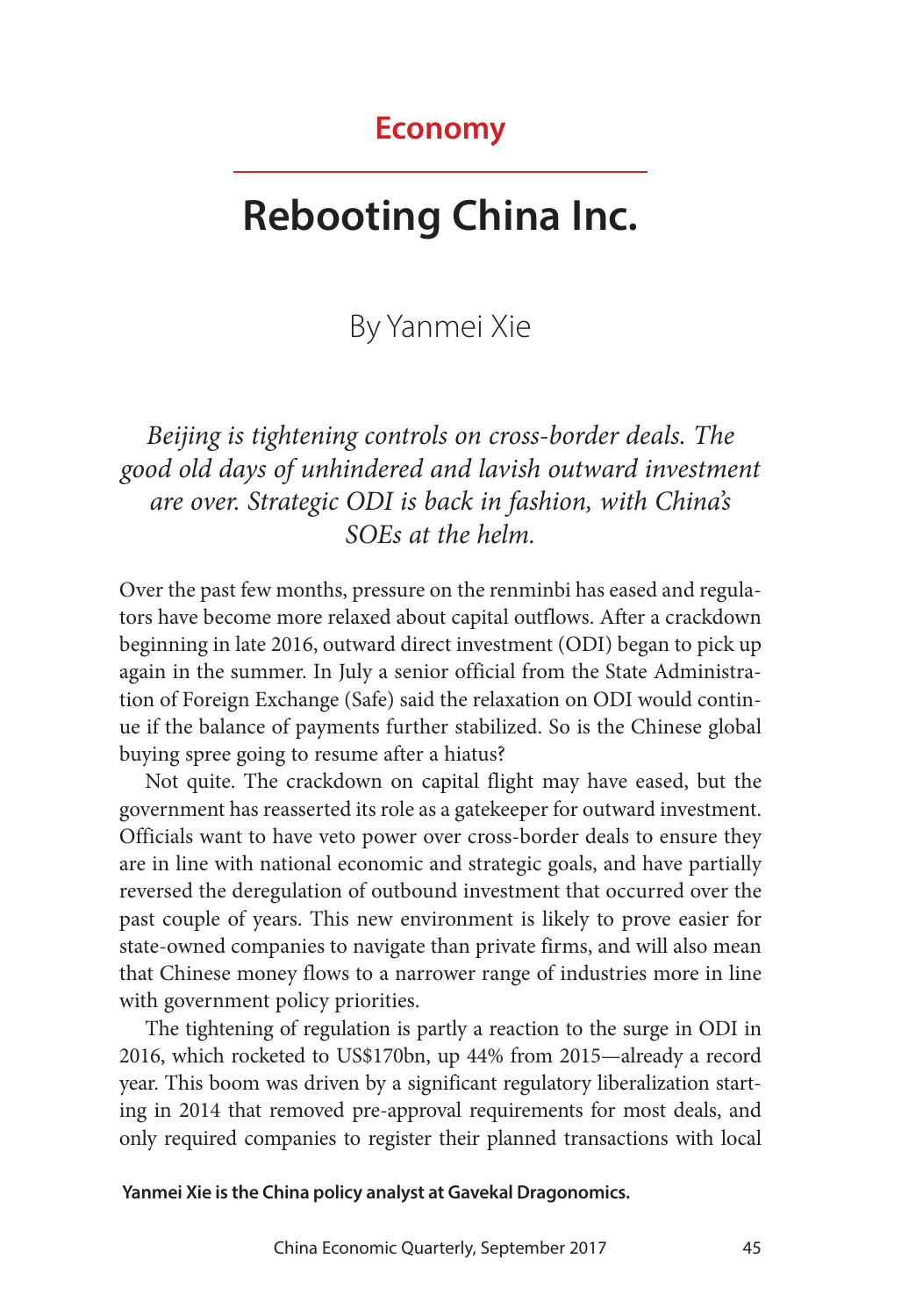### Yanmei Xie

authorities. The old regulatory regime had prioritized projects by stateowned enterprises (SOEs), many of which were in natural resources and infrastructure; but the liberalization unleashed pent-up private demand for diversification, foreign technologies and brands. Private companies thrived

The government has reasserted its role as a gatekeeper for outward investment

in the new environment, and were usually faster at identifying attractive assets and closing deals than SOEs.

The frenetic pace of activity, though, made regulators uneasy. Their concerns intensified as the US dollar began to strengthen in the second half of

2016, capital outflows picked up, and downward pressure on the renminbi increased. Safe moved to stem outflows, reportedly ordering banks in November to stop processing outbound investments of more than US\$50mn without approval by "relevant authorities."

Companies and M&A lawyers report that some banks flat-out refused to process foreign-exchange transactions, so the implementation of the rule seems to have been even harsher. The effect of the change was dramatic: outward investment flows reported by the Ministry of Commerce (Mofcom) collapsed in the fourth quarter of 2016, and in the first half of 2017 fell 46% YoY.

### **Avoiding another free-for-all**

The government has made it clear the M&A free-for-all is over, and that it has objectives other than mitigating short-term capital flight risks. Its latest edict came in August in the form of "guiding opinions" jointly issued by the central bank, the National Development and Reform Commission, Mofcom and the foreign ministry. It divides overseas deals into three categories: encouraged, restricted and banned.

Investments that advance Xi Jinping's Belt and Road Initiative, facilitate industrial upgrades, and secure technology, energy, minerals and agricultural resources are encouraged. Government agencies will bless such deals with "enhanced services" on taxation, foreign exchanges, insurance and customs inspections. Restricted deals include purchases of real estate, hotels, theaters and sport clubs, as well as funds not tied to specific projects. Regulators will "verify" these deals and advise companies to use caution. Investments in gambling, pornography and sectors that undermine national security are banned.

The edict crystalizes the message that outbound capital, whether state owned or private, needs to prioritize national political and economic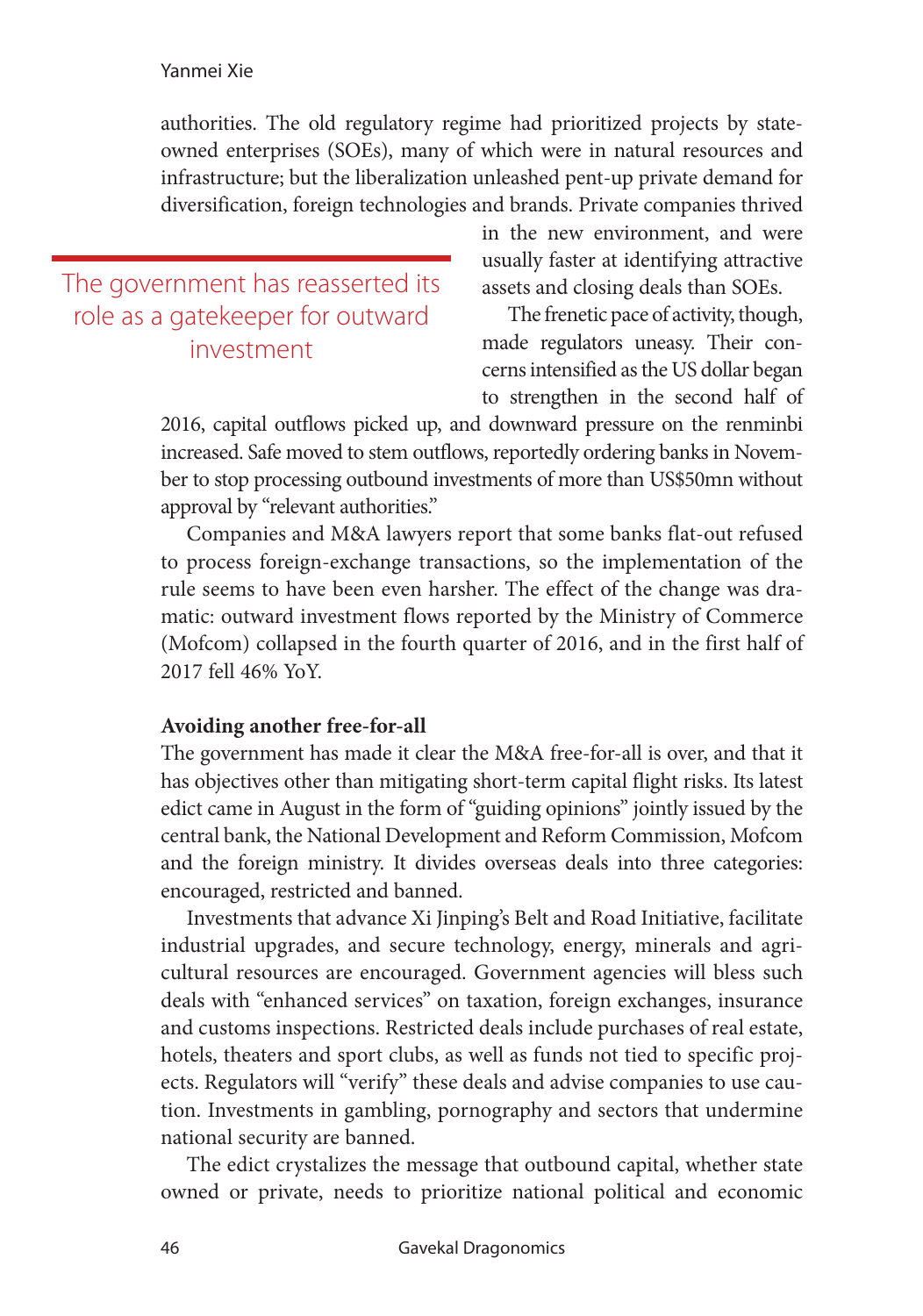

Outward investment flows have started to pick up after the crackdown

objectives. Beijing is clearly targeting some of the most high-profile recent examples of speculative excess, but also reasserting the principle that investment abroad should serve both national interests and industrial policy. The impact is already evident: in the first half of 2017, outward investment in real estate and entertainment both fell by over 80% YoY, whereas investments in Belt and Road countries dipped by a much smaller 4%.

It is fairly straightforward for the government to bring SOEs in line, and indeed scrutiny of overseas deals by state firms has been tighter in recent years after some high-profile failures. A tougher process was formalized in January, when the State-owned Assets Supervision and Administrative Commission issued new rules on overseas investments, in principle banning SOEs from venturing outside their core businesses. Asserting control over private-sector companies is a trickier task, however, as the pre-approval requirements for outward investment were removed in 2014-15 and have not been formally reinstated. Private buyers have often skirted capital controls by borrowing offshore, sometimes from the overseas branches of Chinese banks.

But the reach of the Chinese regulatory state is long, and there are many levers that officials can use to enforce their new priorities. In June, the China Banking Regulatory Commission ordered banks to examine their exposure to a group of acquisitive private firms, including property-to-entertainment giant Dalian Wanda, insurance-and-investment conglomerate Fosun Inter-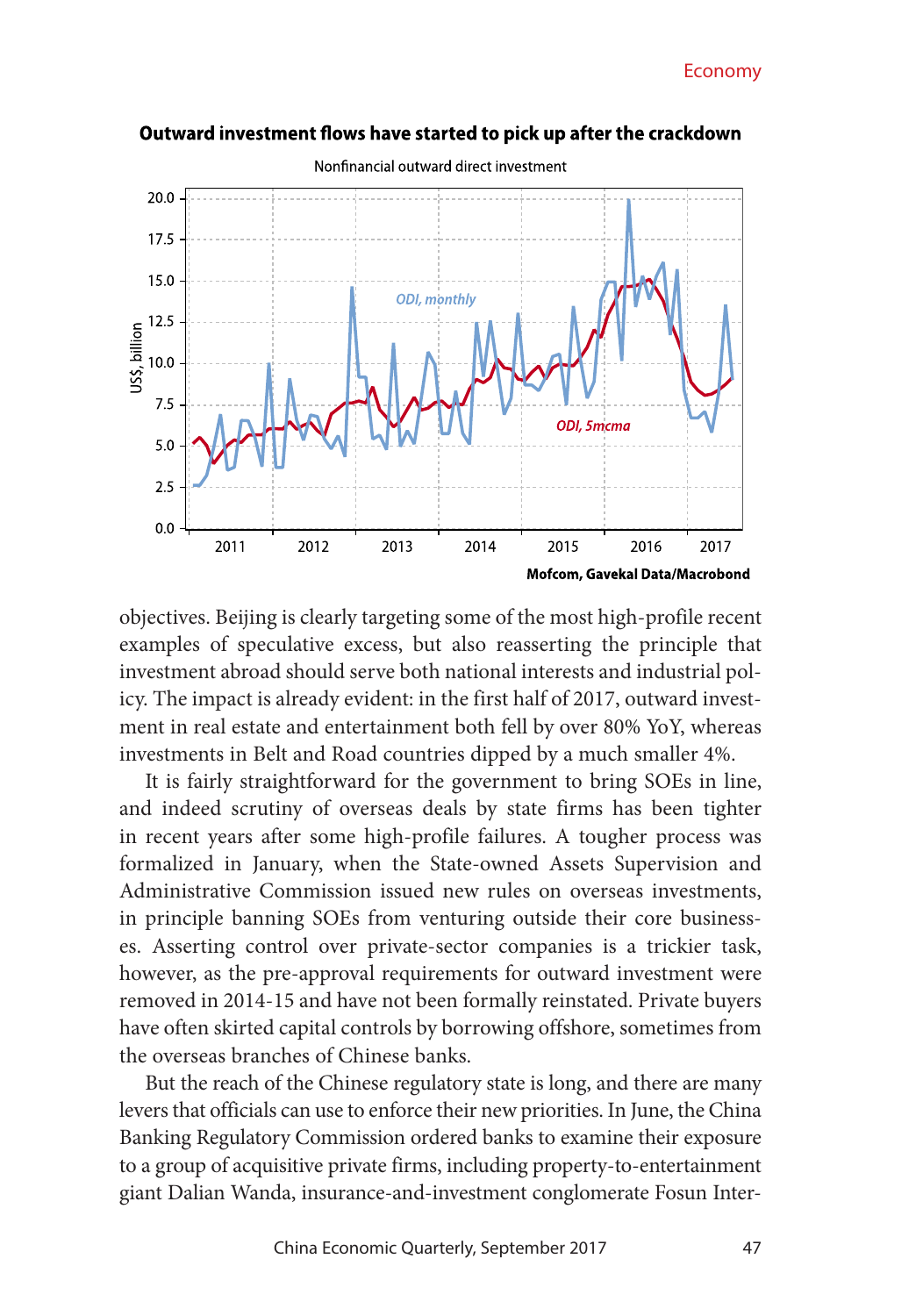

national, travel group HNA, and insurer Anbang. The bank regulator was worried about "systemic risks" from these firms, which are both aggressive acquirers of overseas assets and not very financially transparent.

## **Dead chickens, terrified monkeys**

Yet the selection of "risky" targets still seems somewhat arbitrary. Regulators may frown on purchases of flashy Hollywood properties, but Wanda's expansion into entertainment began years ago and is a well-established corporate strategy. On the other hand, regulators seem not to be troubled by state-owned coal miner Yankuang Group paying a hefty price (US\$2.7bn) for some underperforming Australian coal mines. Yankuang is heavily indebted, has expanded into multiple unrelated industries, and already owns some Australian mines that hemorrhage money. Both Wanda and Yankuang are highly levered companies—so the lesson seems to be that high leverage can be tolerated in the pursuit of the national interest, but not for private commercial purposes.

The targeted companies have moved quickly to show they are complying with government priorities. Wanda has offloaded US\$9.3bn in hotel and tourism properties to Sunac, another property developer, thereby reducing its debt load (though it is still facing restrictions on fundraising). HNA has told bankers it will not pursue new M&A deals until after the Communist Party Congress and leadership transition in October.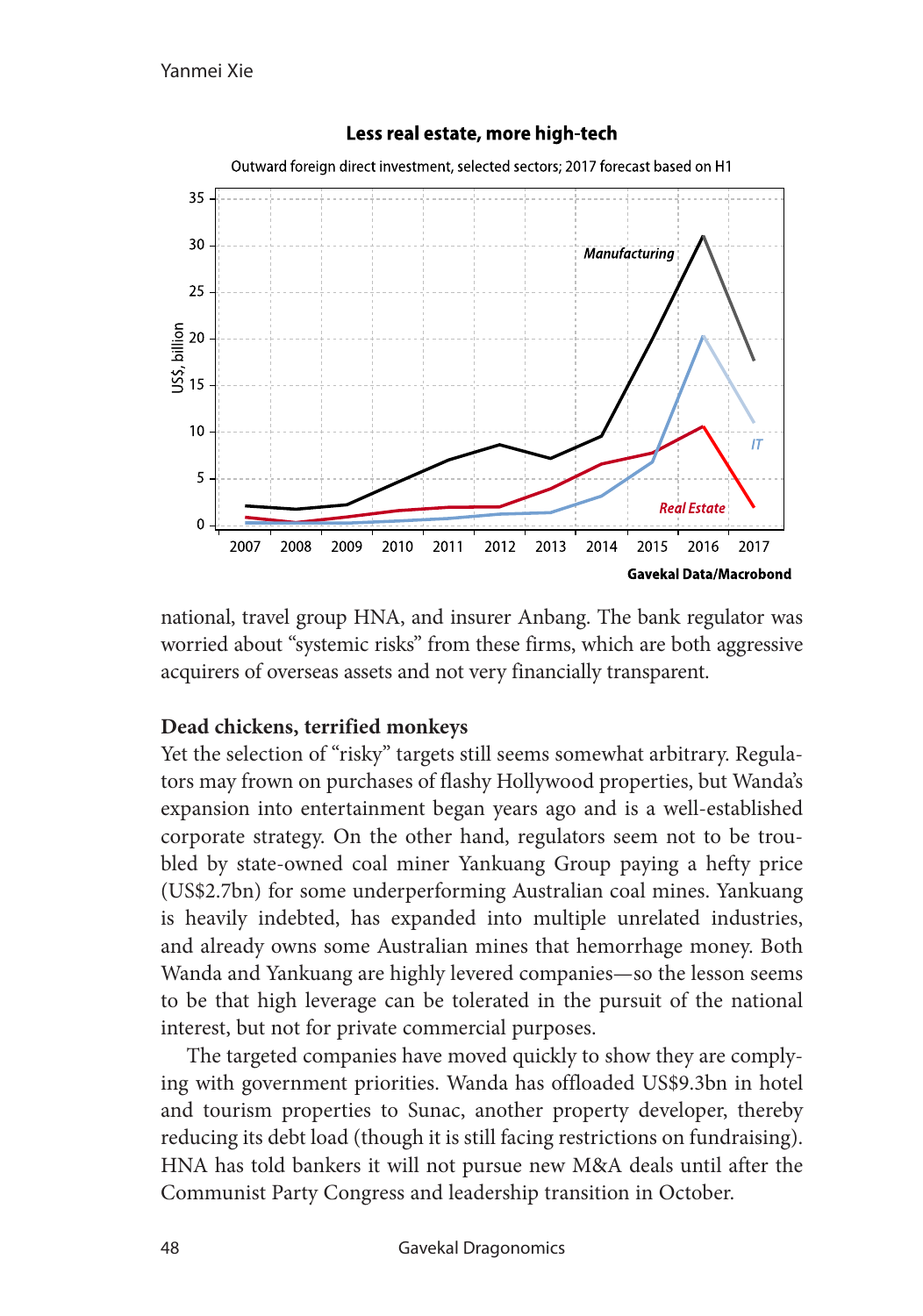The campaign has also effected a more broad-based change in corporate behavior. By targeting some of the most visible high-flyers, the government sent a loud warning to everyone else—a tactic known as "killing the chicken to scare the monkeys." Chinese banks and companies now routinely "consult" with regulators before kicking off outbound deals, according to investment bankers and M&A lawyers. In other words, pre-approval

for outward direct investment has returned, and the Chinese state has clawed back authority over where and how capital is deployed.

The priority now is for companies to demonstrate compliance with national economic and strategic Chinese banks and companies now routinely "consult" with regulators before kicking off outbound deals

objectives. Therefore deals in high-tech sectors like semiconductors and automation easily get a green light. It is also notable that recent large acquisitions by Chinese internet giants Tencent and Alibaba have not been questioned. Energy and resources deals are also rarely challenged, apparently reflecting the belief that it's good to buy when prices are low.

SOEs are the natural agents to carry out these policy goals, and the government is encouraging them—or "pressuring" them, according to some bankers and consultants—to invest abroad in order to advance the Belt and Road Initiative and "Made in China 2025" national plans. SOEs are accustomed to finding ways to blend political mandates with commercial interests, and also have better access to government officials than their private peers.

Many private buyers are even including state-owned investors as partners in recent outbound deals, according to investment bankers and M&A lawyers. Embattled Fosun has teamed up with state-owned Beijing Sanyuan Foods to buy French margarine maker St Hubert, reportedly to hedge against political and regulatory risks of doing it alone. The tighter regulation of outbound investment will probably lead to a greater role for SOEs, which already accounted for nearly 60% of announced M&A deals by Chinese firms in the first half of 2017, according to the Rhodium Group. While the rise in Chinese companies' investments abroad is far from over, the state wants to make sure the process serves its agenda.

This is unlikely to reassure recipient countries, many of whom are already concerned about state-led Chinese acquisitions undermining their leadership in key technologies. In the US, calls for closer scrutiny of Chinese investments enjoy bipartisan support. Germany has toughened its national-security review process for foreign investment and along with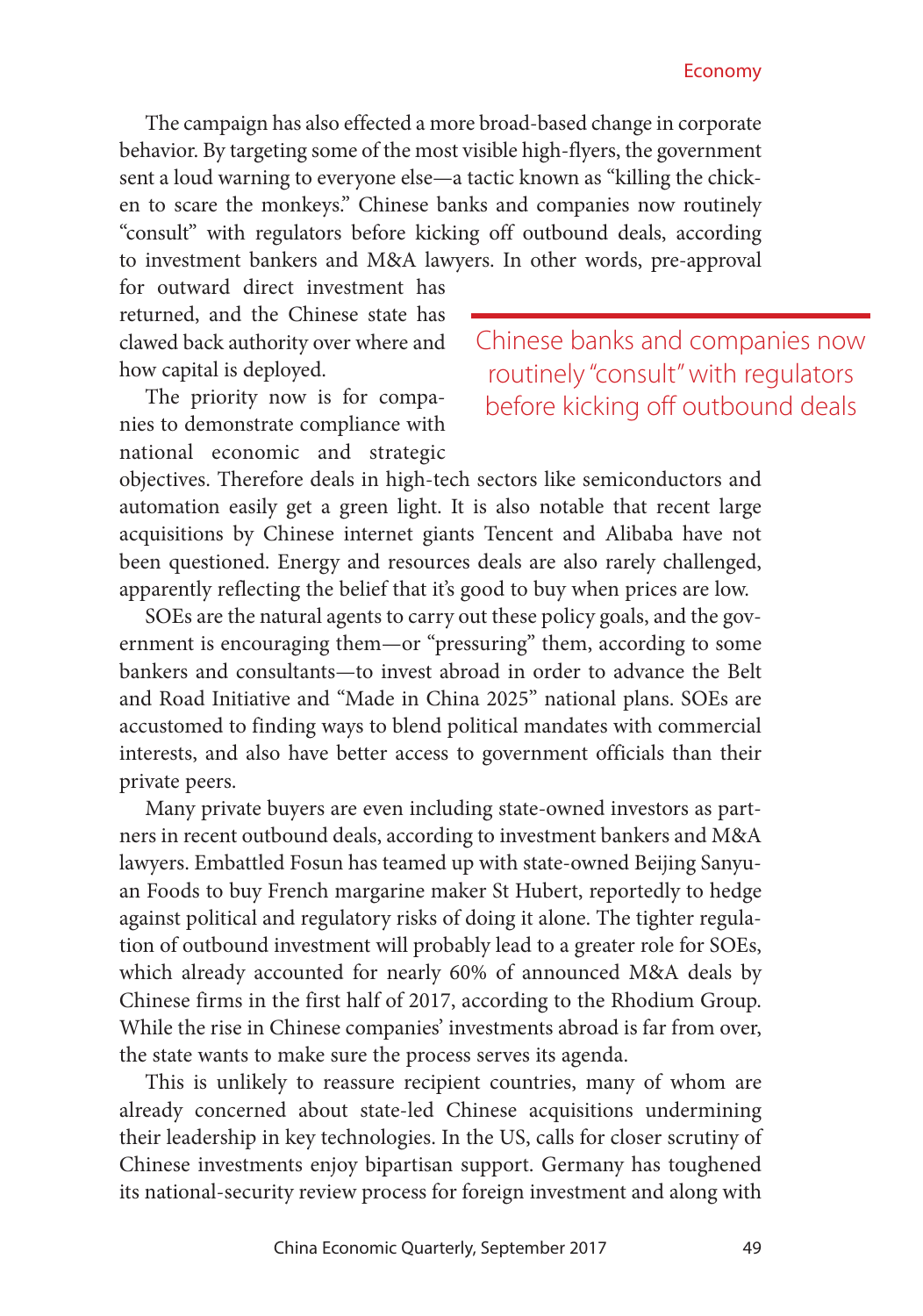### Yanmei Xie

France and Italy has proposed a rethink of European Union rules. The UK government plans to tighten screening of foreign ownership of British companies. But it will be difficult for recipient countries to formulate a recipe that both welcomes Chinese businesses and minimizes the influence of the Chinese state: the line between the two is getting blurrier.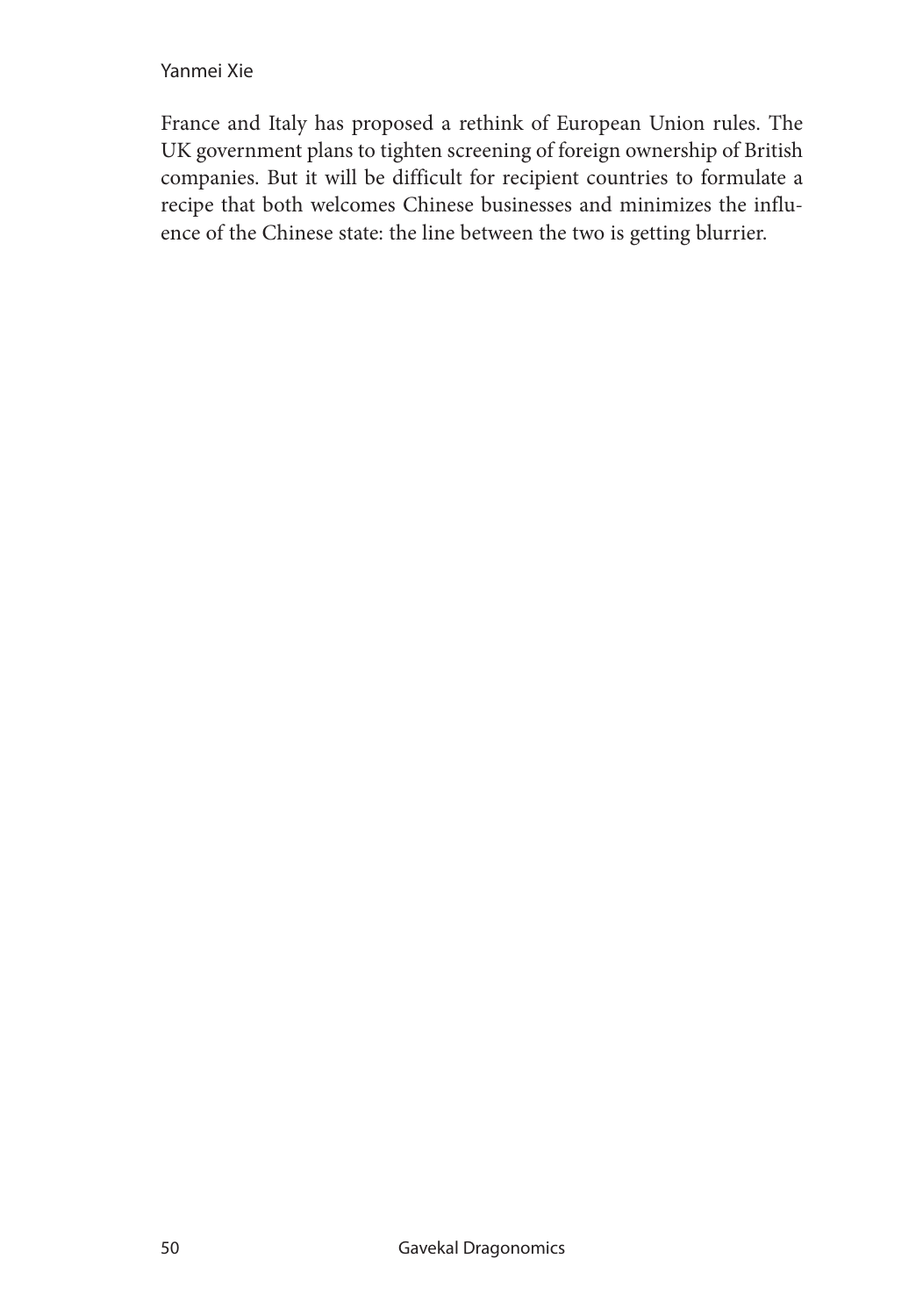# **Society**

# **Dealing The Right Kind Of Opium**

# By Ian Johnson

*Xi Jinping's embrace of traditional Chinese religions is a highly political move to build up popular support. But his hostility to Christianity, Islam and Tibetan Buddhism could cost him dearly in terms of social stability.*

Halfway through his presumed 10-year term, Xi Jinping is already being hailed as China's most powerful leader in decades. Abroad he's best known for his muscular foreign policy and an anti-corruption crackdown that has snared thousands of officials and possibly stopped a dangerous rot in the Communist Party's governing apparatus.

But less obvious is a remarkable—and highly risky—embrace of religious and spiritual ideas from the past. This has helped Xi become personally popular across broad swaths of the population but could also be sowing future problems, including sectarian and ethnic divisions. In the long run, these issues could prove as troubling to China as more pragmatic and obvious challenges, such as the need to reform its slowing economy or rejuvenate its damaged environment.

To understand the significance and risks of Xi's approach we have to back up a century or two. In recent decades, religion has not played a big role in Chinese public life. Indeed, our images are overwhelmingly economic or political: China as the factory of the world, or China as a strong authoritarian state, locking up dissidents or projecting power across the seas. Unlike, say, India, religion and spiritualism seemed consigned to a distant past of monasteries and immortals dotting ink-brush landscapes. But, increasingly, these older images are returning to the present. China's

**Ian Johnson is a Pulitzer Prize-winning author living in Beijing. His latest book is**  *The Souls of China: The Return of Religion after Mao* **(Pantheon, 2017).**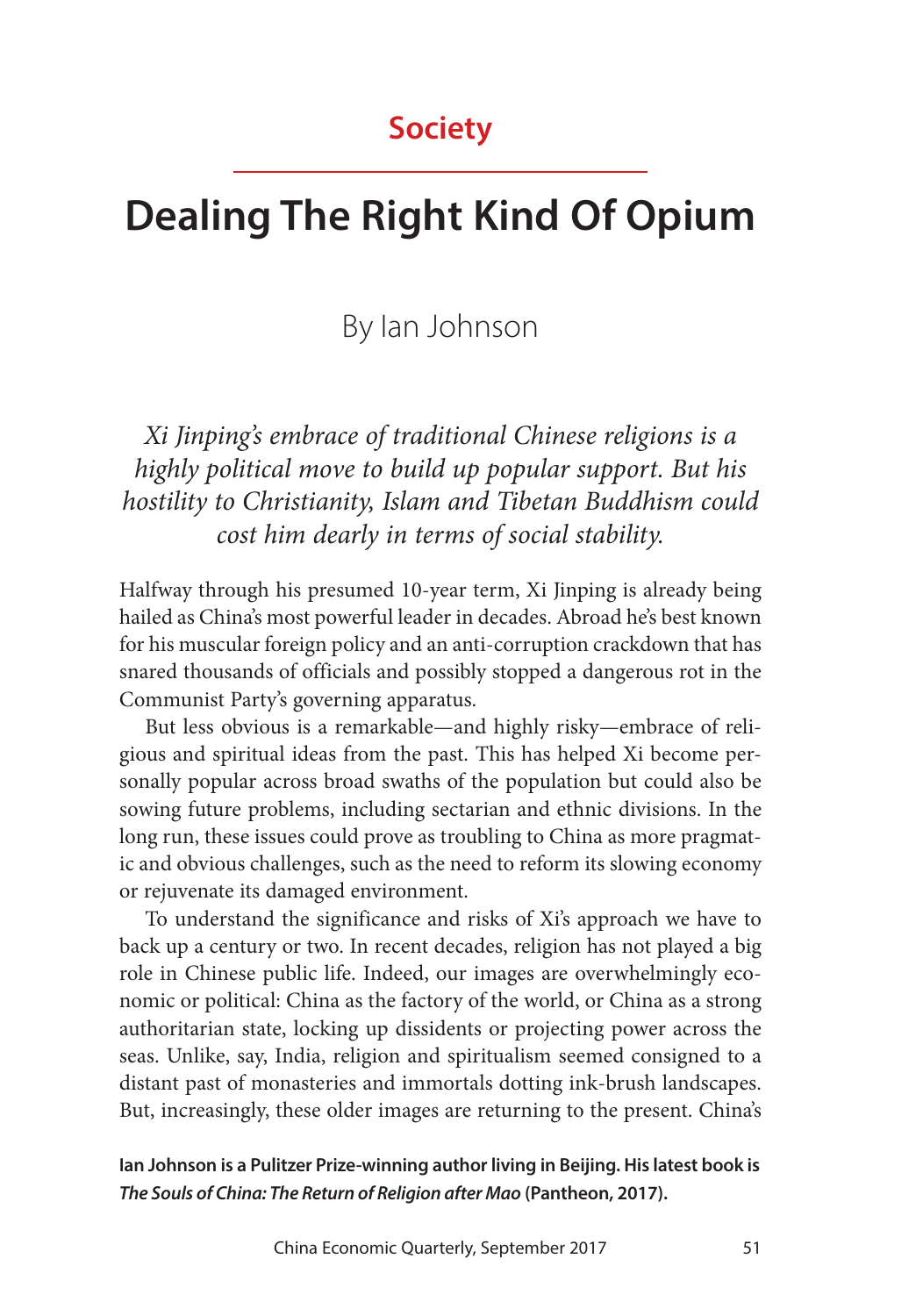### Ian Johnson

imperial system, which lasted over 2,000 years until it collapsed in the early 20th century, was organized around a demi-god: the emperor. The most important Chinese philosopher of the past 2,500 years was Confucius and he offered a highly moralistic way of organizing society. Laws mattered, but what was most important was living a proper life, one governed by rules of property, etiquette and ritual. Almost all public space in China was religiously ordered, from the layout of cities to the centrality of temples in Chinese society, which were ubiquitous. A big city like Beijing had more than 1,000 places of worship.

This system began to be destroyed more than a century ago when Chinese elites doubted that traditional ideas and institutions could prevent their country's domination by the West. This predated the Communists, starting in the waning days of China's last dynasty, the Qing, and running through the Republic of China under Chiang Kai-shek from the 1920s to the 1940s. During this period, hundreds of thousands of temples were destroyed or repurposed. Most Chinese religion was rejected as superstitious nonsense that was holding the country back from a modern future of science and progress.

### **Xi is your shepherd**

The Communists merely ramped up these attacks on religion when they took over. During the Mao era, the party was basically anti-religious, culminating in the Cultural Revolution from 1966 to 1976, when all places of worship were closed and all religions effectively banned.

This was followed by what is known as the reform era. Many people believe we are still in this era, but I would argue that it is more useful to think of this period as having run from the start of economic reforms in 1978 to sometime around the 2008 Olympics, by which time reforms had run out of steam. During this 30-year period, religions were tolerated: the Party wasn't fussy about any of them but left most of them alone.

Surprisingly—especially to the Party's apparatchiks—religion boomed. Far from being a dying relic of what in communist parlance was known as the "old society," religious groups reconnected to the past. Seminaries and academies reopened. Younger clergy were trained. Mosques, temples and churches were rebuilt. Rituals revived. Believers were increasingly young people wanting something more out of life than money. Mostly this went on without the Party's support. This was the era of China's economic miracle. Development, not politics or religion, was in control. In the apocryphal phrase of that era's paramount leader, Deng Xiaoping, to get rich was glorious.

Now, we are in a period—some might say stagnation, but let's stick with the more neutral term "consolidation"—of firming up accomplishments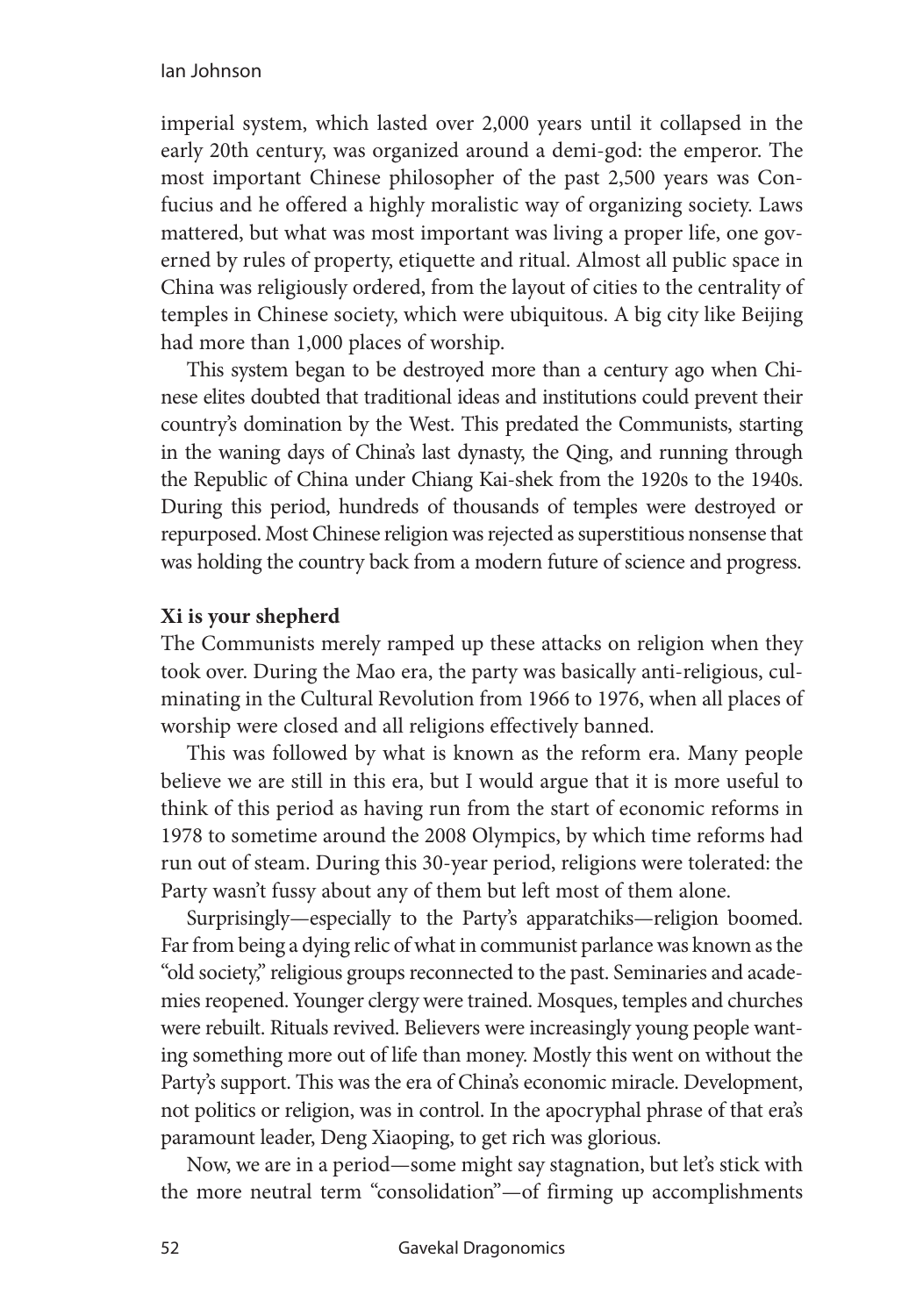and control. During this period, legitimacy has to be derived from other sources. In the Mao era it was belief in the revolution and the great leader. In the reform era, it was belief in stability and prosperity—not an adequate basis for governing a society but enough in the short run to slake most people, especially after a century of turmoil and poverty. Xi Jinping has

taken a page from the classic authoritarian playbook by dusting off traditions as tools for keeping legitimacy (see Anwar Sadat, Saddam Hussein or Vladimir Putin for other examples).

For a leader with a shaky basis of support, this has many advantages.

After the upheavals of the past century, a return to traditional ideas is appealing

Traditional ideas about filial piety—respect for one's elders, and by extension those higher in society than oneself—are deeply ingrained in Chinese society. After the upheavals of the past century, a return to seemingly stable ideas is appealing. Also, many of these ideas are infinitely more sophisticated than the vulgar Marxism that the Communist Party peddled in previous decades. Most traditional philosophies and concepts were refined and honed over centuries and have much more depth and appeal than the "ideology" (actually more like a series of random musings than a coherent body of thought) of Mao, Deng & Co.

### **State-sanctioned worship**

The government came to this realization reluctantly. The first big outpouring of religiosity in the past half century was the *qigong* movement of the 1980s and 1990s. It ended in bloodshed. *Qigong* is a neologism that describes traditional practices of physical cultivation—something like yoga in the Indian religious tradition. A series of *qigong* groups rose up, especially in the 1990s, offering moral certainties at a time when the government was only offering its version of the prosperity gospel.

The most militant of these was Falun Gong, which in 1999 openly demanded recognition as a religious group. Since 1949, the government has only recognized five groups: Buddhism, Daoism, Islam, Catholicism and Protestantism. So it rejected Falun Gong's request, the group protested, and the government responded with its customary violence. Thousands of Falun Gong adherents were sent to labor camps. Human rights groups estimate that up to 100 died from police brutality.

This not only hurt China's image abroad, but domestically caused a rethink about how the party should address the country's obvious spiritual need. Although it is not possible to prove this with archival evidence,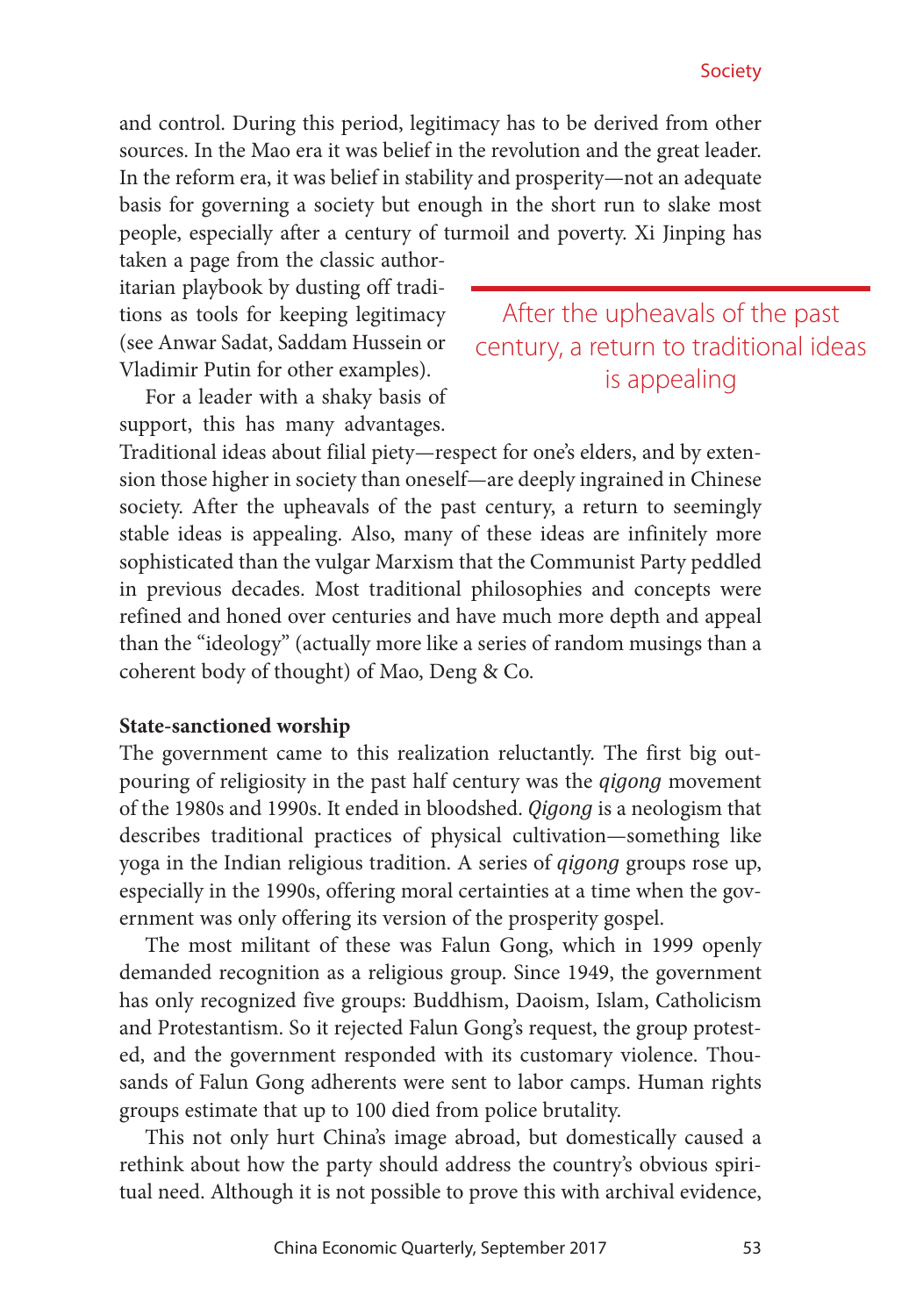my long-term study of China's religious revival leads me to believe that in response to the Falun Gong debacle the government decided to unshackle, in part at least, the five legal religious groups. The idea was better to channel this spiritual yearning into groups the Party felt it could control rather than amorphous movements like Falun Gong.

At the very least, it's fair to say that a few years after the Falun Gong crackdown, the government allowed temples, churches and mosques to be built or expanded at a rapid pace. This was especially the case under the rule of Xi's predecessor, Hu Jintao, from 2002-12. It wasn't an era of religious freedom, but society was run with a comparatively light touch. Falun Gong was persecuted as during the previous administration, but the five official religious groups flourished: temples were expanded, mosques sprouted up across China, and churches—even illegal ones—were built with little government interference and sometimes even official support.

## **Chinese values, Chinese religions**

Since Xi Jinping took over in 2012, control has tightened. We're used to thinking of this exclusively in terms of dissent and non-governmental organizations, but it's true, in a differentiated way, for religious groups too. Xi's embrace of traditional Chinese religions has turned them into instruments for political ends. Concretely it has meant the state's partial adoption of traditional China's religious-political ideology—Buddhism, Daoism and folk religions—with prejudicial policies against Islam and Christianity.

This can be seen in Xi's actions. In 2013, just after taking office, he visited Confucius's hometown and praised the sage. The next year, he explicitly praised Buddhism. Most remarkably, the government has done a complete about-face on folk religious practice: fortune telling, the worship of deified historical figures, physical cultivation practices, religious music and funeral practices. For over a century, these were denigrated as "feudal superstition" in government lingo.

Now the government subsidizes them, using a term it adopted from the United Nations Educational, Scientific and Cultural Organization (Unesco): "intangible cultural heritage," abbreviated as *feiyi* in Chinese. Across China, governments have been in a *feiyi* fever as they seek to identify these practices and support them financially. Earlier this year, Xi reaffirmed his support for this, with the government ordering all localities to make plans to bolster traditional culture.

Coming up short on the ledger are what are widely seen as foreign religions: Islam and Christianity, as well as Tibetan Buddhism. To some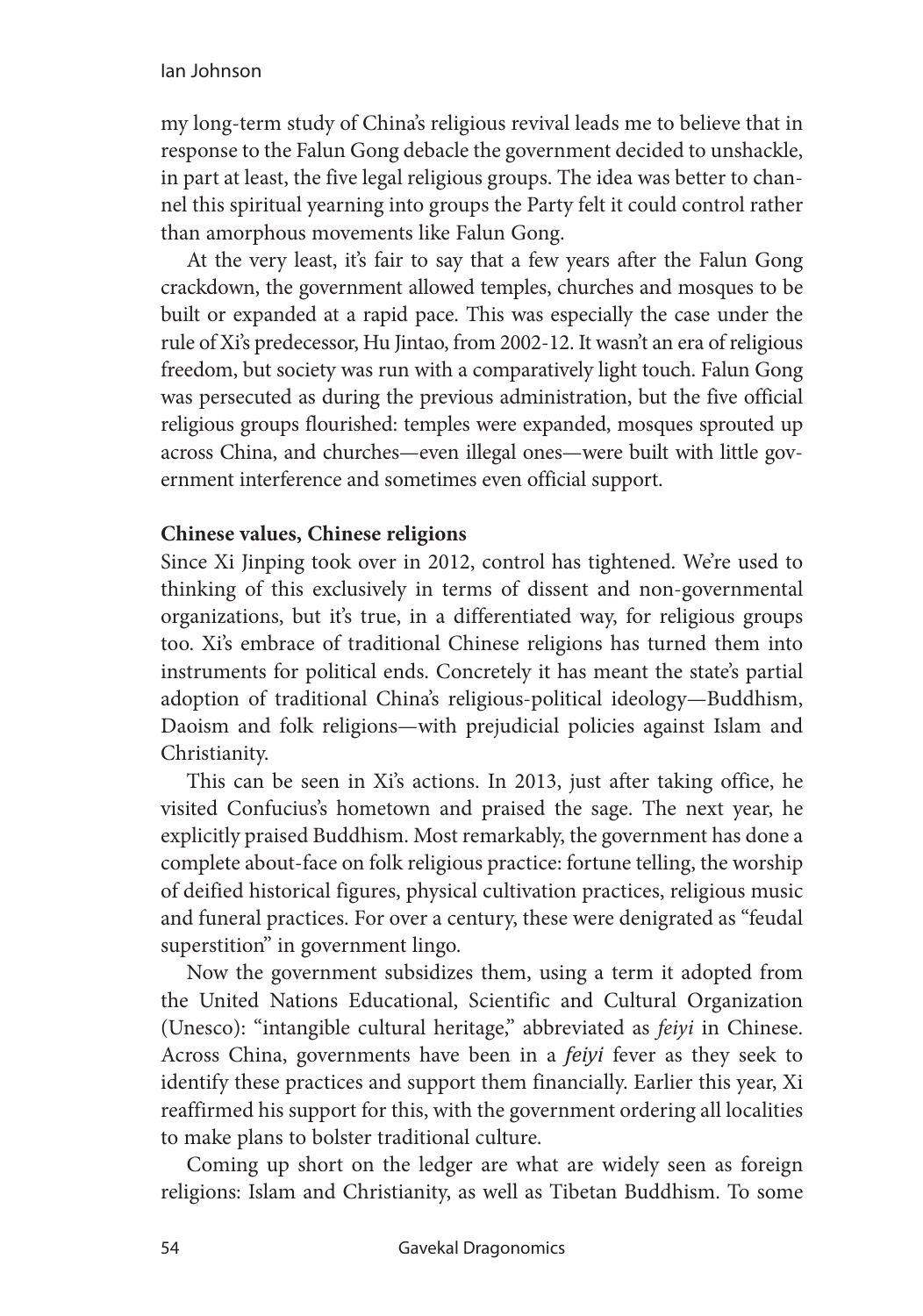degree, these religions have always been viewed skeptically by the state thanks to their inherent foreign ties. But now they are coming under more sustained pressure. From 2013 to 2014, for example, one of Xi's

political allies launched a campaign in one Chinese province to remove the crosses from the top of churches, including legal churches approved by the state. The government has also put increasing pressure on unregistered—sometimes called "house" or

Foreign religions—Islam, Christianity and Tibetan Buddhism—are coming under sustained pressure

"underground"—Protestant and Catholic churches, requiring them to register with the government. These believers make up about half of China's estimated 60mn Christians.

As for Islam, the government has taken a series of outrageous steps, including efforts to ban fasting during Ramadan, or prevent women with the hijab from using public transportation. This mainly applies to one group of Muslims, an ethnic minority known as the Uyghurs, but it has also tolerated Islamophobic bloggers and activists who aim against the larger Muslim group, the Hui.

As for Tibetan Buddhism, the government has put temples under ever-tighter control. And earlier this year it began tearing down one of the world's biggest Tibetan academies, the Larung Gar Buddhist Academy in western Sichuan province.

### **The peril of Christian alienation**

Forget human rights and dignity for a moment. From a Machiavellian point of view the problem with this approach is twofold. One, although ethnic Chinese make up nearly 92% of the population, China is a multi-ethnic state with 55 other officially recognized nationalities. Almost all have very small populations but several are important in China's border regions, especially in Tibet, Xinjiang, Inner Mongolia, Yunnan and Guangxi. Many of these groups will feel alienated if ethnic Chinese faiths are favored.

This is especially true of Muslims. In China, Islam is not a choice but an ethnic identity, with 10 of China's 55 minorities defined as Muslim, or about 2% of the population. Alienating this group by promoting Chinese culture could have serious consequences for long-term social stability, especially in Xinjiang. Indeed, the area is becoming increasingly a police state, with a draconian paramilitary presence and requirements for locals to use facial recognition software.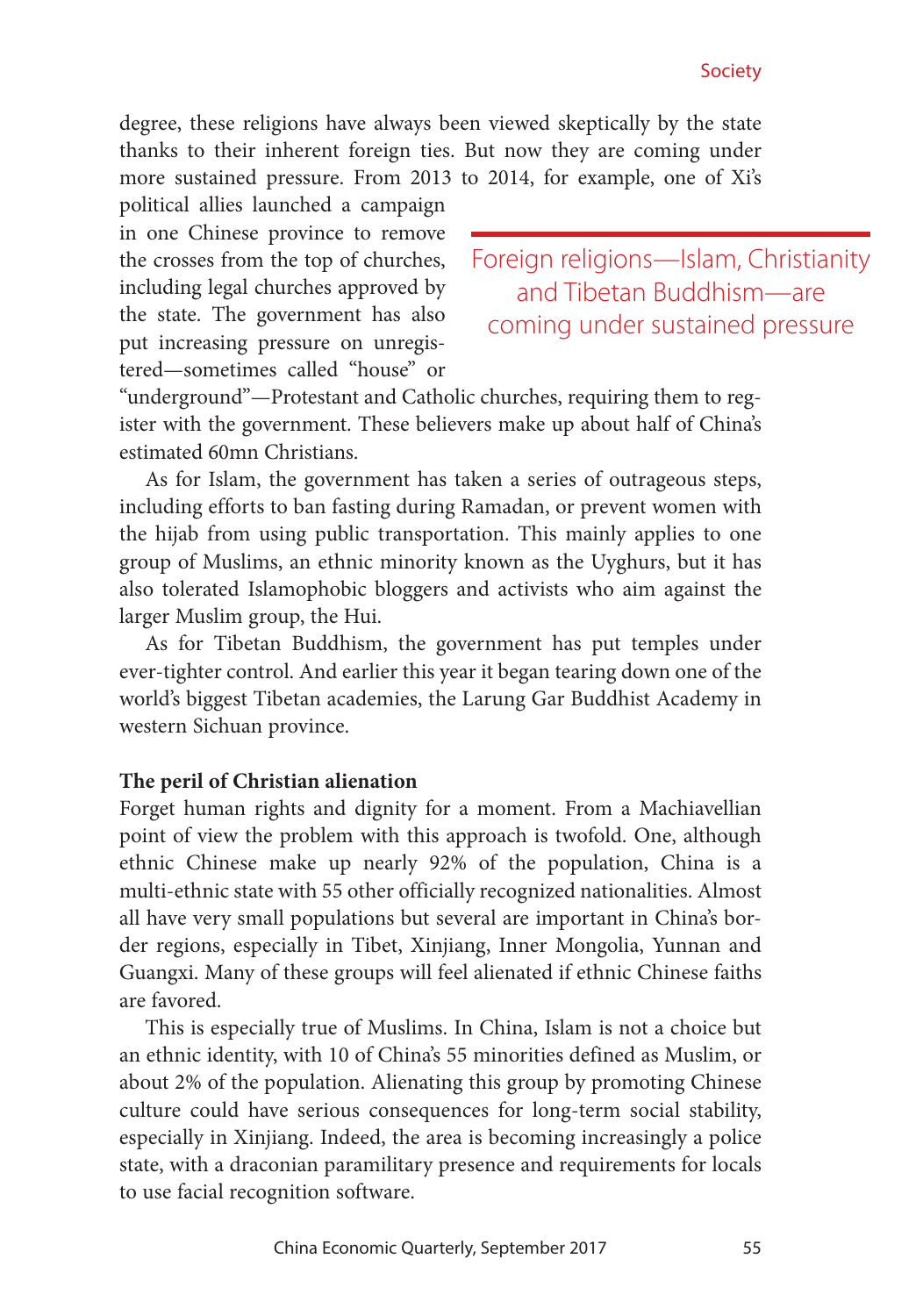Less obvious but potentially equally troubling is the potential for divisions inside the Chinese majority itself. The reason is the Party's increasingly hostile view toward much of Chinese Christianity. This matters because Christianity—unlike Islam—is embedded in the ethnic Chinese majority. Although the presence of Christian belief in China is now taken for granted, it wasn't at all certain that it had survived the Mao period. That only became clear in the 1980s when Christianity emerged from the Mao era to become China's fastest-growing religion. That makes Christianity the first new religion to enter mainstream Chinese society since Buddhism pushed its way into China from South Asia about two millennia ago.

Many officials—and many ordinary Chinese, in fact—still have a hard time accepting this, an ignorance of reality that government policy will exacerbate. Protestants and Catholics make up only about 5% of the population, but many are increasingly part of the urban, well-educated, white-collar elite that the country needs for its modernization. Alienating these people could drive a wedge in the heart of Chinese society.

This isn't as improbable as it sounds. In 2011, the government closed one of China's most influential house churches, the Shouwang Church in Beijing, causing two years of Falun Gong-style protests. Hundreds of people were arrested and the pastor is still under house arrest. Until now, Shouwang has been an outlier, but last year the government announced that all churches had to "Sinicize"—code for registering with the government. Signs are that the biggest and best organized of them could be forced to do so or face Shouwang-style persecution.

### **How not to win hearts and minds**

Chinese like to say that their country historically has not had the sectarian strife that is common in South Asia or Europe. This is not true. China's 19th century Taiping movement was at the root of what became the bloodiest civil war in world history. The smaller Boxer uprising around 1900 was another example—as arguably was Maoism itself, a messianic movement centered on a godlike ruling figure.

The government is not unaware of this history or these risks. But it feels tempted to do what authoritarian rulers have done through the ages: to see religion as a useful tool, one they think it can control. Given how this has played out across the globe and across the ages, one might be tempted to see this as a dangerous folly rather than simply the Party's latest effort at reinvention.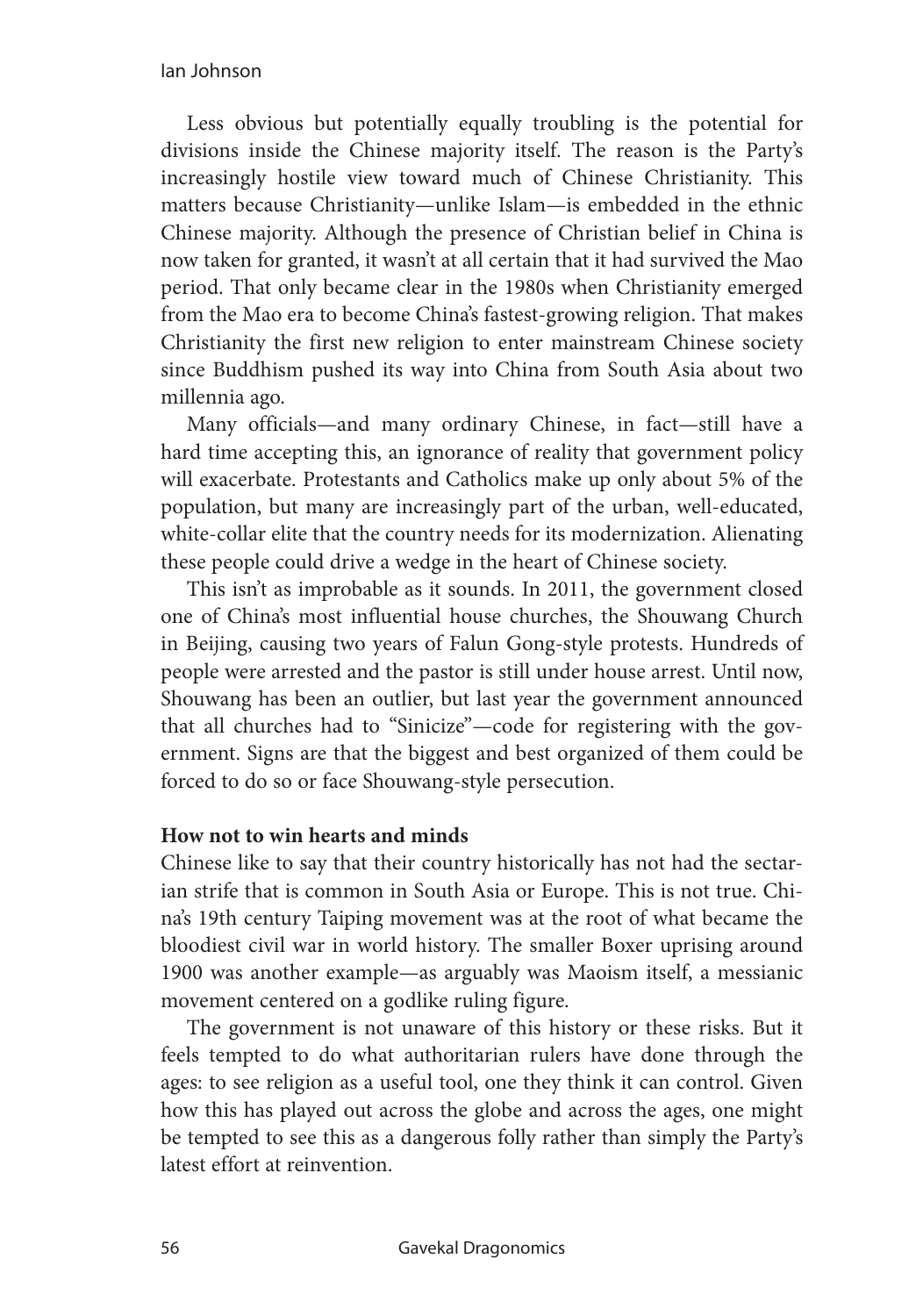# **Companies**

# **Beijing's Bid To Make US Rail Great Again**

By Agatha Kratz

*CRRC is winning contract after contract in the US light rail market, slowly squeezing out traditional competitors. Its secret? The promise of direct investment and job creation.*

Since his election last year, Donald Trump has made clear that his plan for US economic rejuvenation would rely at least in part on the active contribution of overseas trade and investment partners. As a result, foreign heads of state and CEOs alike have developed a habit of coming to the US loaded with economic promises. Between the two of them, Japan's prime minster Shinzo Abe and Alibaba's CEO Jack Ma have already vowed to create 1.7mn jobs for the US economy.

But another, more discreet contender is also doing its bit to make American manufacturing great again. China Railway Rolling Stock Corporation (CRRC) is using the US's thirst for industrial investment and manufacturing jobs to enter the country's rail market. Thanks to its promises to open assembly plants in industrial wastelands, create employment where work is most needed, and re-train US engineers in the intricacies of the rail sector, the company is progressively ousting traditional competitors such as Bombardier (Canada), Siemens (Germany) and Kawasaki (Japan).

This strategy has already won CRRC a number of urban rail contracts, in Boston, Chicago, Los Angeles and Philadelphia. It is also positioning itself favorably within the wider rail market. One contract at a time, Beijing's rail giant might be fulfilling China's dream to provide the US with its rail network.

**Agatha Kratz is assistant editor of the** *China Economic Quarterly* **and a PhD candidate at King's College London.**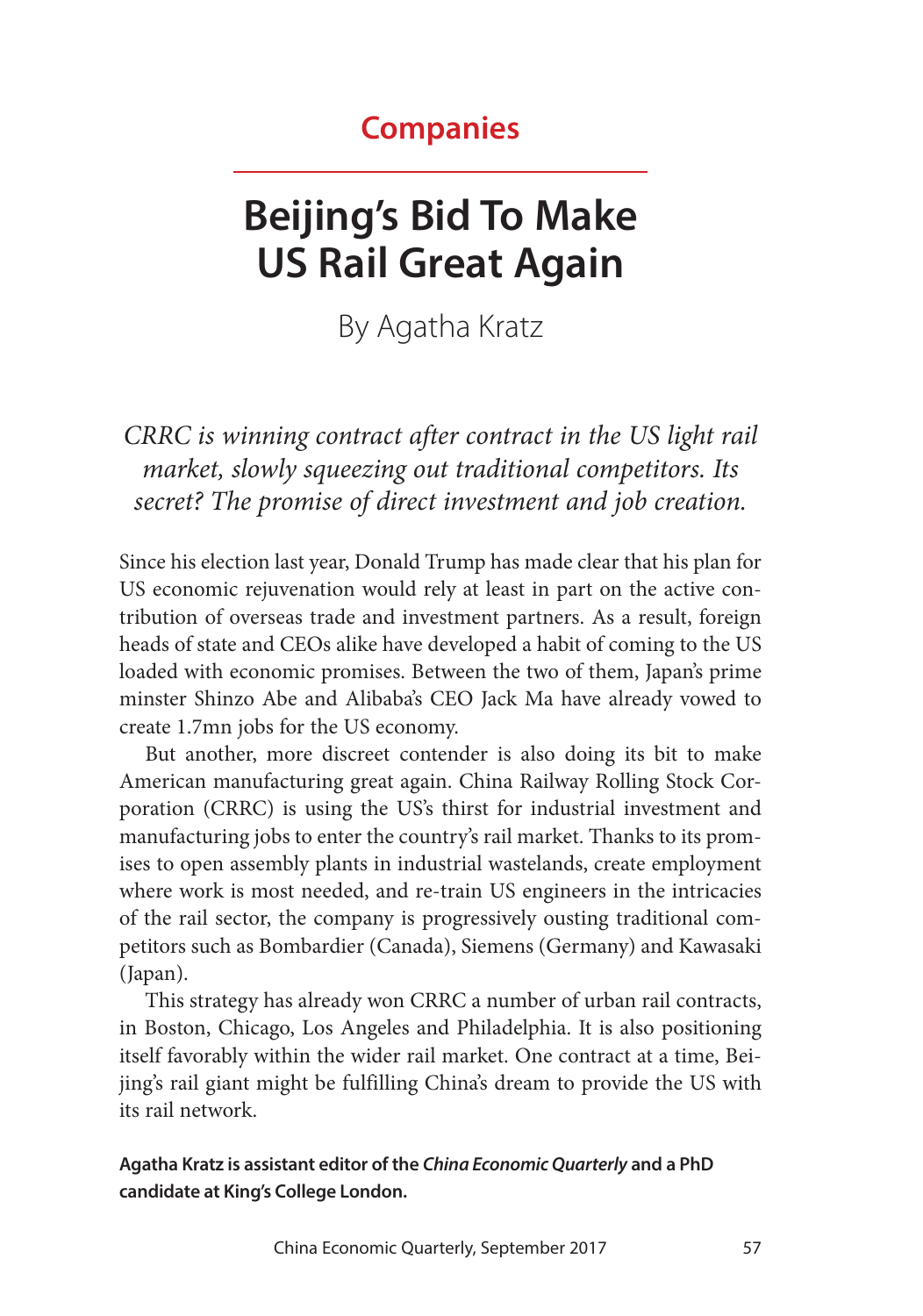Far from Beijing's high-profile-yet-low-return "high-speed rail diplomacy," which sees Chinese leaders tour global capitals to sell China's high-speed rail technology, CRRC's low-key and depoliticized strategy for the US urban rail market is already bearing fruit. In October 2014 one of CRRC's subsidiaries (CNR MA, now CRRC MA) won the company's first contract in the country, a US\$567mn deal to supply 284 metro cars for Boston's subway system. Eighteen months later, in March 2016, CRRC (through its subsidiary CSR Sifang America) was awarded a US\$1.3bn contract to build 400 new rail cars for the Chicago Transit Authority, with an option to provide 446 more.

In March this year, the Los Angeles County Metropolitan Transportation Authority confirmed a US\$178mn contract for CRRC MA to build 64 new subway cars for Los Angeles' metro system, with an option for an additional 218 cars and a total value of US\$647mn. Finally, the same month, CRRC MA was awarded a US\$138mn contract to manufacture 45 bi-level railcars for Philadelphia's Regional Rail system, with an option for 10 more cars. In every one of these bids, CRRC's skillful strategy allowed them to beat numerous competitors that had historically dominated the US market. In Boston, CRRC snatched the contract from under the seasoned noses of Bombardier, Kawasaki Rail Car, CAF (Spain) and Hyundai Rotem (South Korea).

## **Why it's a winner**

What made CRRC's offers so compelling? For one, CRRC's bids all relied on a great price tag. In Boston, CRRC's proposal stood more than 20% below that of the second lowest bidder, Hyundai Rotem, and almost 50% below Bombardier's. In Chicago, CRRC's bid came US\$226mn below Bombardier's, the second cheapest. In Los Angeles, while bid values remain undisclosed, the city's metro authority said CRRC "had the highest-rated technical offer and lowest price." In Philadelphia, CRRC was once again the best bidder.

CRRC representatives say this low-ball pricing is a token of the company's commitment to the US market. But two more factors play in CRRC's favor. First is CRRC's domestic price advantage. Despite the requirements of most bids to source the majority of a contract's value in the US, CRRC can rely on securing the remaining parts for much lower production costs in China. Second and more importantly, CRRC, as a central Chinese stateowned enterprise, can capitalize on abundant state subsidies and a captive market at home. According to its listing announcement on the Shanghai Stock Exchange, CRRC received US\$194mn and US\$269mn in govern-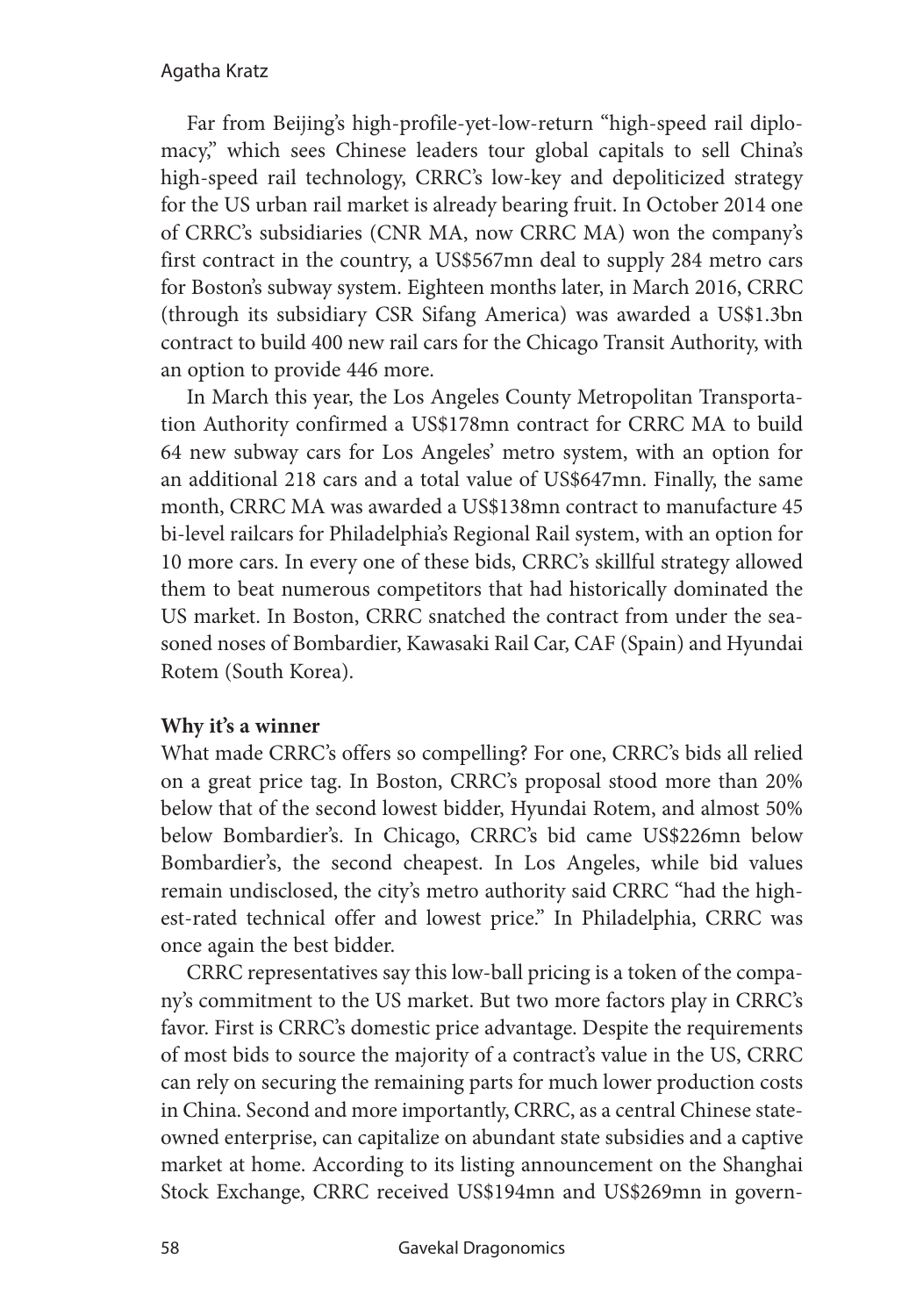| Deals won by CRRC in the US |                        |                              |                   |                                  |  |
|-----------------------------|------------------------|------------------------------|-------------------|----------------------------------|--|
| <b>City</b>                 | Date                   | <b>CRRC</b><br>subsidiary    | Contract<br>value | Contract<br>scope                |  |
| <b>Boston</b>               | Oct 2014               | CRRC MA                      | US\$567mn         | 284 cars                         |  |
| Chicago                     | Mar 2016               | <b>CSR Sifang</b><br>America | US\$1.3bn         | 400 cars, option<br>for 446 more |  |
| Los Angeles                 | Mar 2017               | <b>CRRC MA</b>               | US\$178mn*        | 64 cars, option<br>for 218 more  |  |
| Philadelphia                | Mar 2017               | <b>CRRC MA</b>               | US\$138mn         | 45 cars, option<br>for 10 more   |  |
| *Could rise to US\$647mn    | <b>Author research</b> |                              |                   |                                  |  |

#### **CRRC's American success story**

ment subsidies in 2014 and 2015 respectively. Further up the value chain, CRRC's main client, China Railways, also benefits from the state's largesse. In 2016 China's rail operator saw its net profit increase by 58% despite a RMB5.6bn loss in the first nine months of the year, thanks to undisclosed but massive government subsidies. Part of this financial support finds its way into CRRC's pockets through lucrative public contracts, easily won in an almost undisputed domestic market.

Competition is also decreasing internationally. While China had two main rolling-stock manufacturers, CSR and CNR, up until a few years ago, Beijing decided to merge them into CRRC in June 2015—mostly to prevent harmful competition between them in overseas markets. Since then, CRRC has been bidding as a single entity, concentrating resources and support in its conquest of international markets, and securing higher margins on contracts while keeping prices low.

### **Made in the USA**

Despite CRRC's unbeatable prices, and US officials' high consideration for their taxpayers' wallets, CRRC still had to sing a little more for its contracting supper. Despite decent technical ratings in all four bidding processes, the company also had to shake off a reputation for poor quality, and an overall negative bias due to its state-owned status. It did so in two ways. To appear as just another competitor, rather than a state-led and Beijing-backed conglomerate, CRRC developed strong local networks, hiring professionals with rich PR and public procurement experience. The company also followed to the letter each city's requirements in terms of employment and local opportunities, putting forward a number of "softer" conditions that competitors found hard to match.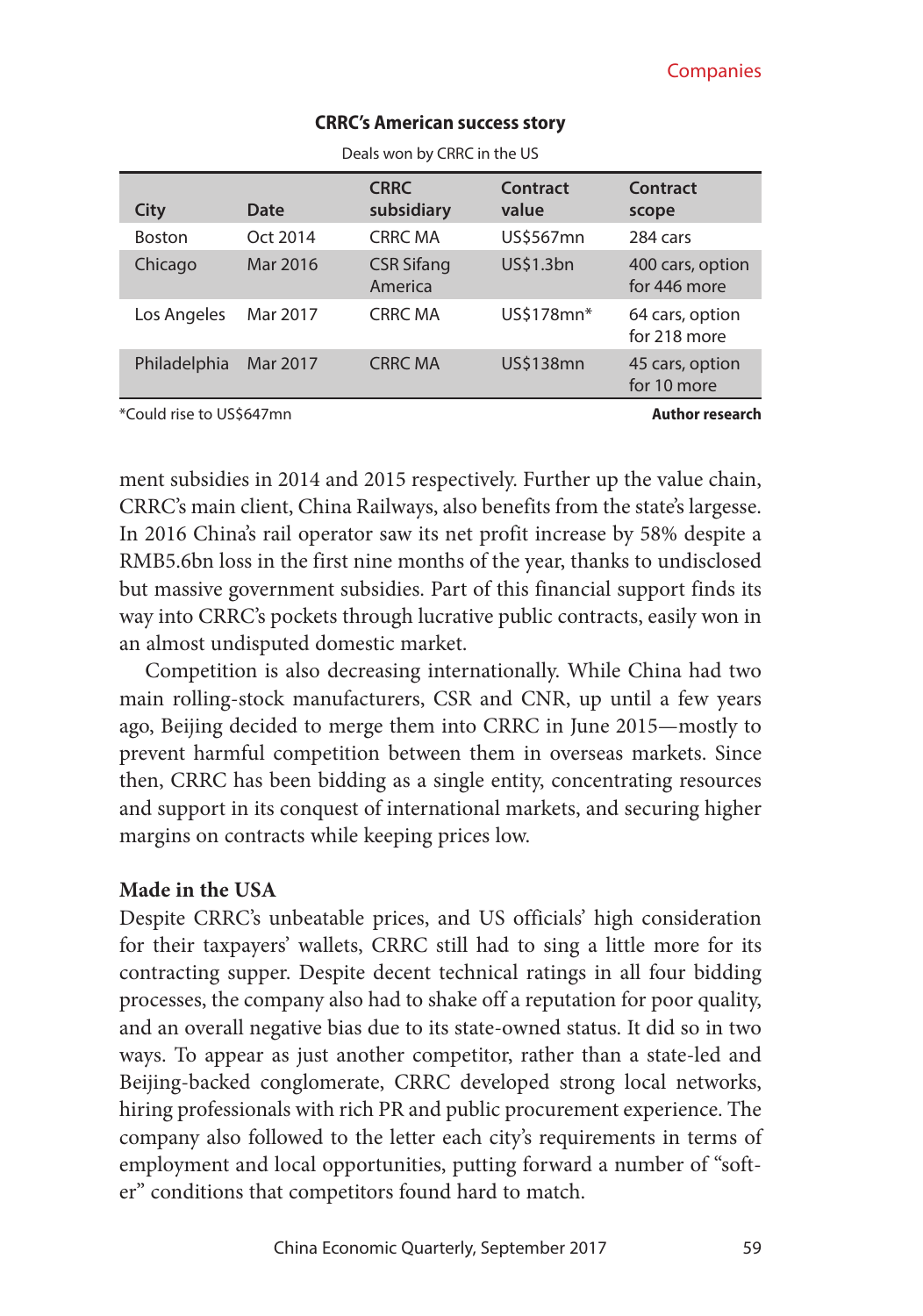### Agatha Kratz

In the case of Boston, CRRC fulfilled all "Make it in Massachusetts" requirements put forward by the state, which obliged bidders to assemble the metro cars locally, and asked for 60% of the contract value to be sourced in the US. CRRC thus readily agreed to build a US\$95mn final assembly plant in the state, which upon completion would employ 150 people, and potentially more as the company wins other contracts in the country. The new factory will assemble cars for the LA and Philly contracts.

CRRC also responded to Chicago's demands for tangible local spillovers.

CRRC's willingness to build plants in the US has played a huge part in its success

As bidders were asked to advertise the type and number of new jobs their bids would create, CRRC's proposal to set up a US\$40mn assembly factory, with 170 new jobs for highskilled workers, likely played in its favor.

In Los Angeles, major components for the subway cars, including air conditioning and propulsion, would be manufactured at a new CRRC facility to be purchased in the LA area. The plant, local officials say, could create 50 local jobs and generate up to US\$38mn in local wages and benefits. What is more, CRRC promised that about one-tenth would go to disadvantaged workers.

CRRC's willingness to build these plants—when competitors, with existing factories in other parts of the country, were much more reluctant to do so—played a huge part in its success. So did its efforts to frame these as opportunities for the "revival" of areas deserted by other US or foreign manufacturers. CRRC's choice of locations for these plants—an old Westinghouse site in East Springfield, Massachusetts, and the economically depressed south side of Chicago—struck the right note. So did the fact that both Springfield and Chicago had, in a not so distant past, been rail-manufacturing hubs themselves. Local media, communities and politicians thus warmly welcomed both projects, with Chicago mayor Rahm Emanuel praising the deal as "a day that [would] go down in history."

## **If you can't beat 'em, join 'em**

Months after these contracts were won, CRRC's seduction act continues. As of June 2017, CRRC's Springfield plant had already recruited about 90 of its 150 workforce, of whom 33 were flown to China in May 2017 for training at CRRC's manufacturing plant in Changchun. Their agenda included one month of theoretical classes, as well as two months of practical training, working alongside their Chinese counterparts in the assembly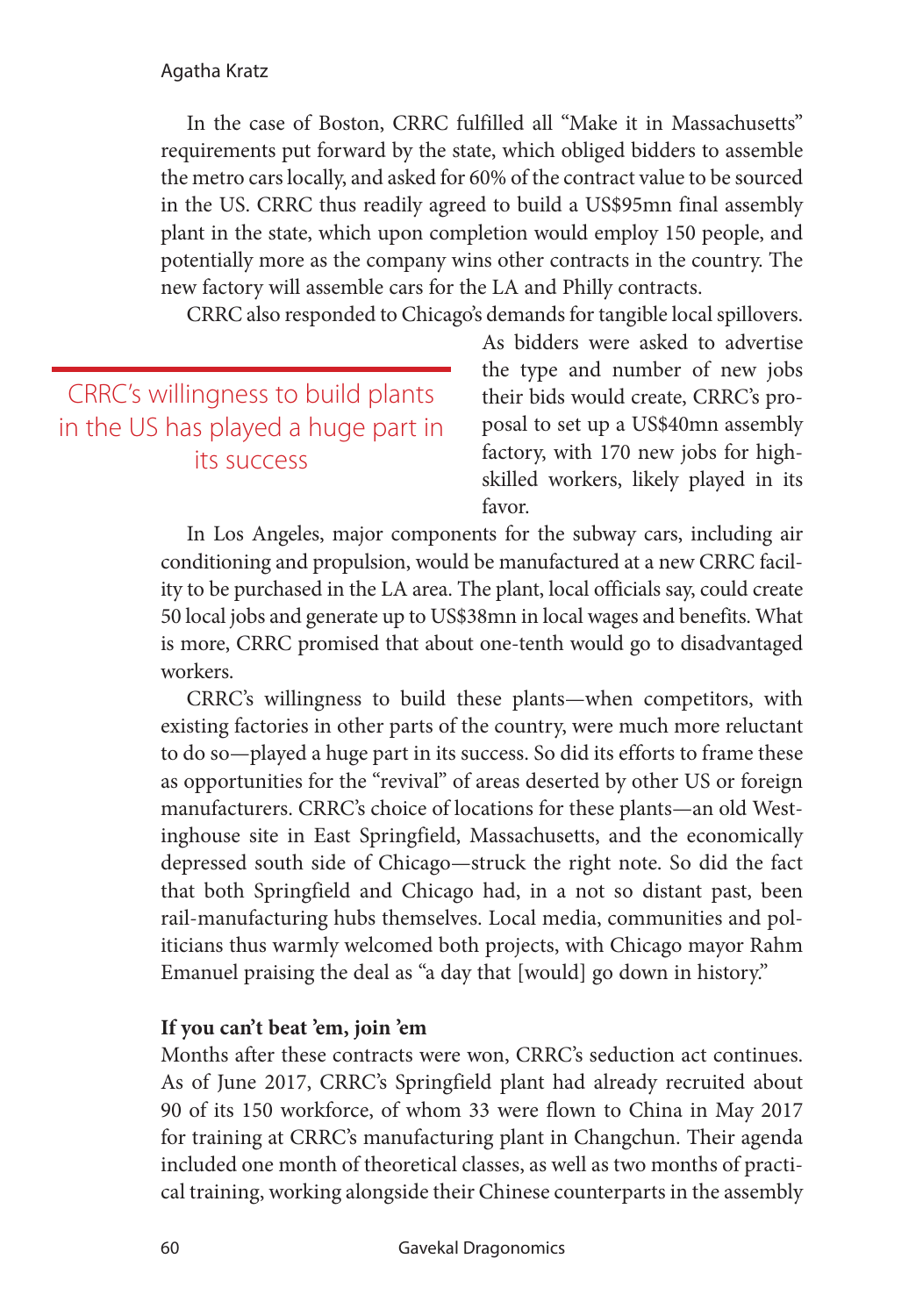| <b>Contract</b>          | <b>Plant location</b> | Value           | <b>Employees</b>       |  |
|--------------------------|-----------------------|-----------------|------------------------|--|
| Boston, LA, Philadelphia | Springfield, MA       | <b>US\$95mn</b> | 150                    |  |
| Chicago                  | Chicago (south side)  | <b>US\$40mn</b> | 170                    |  |
| Los Angeles              | n/a                   | <b>US\$38mn</b> | 50                     |  |
|                          |                       |                 | <b>Author research</b> |  |

### **CRRC is investing heavily in US rail manufacturing capacity** CRRC's US plants (existing and planned)

section of the company's factory. In the US, CRRC is also partnering with local institutions in Massachusetts, including the Regional Employment Board of Hampden County, state colleges and universities, and local sheet metal and electrical unions, to (re)develop a local rail workforce.

CRRC is using the same strategy as it prepares for its next bid, a contract to manufacture 1,025 subway cars for New York City. The bid requirements are likely to involve local production and employment, and the company has already shown interest in a former GE plant in Fort Edward, New York. Once again CRRC is targeting a deserted facility with neighboring areas in dire need of jobs, thus building up an iron-strong sales pitch. CRRC would not only re-open the site, but also build a brand new 125,000-sq-ft plant, and a 2-mile test track. Upon completion, and if the contract is awarded to CRRC, the factory would employ 150 to 200 people.

Odds for the New York City contract seem once again to be in CRRC's favor, so much so that Bombardier, one of CRRC's fiercest competitors to date, has (momentarily at least) given up on its attempts to challenge CRRC's successes in court, and taken on a more cooperative approach. It has invited CRRC to join forces on the NYC metro bid and the Fort Edward plant, hoping to benefit from CRRC's strong positioning. The Sino-Canadian consortium is well placed in New York. So, too, is CRRC for upcoming US contracts, such as Atlanta's transit system, for which the company is already lobbying aggressively.

### **What next?**

Other competitors are more worried. US manufacturing companies and industry associations in particular complain about the likelihood of unfair competition, given CRRC's strong state backing. In the absence of a level playing field, competing rail players could be forced out of the market. These also fear reverse engineering or, worse, plain intellectual property theft, were they to cooperate with the Chinese enterprise. Finally, they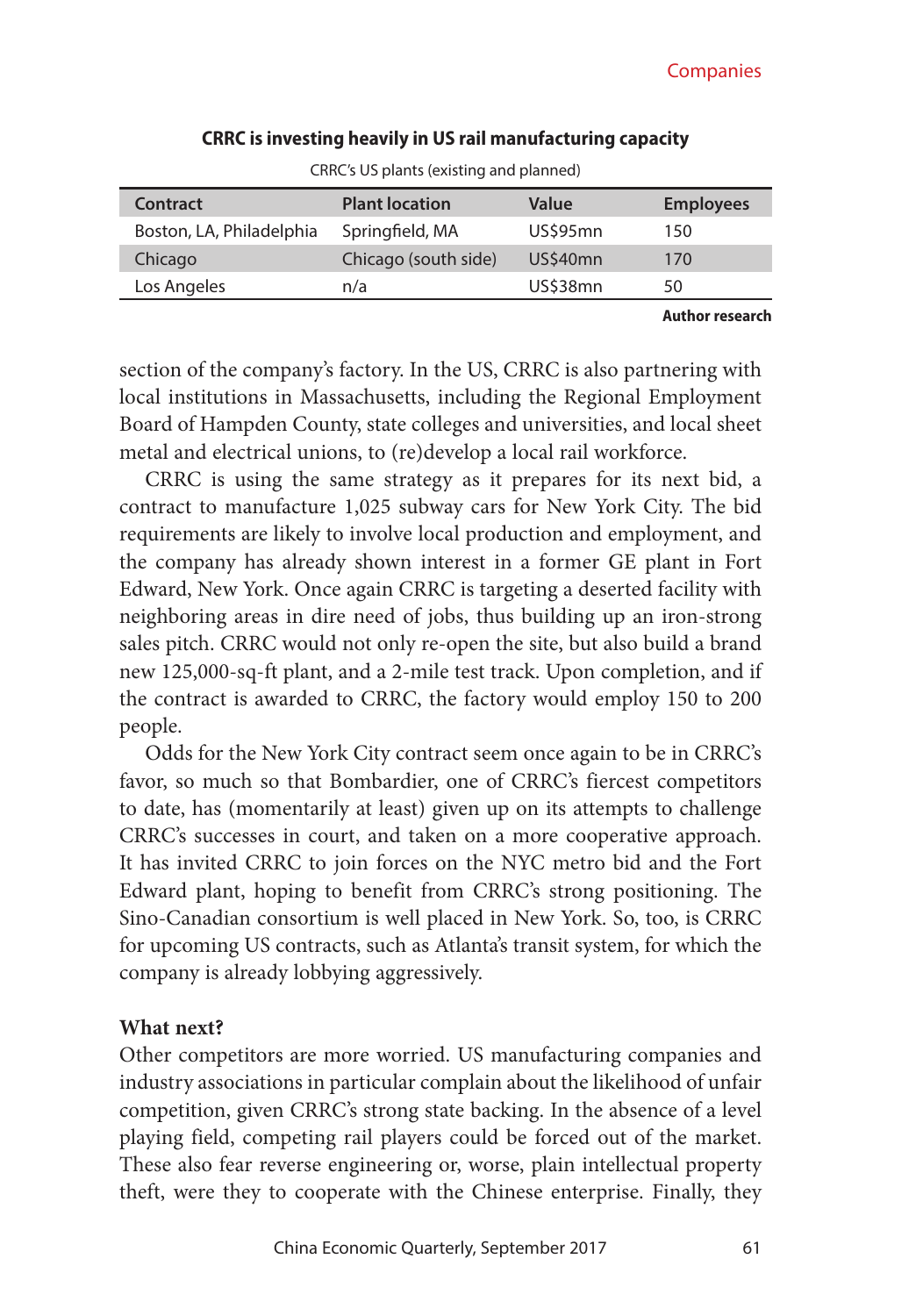## Agatha Kratz

worry that CRRC could use the Springfield and Chicago factories to venture into markets other than subway cars. Already dominated by foreign players, the light rail market is less of a focus for US manufacturers, even though "Buy America" provisions mobilize domestic producers. Yet in the freight industry, where US companies have kept a competitive edge, CRRC's forays have raised eyebrows.

The picture is therefore a mixed one, as so often with Chinese outward investment. It involves significant potential economic benefits from CRRC's deep pockets and willingness to invest in concrete, productive projects in the US. But it also involves a serious, long-term threat for other rail players, both American and foreign. Yet no matter whether competitors decide to join CRRC, or to compete head-on in the market and in US courts, the state-owned behemoth is already a significant player in the US rail market.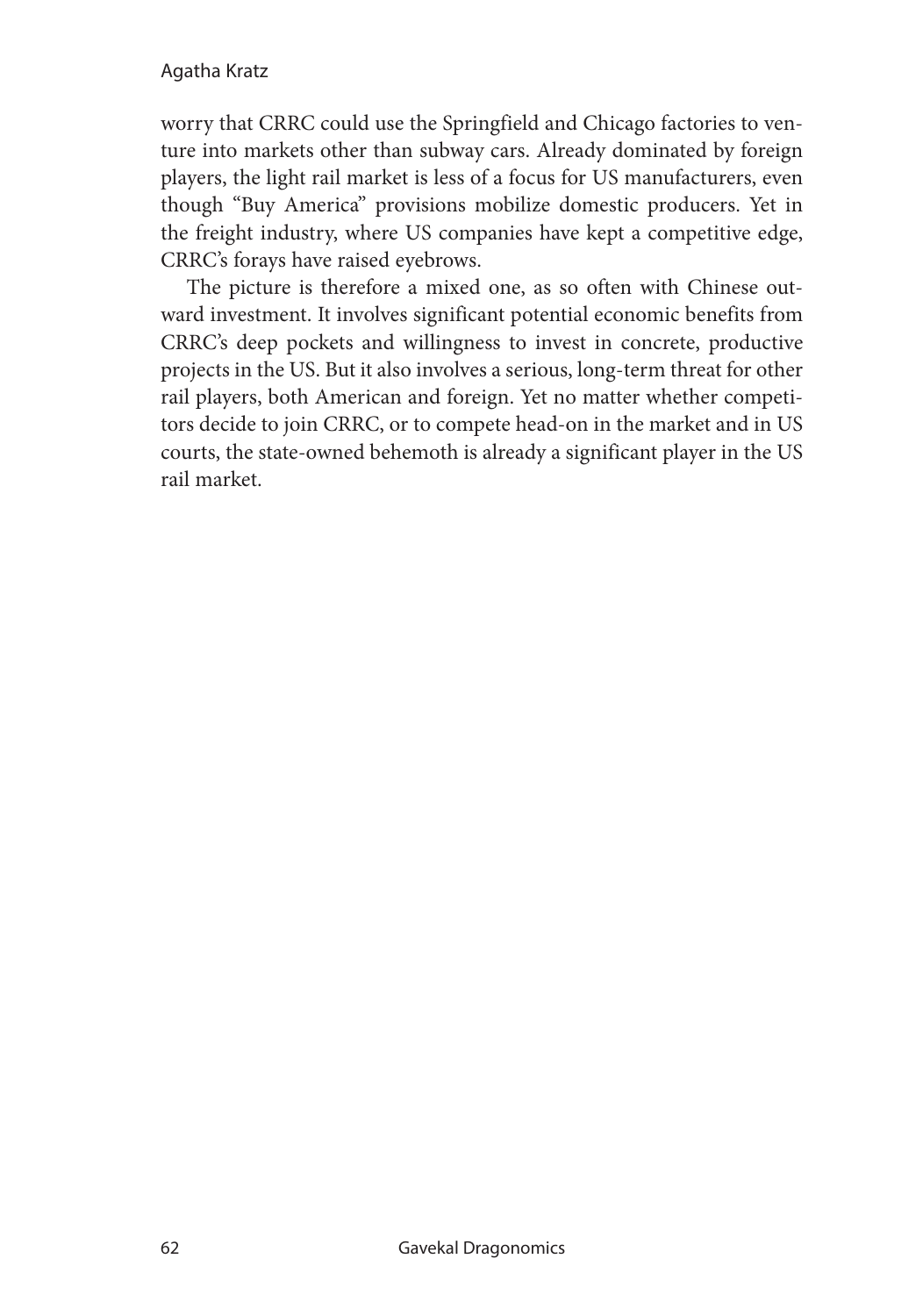# **Sectors**

# **Hollywood Hoo-ha**

# By Jonathan Landreth

*Chinese investors have developed a taste for Hollywood, but their buying spree has drawn more scrutiny than tangible benefits. With their wings clipped by new foreign investment rules, their focus will turn back to their home market.*

Hollywood movies have long been the greatest calling card of the American Dream. As China rises, it stands to reason that its wealthy and powerful should wish to project a dream of their own, first at home and then around the world. They are spending billions of dollars on pushing China's soft power beyond its borders, but with decidedly mixed results. For a group of ambitious billionaires and media companies, the movie industry has become a lucrative, yet also troublesome, piece of the Chinese Dream.

The biggest problem for China's wannabe movie moguls is that movies work best as international dream-makers when state interference is light. Players in the Chinese film industry are fighting an uphill battle with regulators in Beijing to be allowed to make films that stand a chance of spreading Chinese cultural influence globally. Meanwhile, investors who built out the nation's movie theaters are clamoring for more popular American movies to screen in order to recoup their outlay.

To this end, they have engaged in a buying spree in Hollywood. So far, their venture has raised more eyebrows than tangible benefits. Chinese films fare poorly in the US, still the world's biggest market. And observers back home are questioning the viability of some of these high-profile investments, especially as Beijing tightens controls on outward invest-

**Jonathan Landreth was the Asia editor of** *The Hollywood Reporter* **in Beijing from 2004 to 2012, and is the founding editor of China Film Insider and managing editor of ChinaFile.**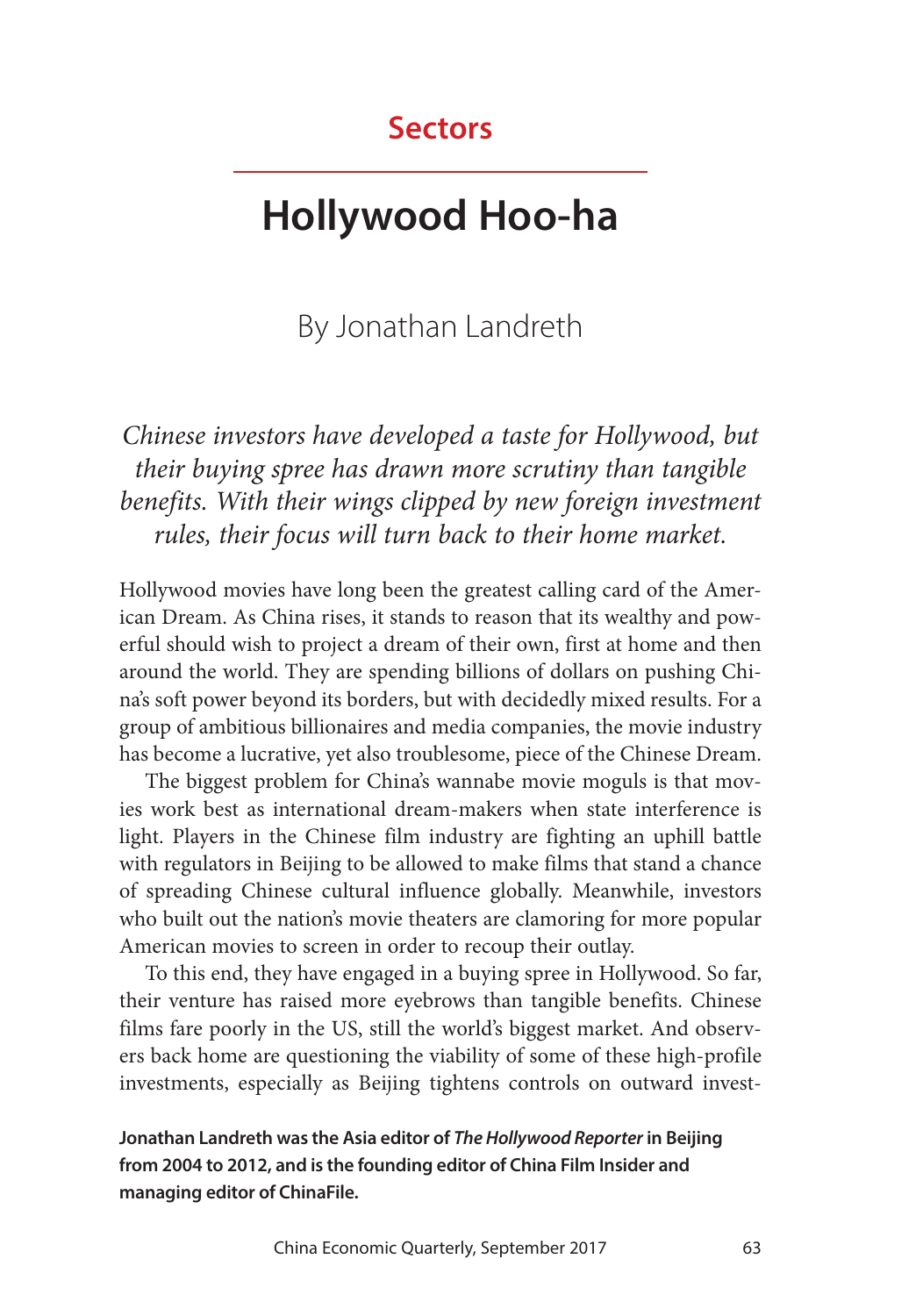### Jonathan Landreth

ment. Domestically, however, the market has grown quickly, offering a healthy fallback for China's large entertainment conglomerates, even as they begin to reconsider their international ambitions.

## **A tame but booming market**

China's recent movie frenzy emerged in the wake of the Beijing Olympics in 2008, when the government encouraged media makers to promote a new image of China around the world. As the bull market in Chinese stocks crashed and fizzled, forward-looking investors turned instead to the movies. Chinese filmmakers knew that creativity and telling a good story, not Communist Party moralizing, were the key to attracting cinemagoers. They were skeptical about Beijing's "Going Out" propaganda, especially as so few movies from China had any track record of success abroad, least of all those that carried ham-fisted CCP messaging. But other players such as Wang Jianlin, CEO of real estate giant Dalian Wanda Group, spotted a business opportunity.

Listening to government concerns about overheated housing markets, Wang found that Wanda could acquire lengthy leases on land for shopping malls at affordable prices. Malls also fitted Beijing's plan to help China shift to a consumer economy. Their anchor tenants were multiplex theaters, which developers hoped would draw wealthy consumers to see 3-D IMAX Hollywood movies for RMB100 a pop. After the film they could buy shoes and a handbag next door, and celebrate with a meal in a mall restaurant. The strategy was a sound one, as gross cinema ticket sales almost doubled from US\$3.6bn in 2013 to US\$6.6bn in 2016. The number of China's movie screens also grew exponentially, from a mere 5,630 in 2007—just one screen for roughly a quarter of a million people—to 41,179 by the end of 2016.

In spite of tight controls on release dates and unofficial "blackout" periods that bar imports to protect domestic releases during holidays, Hollywood films averaged 40% of ticket sales from 2012 to 2016. This success came even though China's state-run distributors are limited to showing just 34 Hollywood films per year. These are imported on a revenue-sharing basis that, much to the dismay of the Motion Picture Association and the US Trade Representative's Office, pays Hollywood studios a paltry 25% of each film's revenue. While the roughly 280 movies made in China in 2016 grossed an average of US\$14mn, the revenue-sharing films flown in from Los Angeles grossed about US\$80mn each. China's box office should soon surpass North America's, making China the world's largest cinema market.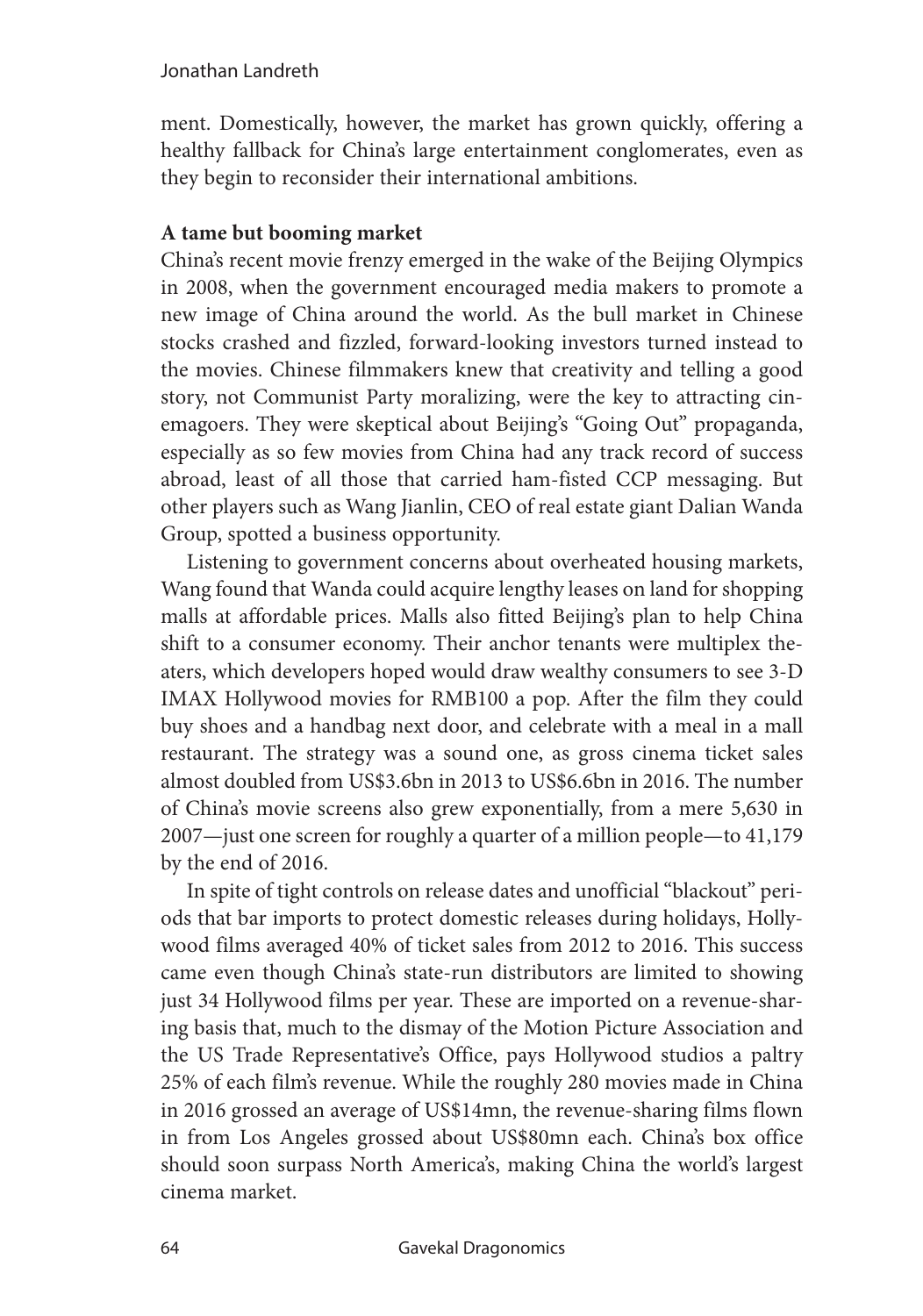

### China's box office growth stalled in 2016

### **Heading to Hollywood**

The billionaires backing the industry have long understood the potential of Hollywood in China. Five years ago they began directly funding the six major Hollywood studios to make big pictures for a domestic audience. Wanda's Wang was the most conspicuous of the Chinese moneymen arriving in Los Angeles. In 2012 he splashed out US\$2.6bn on AMC, the US's largest theater chain, and plowed millions more into a string of movies made by US studios. Then, in 2016, he purchased the struggling mini-major Legendary for US\$3.5bn.

Wanda was not alone in this venture. Hollywood films were also funded by Chinese e-commerce giant Alibaba, gaming-and-messaging behemoth Tencent, and mainland movie producer and distributor LeVision Pictures. Beijing-based production company Huayi Brothers opened offices in Beverly Hills, while its local counterpart Bona Films sold shares on Nasdaq and took investment from Rupert Murdoch. One of China's most active outward investing conglomerates, Shanghai's Fosun, backed a former Warner Brothers executive to form a brand new outfit called Studio8. All these Chinese companies and more signed deals to work with partners in California.

Hollywood quickly developed a taste for Chinese money. Studios expected big budget movies such as *Avatar* to sell well, if not better, in China than at home. As China put butts in seats, Hollywood salivated.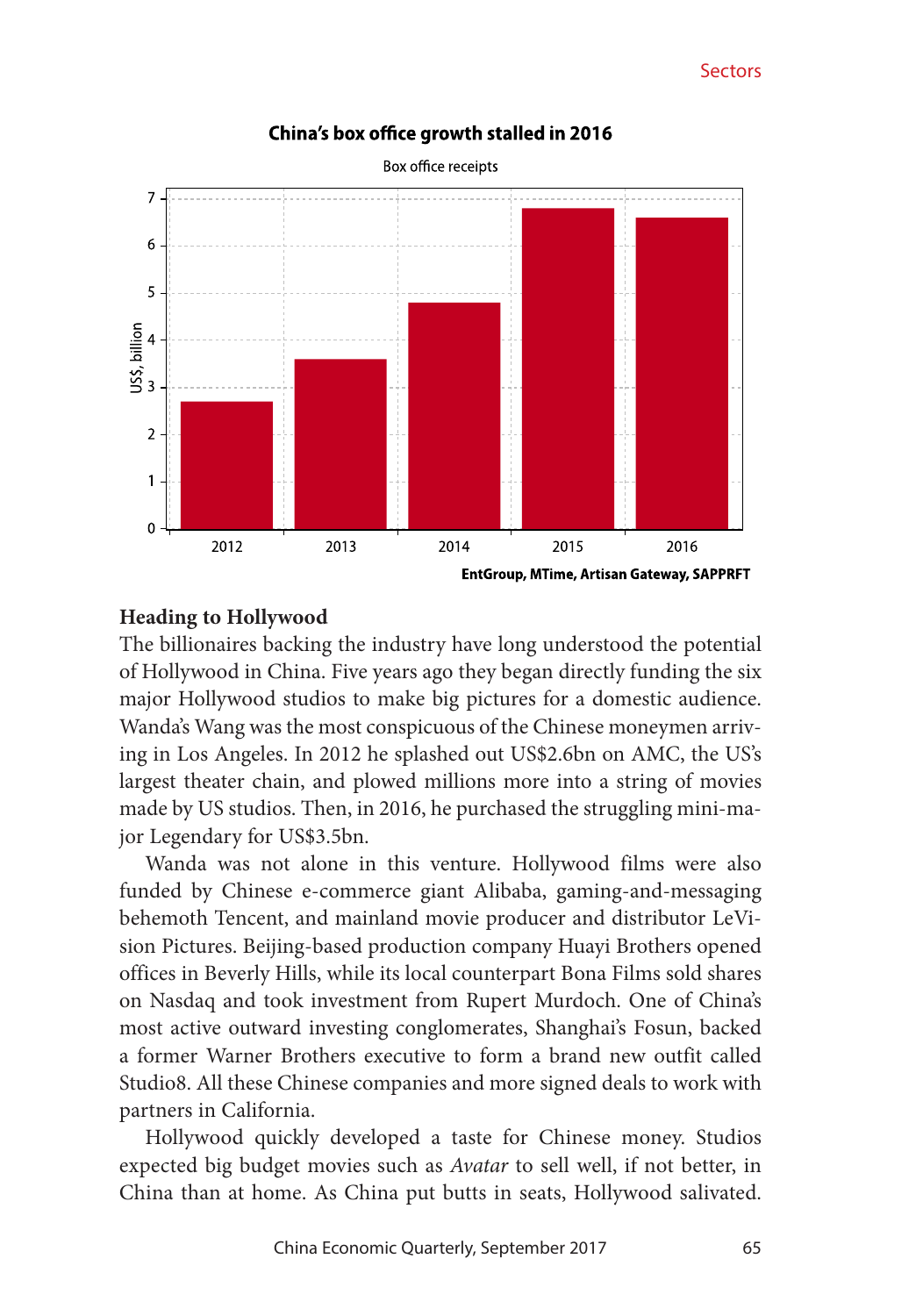Big films from LA studios—such as *Arrival*, *Gravity* and *Transformers IV*, to name but a few—began boasting plots that seemed obviously adapted to please Chinese audiences. By adding Chinese stars and plot lines, such as *Gravity*'s favorable portrayal of China's space program, the studios hoped to gain a greater share of the Chinese box office.

Such developments raised eyebrows both among Chinese regulators and members of the US Congress. Democrats were concerned about a potential rise in Chinese-style censorship affecting Hollywood screenplays, while Republicans sounded off about the threat of Chinese investment to national security. A California congressman accused Wanda of shipping local jobs to China after *The Great Wall*, a bilingual war epic starring A-lister Matt Damon, was made largely in the Chinese port city of Qingdao. In September 2016, another congressman called for a crackdown against Wang and suggested putting China's Hollywood buying spree under a review by the Committee on Foreign Investment in the United States (CFIUS). Democrat Chuck Schumer, a long-term and notorious China basher, quickly joined in.

The CFIUS complaint has not yet come before the Senate. Nor has Peter Navarro, Trump's China economics czar, said what, if anything, he plans to do. Yet, despite this uncertainty, many Hollywood insiders believe the China dance is here to stay. They hope that Chinese players may, for the moment, shrewdly take two steps back for each step forward. They reason that Chinese moguls and studios have invested too much time and money simply to skip away.

## **Killing the golden geese**

Such an assumption might be misguided. Even after a decade of doubledigit box office growth ending in 2015, many of the loans from Chinese state banks to build the shopping malls and multiplexes still have not been paid off. China's economic slowdown threatens both developers' ability to pay for massive infrastructure and Hollywood studios' ability to make flashy, expensive films. As many Chinese movie fans opt instead for new subscription streaming services at home—or fall back on old habits such as pirated discs and illegal downloads—box office growth in China has stagnated since 2016.

What's more, the disappointment of *The Great Wall*—featuring one of Hollywood's biggest stars and directed by China's top director, Zhang Yimou—taught producers on both sides of the Pacific to exercise greater caution with movies touted to work in both markets. As Chinese ticket sales slow, and players on both sides learn from their mistakes, co-pro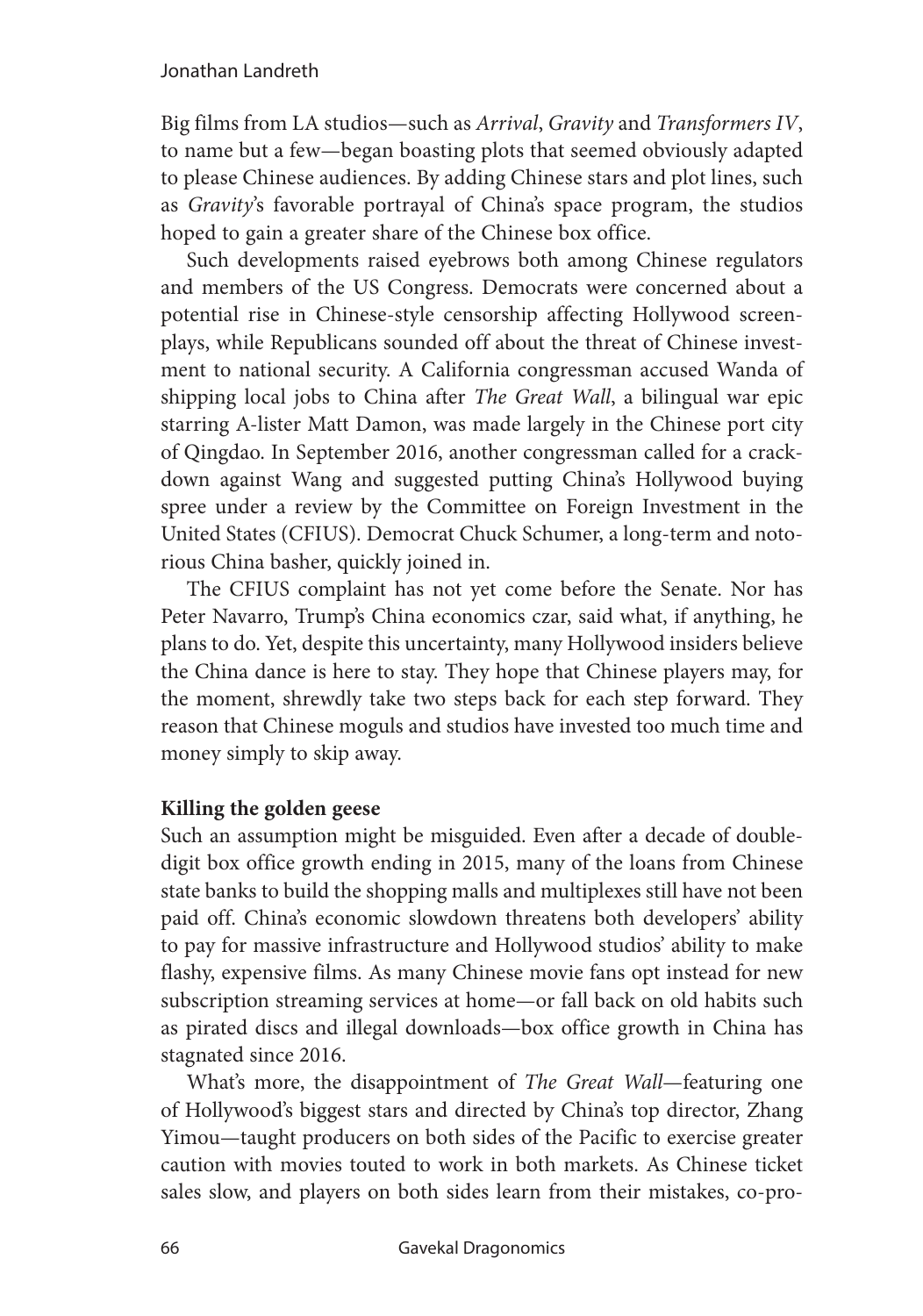ductions may begin to promote smaller, cheaper films. Besides, China has learned to make big splashy movies of its own. In July 2017 the neo-nationalist thriller *Wolf Warrior 2* opened to extraordinary success, grossing US\$810mn in just over a month to become the most successful film ever in China (see "Finally, China learns to kick ass," p69).

Hollywood studios, meanwhile, will probably have to turn to new sources of funding for their largest productions. Beijing has begun clipping the wings of China's most fervent Hollywood investors, fearing that

massive loans taken out by the likes of Wanda's Wang and Jia Yueting, CEO of the conglomerate LeEco that owns LeVision Pictures, will not be paid back. By the summer of 2017, rumors were circulating that Wang Jianlin—who this summer dropped

Hollywood studios will probably have to turn to new sources of funding for their largest productions

a US\$1bn bid for Dick Clark Productions, killing his image as the golden goose of China's entertainment industry and its outsized global ambitions—was barred from leaving China. Then Jia Yueting had his assets frozen by Chinese banks. Starved of cash flow, both Wanda and LeEco have since backed away from funding new Hollywood studio projects, and China's Recon Holdings was off-again-on-again with a proposed US\$100mn acquisition of Millennium Films.

In August 2017, the crackdown became official when the government announced new outward investment restrictions making it harder to splash huge sums on foreign entertainment deals. Financial regulators ordered China's biggest banks to stop loaning money to fuel what they called "irrational" investments abroad. About one-quarter of Hollywood films currently in production are backed by Chinese money, which means that the funding will not dry up for the next three years or so. But the Chinse gold rush appears to be over.

### **Back to basics, back to China**

Seen in a positive light, Beijing's crackdown on outbound investment represents a move to protect state banks from issuing risky loans that threaten to turn sour. It rightly wants to prevent Chinese depositors from overpaying for foreign assets, and to stop moguls from fleecing ordinary Chinese investors for funds to fuel speculative acquisitions. The upshot is that movie studios on both sides of the Pacific must get smarter and get back to basics. That means no more using film budgets to move dumb money out of China.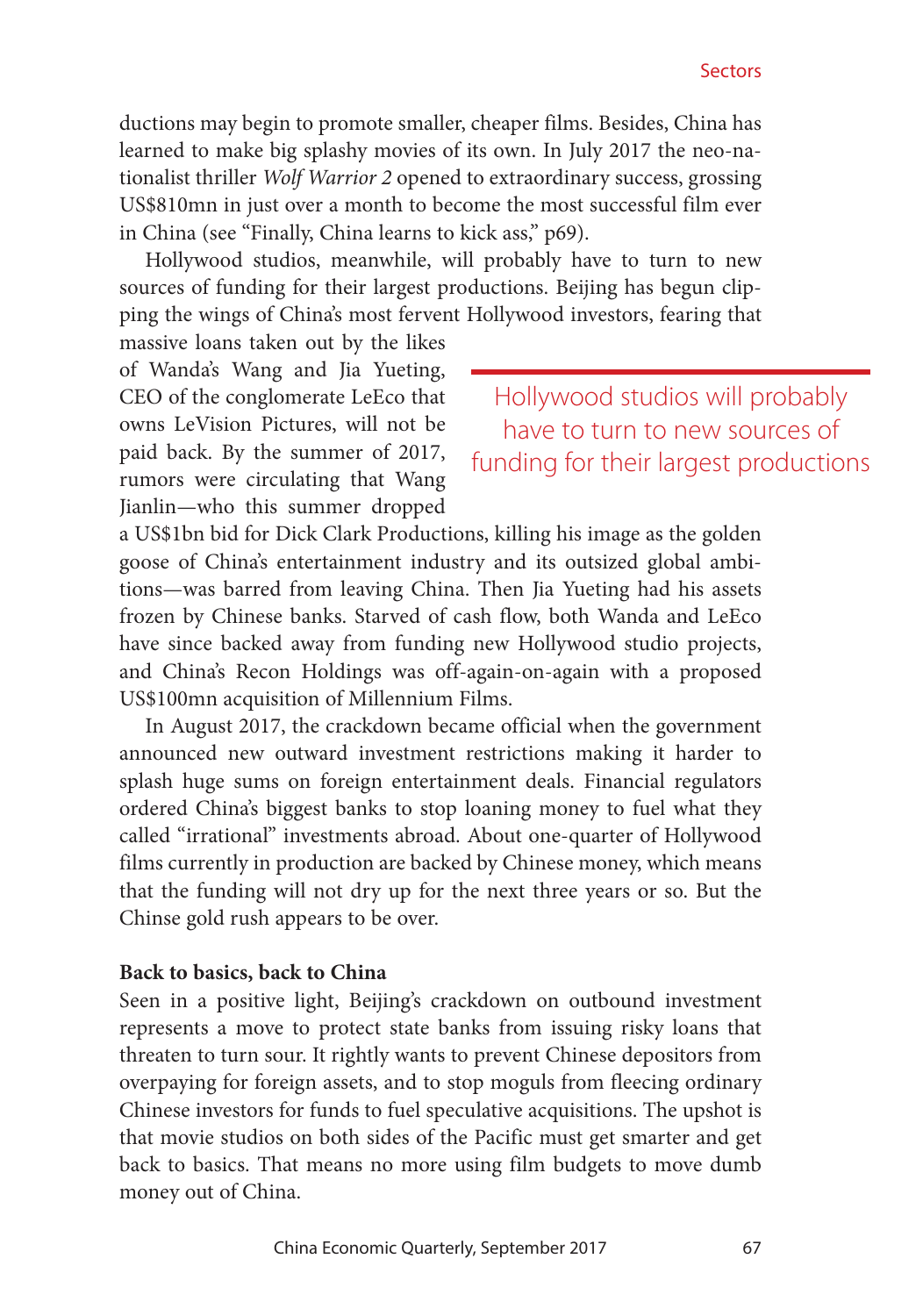Initially, the focus in China could soon shift back to importing films. Rumors are circulating that the quota of 34 foreign films per year could soon double, while the 25% share of box-office revenue taken by US distributors could edge closer to the international average of 40%. This would allow Wang, Jia and other big investors to shore up their infrastructure investments at home by filling more cinema seats. Such a move may also encourage Hollywood to put more energy into producing genre films popular with Chinese audiences, or even making films in Chinese. The rise in the import cap is necessary to prevent movie theaters from closing as millions of consumers instead stream videos on demand.

Even then, competition from streamed internet content will be tough. The number of viewers watching films via the likes of Baidu's iQiYi, Alibaba's Youku Tudou and Tencent Video surged to 75mn in 2016, more than triple the 22mn in 2015. Although all of China's streaming services continue to lose money, in time they (like Netflix and Amazon) may learn how to turn a profit. One crucial advantage they have over movie theaters is that, despite regular crackdowns, the Chinese web is still more loosely regulated. Much of the content available online would never get anywhere near a movie theater.

In the long run, though, the popularity of streaming on demand may actually help rather than destroy the movie industry, by improving the quality of films shown in the cinema. Because most industry players now agree they must curtail their dependence on big imports with limited relevance to local audiences, Chinese writers and producers have begun to use the internet as a cheaper tool for experimenting with different types of content. If this eventually produces big-budget movies better suited to local audiences, the Chinese movie industry could yet find itself in rude health, even as the grand foreign ambitions of China's movie moguls fall by the wayside.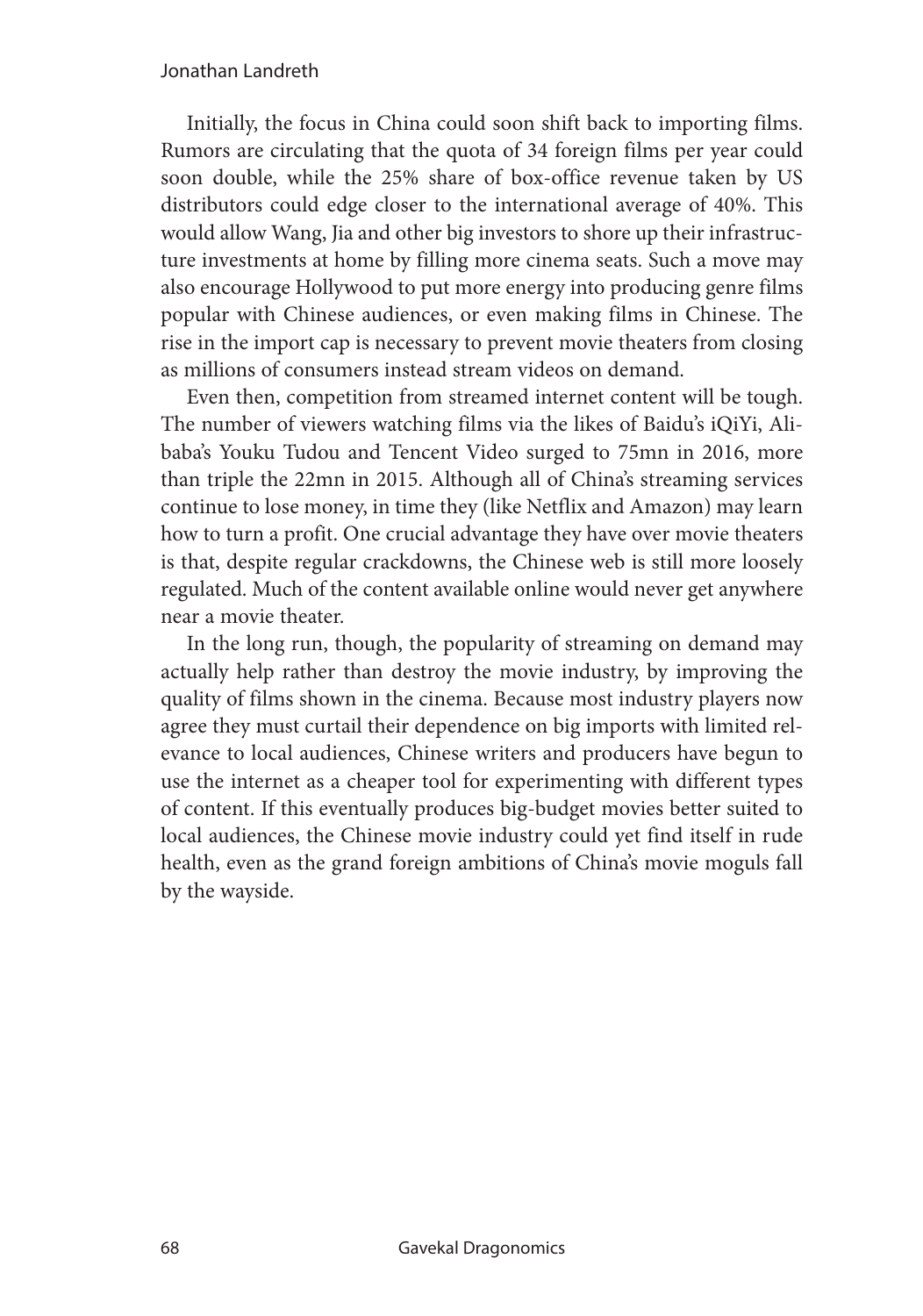# **Movies**

# **Finally, China Learns To Kick Ass**

# By Matthew Forney

# *Wolf Warrior 2* Directed by Wu Jing (Produced by Dong Feng International Media, China Film Group, Bona Films, Beijing Culture, 2017)

When future historians seek the precise moment when China publicly celebrated its arrival as a world power, the example they will marshal is the newly crowned highest-grossing Chinese movie in history, *Wolf Warrior 2*. Most English-language reviews have presented the movie, which earned half a billion dollars in 12 days, as a cookie-cutter action flick that differentiates itself only through the nationality of its hero. To many Chinese viewers, however, it is much more: a long celluloid checklist repudiating every sick-man-of-Asia slight that China has suffered since the Opium Wars of the 19th century. And with each box that director and star Wu Jing checks off, he sends a new message: those days are over; China is powerful; get used to it.

The movie's attitude can be summed up in its tagline: "Whoever offends China, wherever they are, they must die." Pretty strong. Yet it would be wrong to suggest that the movie is fascist. The hero, Leng Feng, is a butt-kicking, liquor-swilling, flag-waving former special-ops soldier in the People's Liberation Army who must wade into a pitiless African civil war to save dozens of trapped Chinese workers before they are massacred by Western mercenaries. Leng is not a vigilante who runs around killing people just because they offend China. In fact, the main point of the movie is that China is now so strong, and the cost of offending it is so high, that the only prudent course of action is to consider China's interests first.

**Matthew Forney is president of Gavekal Fathom China.**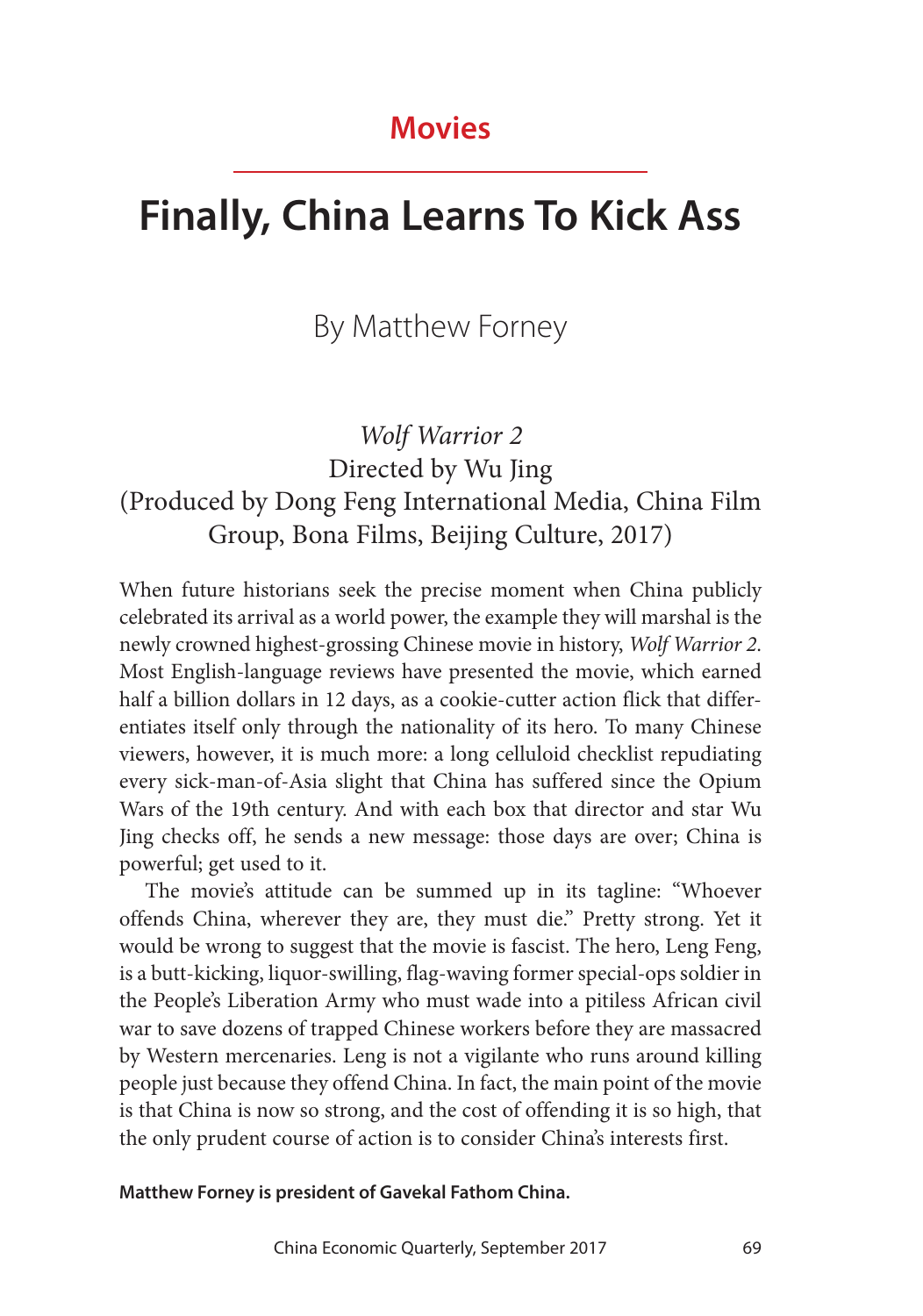### Matthew Forney

The movie was born of a marriage between the profit motive and propaganda. It was written, directed and produced by its star, Wu Jing, also known as Jacky Wu, a former martial-arts champion and TV actor. Despite 13 other co-producers, including state-owned China Film Group, Wu reportedly mortgaged his house to cover production costs of US\$23mn (although that sounds too low). He understood that a movie bursting with pride in all things Chinese would make money, all the more by hewing so closely to the Communist Party line that it could have been ordered by the Propaganda Department. Indeed, China's other summertime big-budget film *was* ordered by the Propaganda Department—*The Founding of an Army*, an epic pegged to the birth of the People's Liberation Army. *Wolf Warrior 2* is far superior, almost certainly because to pay off his mortgage, Wu needed Chinese people to love his film.

## **All-Chinese hero**

Before discussing the film's message, let me say that to my eyes, the movie works as a movie. That's saying something: Chinese films tend to veer off course with too many characters, subplots and melodrama. *Wolf Warrior 2* contains all the elements of a solid action thriller: character depth and motivation, a few laughs, thrilling chases, clever escapes, a workable love story, and a funny fat lady who breaks up the pace. Leng's mission to rescue trapped workers is fresher than usual plotlines like damsel-in-distress or one-last-job. About the only thing the movie lacks is a speech from the bad guy in which he justifies his actions. This Hollywood-style movie just wades too deep into Chinese politics, so it cannot present a contrarian view.

As befits an action film, the story's message shines through during the climactic one-on-one fight to the death. I'm going to spoil it for you because although what happened is predictable, the details are new. After Leng falls into the clutches of the sadistic American lead mercenary, who has dishonorably stabbed him with a concealed knife, Leng draws extra strength from a thus-far unexploited personal virtue. What virtue is that? As the American prepares to deliver the fatal thrust, he leans his sweaty face close to Leng's and says, "People like you will always be inferior to people like me. Get fucking used to it," and Leng responds with an angry burst of patriotism that reverses the peril. Before dispatching the American, Leng declares, "That is fucking history."

In case you missed it: "people like you" means Chinese people. They are not inferior anymore. In fact, they are probably superior. That is the point of the film.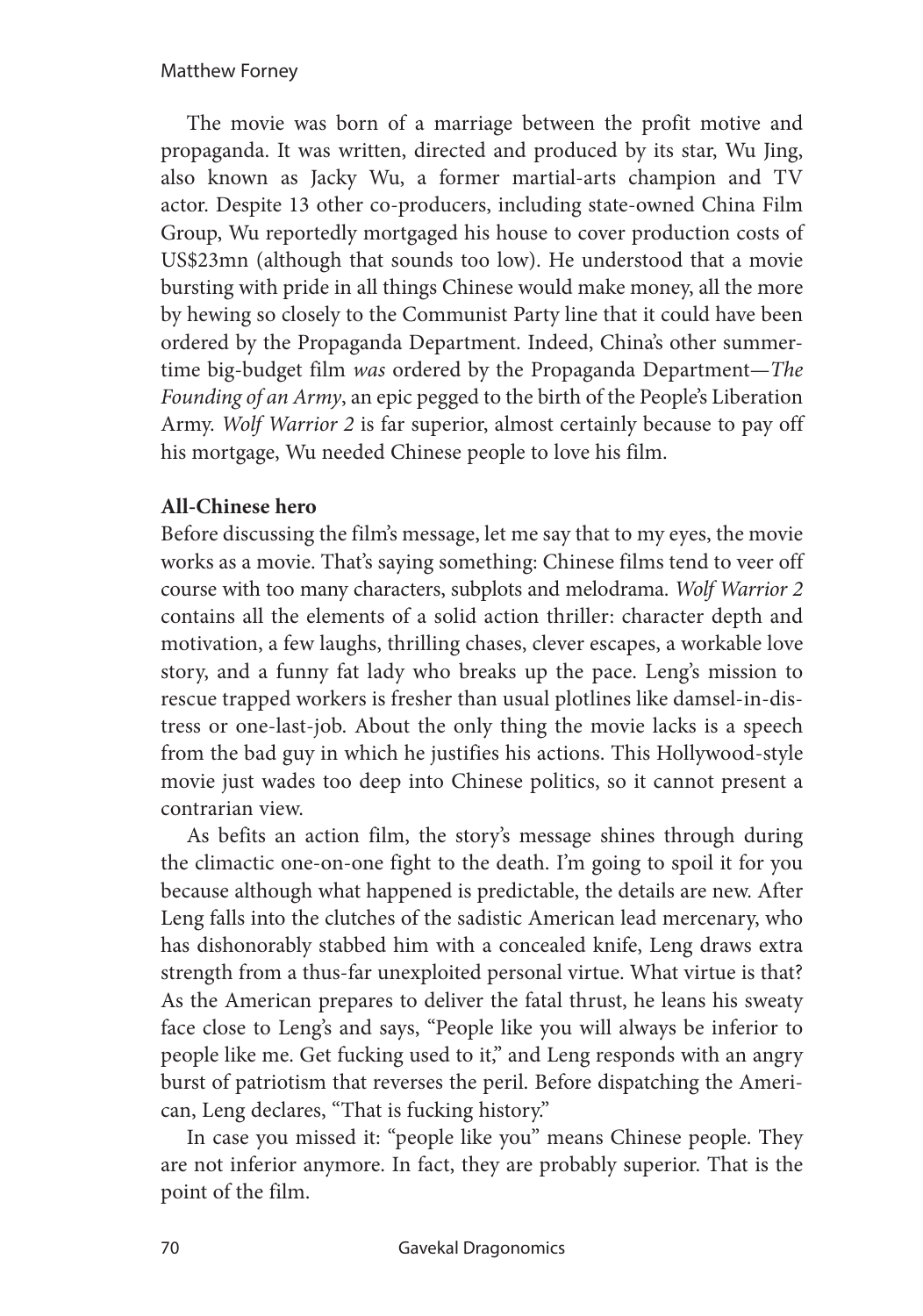Before the final credits roll, *Wolf Warrior 2* heals a number of other festering cultural sores. Some are perceived individual shortcomings; others are China's historical weakness. Among them: *Chinese are unathletic*: in a beach soccer game with Africans, Leng scores a last-second goal and is mobbed by teammates. *Chinese are uncool*: Leng is the life of the party when chilling with hip Africans in a bar. *Chinese can't hold their booze*: Leng vanquishes two enormous African men in back-to-back drinking contests,

the second by drinking a whole bottle of iconic Kweichou Moutai. *Chinese cars are lemons*: Leng's ride is a red Beijing Jeep.

There's more. *China doesn't protect its own*: the Chinese embassy

## *Wolf Warrior 2* heals a number of festering cultural sores

takes in war refugees when other diplomatic missions cut and run. *China's navy is for bozos*: Chinese warships steam into port to rescue Chinese workers as the US Navy sets sail and leaves Americans behind. *China's military technology is second-rate*: Chinese ships fire rockets with pinpoint accuracy—exactly what Chinese officers watched in wonder 25 years ago when the US fired precision missiles at Baghdad. *China is a useless ally*: the African rebel leader orders his mercenaries to avoid killing Chinese because "China is a permanent member of the UN Security Council, and I need them on my side." *China gets no respect*: China is so powerful that both sides in the African war stop fighting to allow a China-flagged convoy of civilians to pass. *A Chinese passport is a liability*: to the contrary, China's strength makes a Chinese passport a ticket to survival.

### **The motherland stands behind you**

The message that the Chinese government protects its own is a big deal. In the early years of this century, when Chinese suddenly began traveling overseas in large numbers, Chinese embassies were unprepared to offer citizen services. The problem became acute during the Asian tsunami in 2004, when Chinese holidaymakers were stranded in Southeast Asian countries and their embassies were nearly useless. Chinese often admire services offered by US embassies—so much so that many Chinese mistakenly believe that the inside cover of US passports carries the words: "Wherever you go, you have the strength of the US government and military behind you." (In fact, it asks foreign governments "in case of need to give all lawful aid and protection.")

The final scene of *Wolf Warrior 2* creates a new vision for Chinese citizens. It depicts an open Chinese passport while an invisible typewriter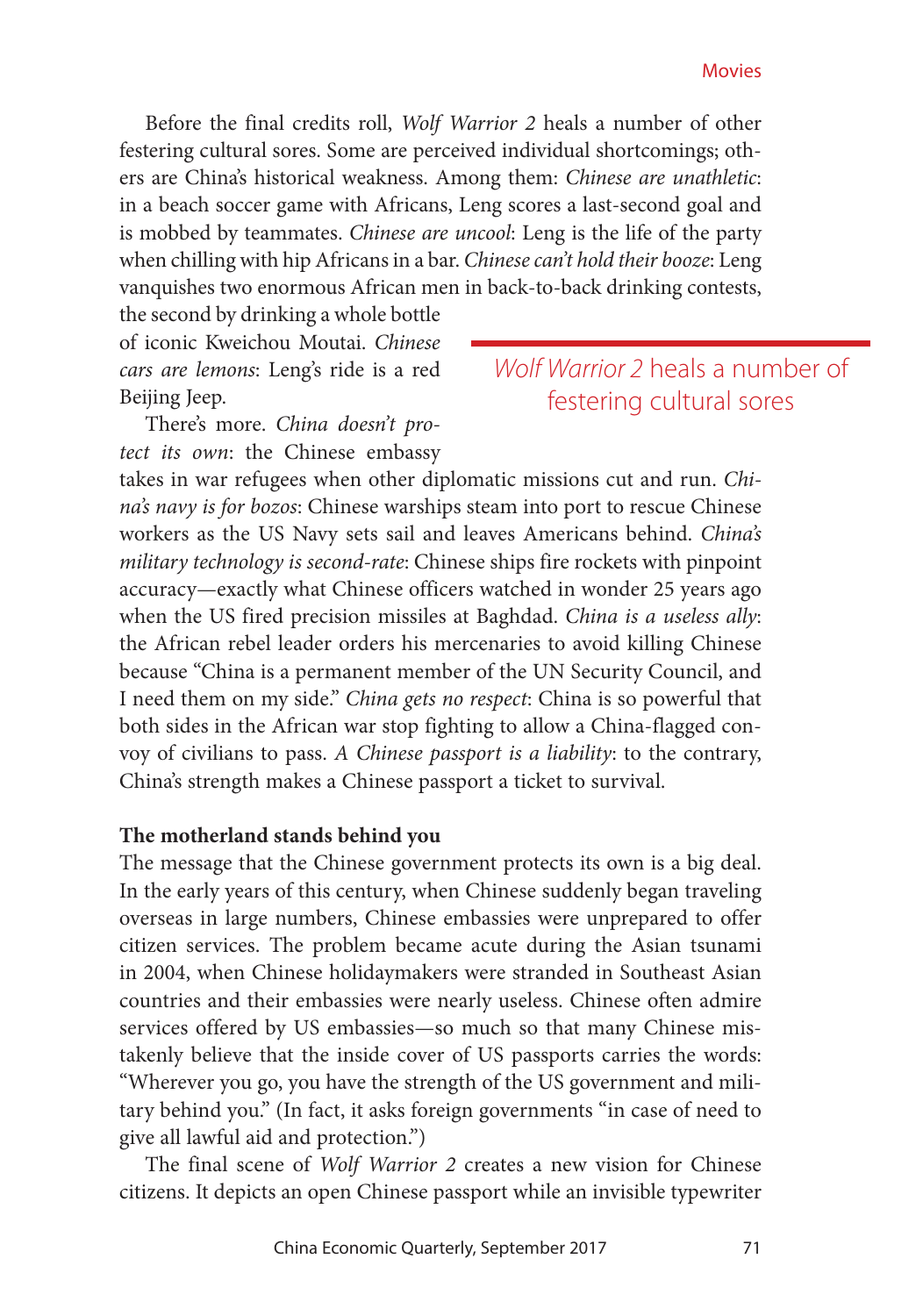## Matthew Forney

taps out the words: "Citizens of the People's Republic of China, when you encounter danger overseas, do not give up! Remember: behind you stands a powerful motherland!"

A few final points. The movie is careful to paint the US as cowardly but not evil. The bad guys are an international team of Western mercenaries led by an American, but since mercenaries are by definition unloyal and represent nothing, they are politically safe villains. The movie also depicts Chinese and African factory workers as one big and implausibly happy family. As for the Africans themselves, in true Hollywood style, they love nothing more than dancing around a fire to a tom-tom beat while waiting for someone to machine-gun them by the thousands. We can probably look forward to a future *Wolf Warrior 3* that does something similar with the Japanese.